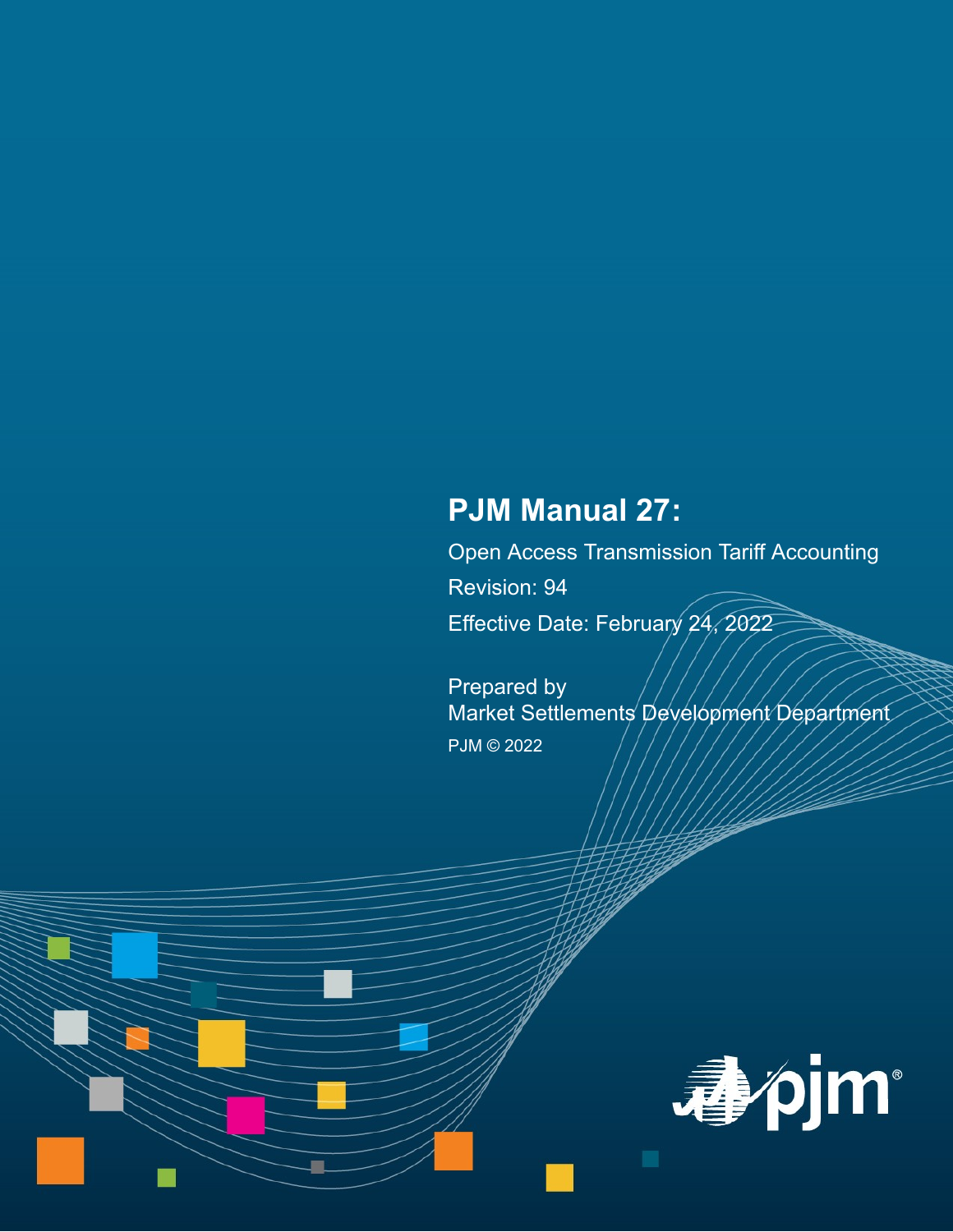

# **Table of Contents**

| 2.1 Scheduling, System Control and Dispatch Accounting Overview12<br>2.2 PJM Scheduling, System Control and Dispatch Service Charges13<br>2.2.1.1 Schedule 9-1: Control Area Administration Service  14<br>2.2.1.2 Schedule 9-2: Financial Transmission Rights Administration<br>2.2.1.4 Schedule 9-4: Capacity Resource and Obligation Management |  |
|----------------------------------------------------------------------------------------------------------------------------------------------------------------------------------------------------------------------------------------------------------------------------------------------------------------------------------------------------|--|
|                                                                                                                                                                                                                                                                                                                                                    |  |
| 2.2.1.5 Schedule 9-PJMSettlement: PJM Settlement, Inc. Administrative                                                                                                                                                                                                                                                                              |  |
|                                                                                                                                                                                                                                                                                                                                                    |  |
|                                                                                                                                                                                                                                                                                                                                                    |  |
| 2.2.2.2 Schedule 9-FERC: FERC Annual Charge Recover 18                                                                                                                                                                                                                                                                                             |  |
|                                                                                                                                                                                                                                                                                                                                                    |  |
|                                                                                                                                                                                                                                                                                                                                                    |  |
| 2.2.2.5 Schedule 10-NERC: North American Electric Reliability                                                                                                                                                                                                                                                                                      |  |
|                                                                                                                                                                                                                                                                                                                                                    |  |
| 2.2.2.6 Schedule 10-RFC: ReliabilityFirst Corporation Charge19                                                                                                                                                                                                                                                                                     |  |
| 2.3 TO Scheduling, System Control and Dispatch Service Charges20                                                                                                                                                                                                                                                                                   |  |
| 2.5 Reconciliation for PJM Scheduling, System Control and Dispatch Service Charges21                                                                                                                                                                                                                                                               |  |
|                                                                                                                                                                                                                                                                                                                                                    |  |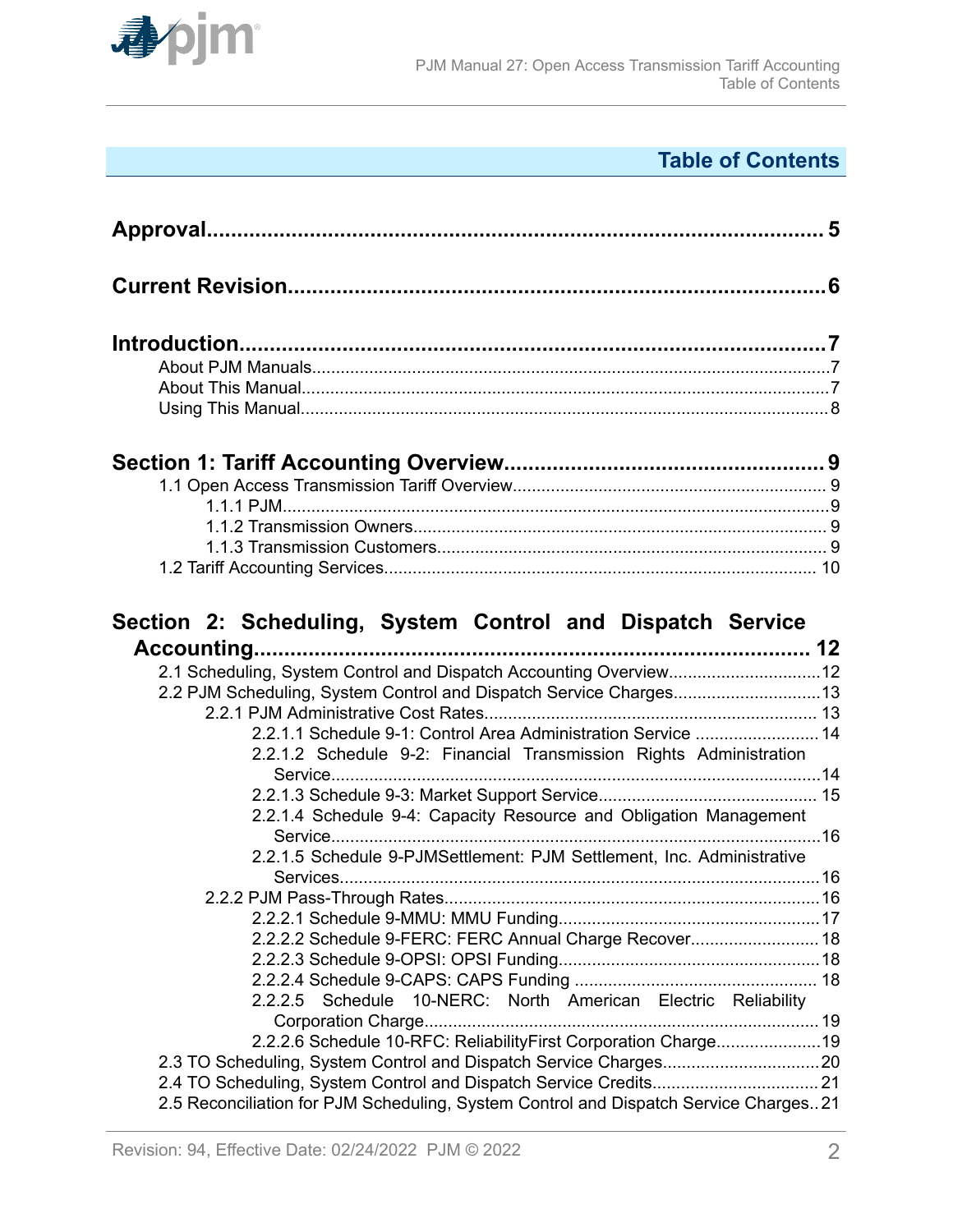

[2.6 Reconciliation for TO Scheduling, System Control and Dispatch Service Charges.... 21](#page-20-0)

| Section 3: Reactive Supply and Voltage Control from Generation                  |  |
|---------------------------------------------------------------------------------|--|
| 3.1 Reactive Supply and Voltage Control Service Accounting Overview 23          |  |
|                                                                                 |  |
|                                                                                 |  |
|                                                                                 |  |
| Section 4: Energy Imbalance Service Accounting 26                               |  |
|                                                                                 |  |
| Section 5: Network Integration Transmission Service Accounting 27               |  |
| 5.1 Network Integration Transmission Service Accounting Overview27              |  |
|                                                                                 |  |
|                                                                                 |  |
|                                                                                 |  |
|                                                                                 |  |
|                                                                                 |  |
| 5.7 Business Rules for Changing Settlement Area Definitions of Network Load31   |  |
| Section 6: Point-to-Point Transmission Service Accounting 34                    |  |
|                                                                                 |  |
|                                                                                 |  |
|                                                                                 |  |
|                                                                                 |  |
|                                                                                 |  |
| 6.2.2 Adjustment to Firm Daily Point-to-Point Transmission Service Charges 35   |  |
|                                                                                 |  |
| 6.2.4 Monthly Adjustment to Firm Point to Point Transmission Service Charges 36 |  |
|                                                                                 |  |
|                                                                                 |  |
|                                                                                 |  |
|                                                                                 |  |
|                                                                                 |  |
|                                                                                 |  |
|                                                                                 |  |
| Section 8: Energy Storage Resource Charging Energy 43                           |  |
|                                                                                 |  |
|                                                                                 |  |
|                                                                                 |  |
|                                                                                 |  |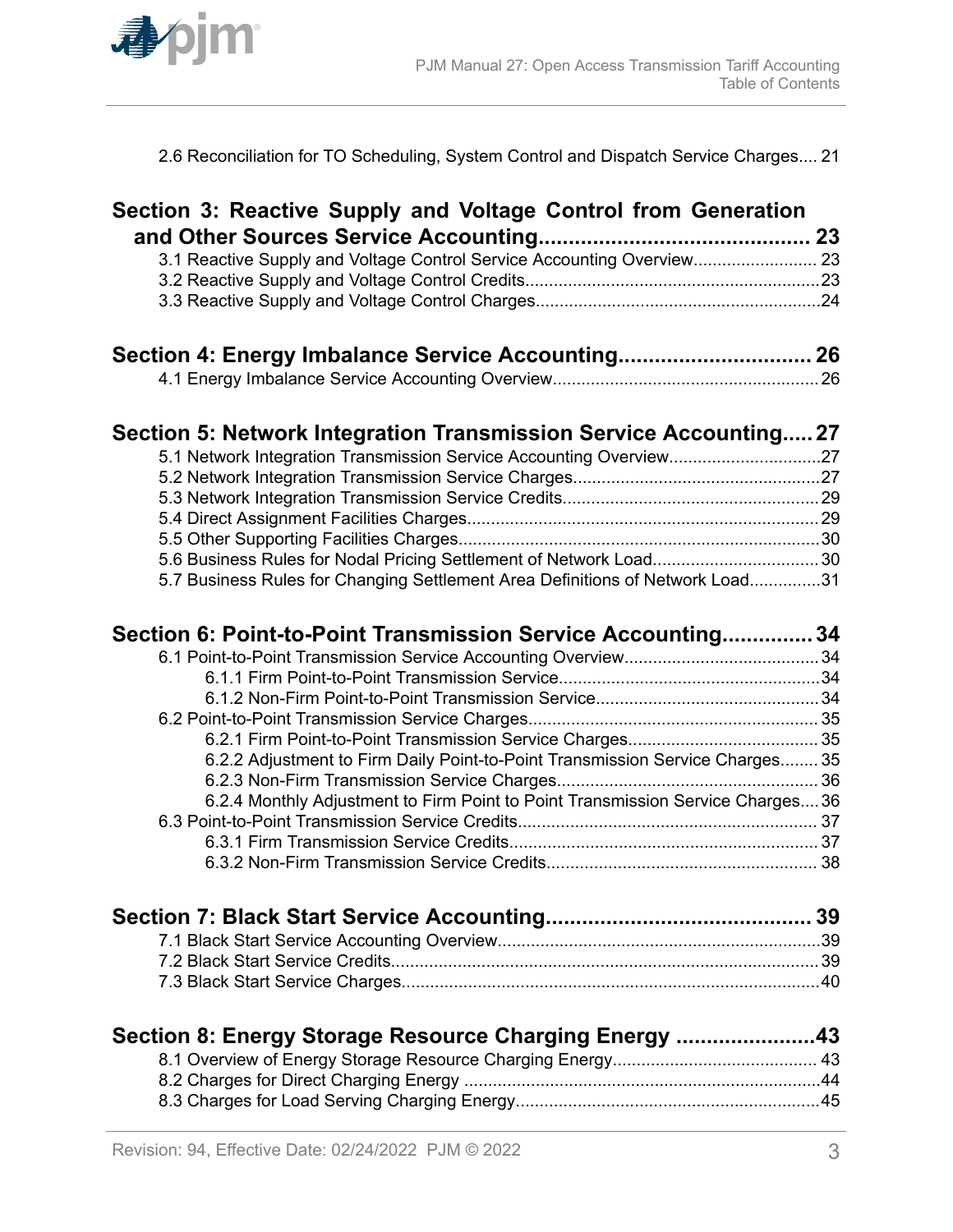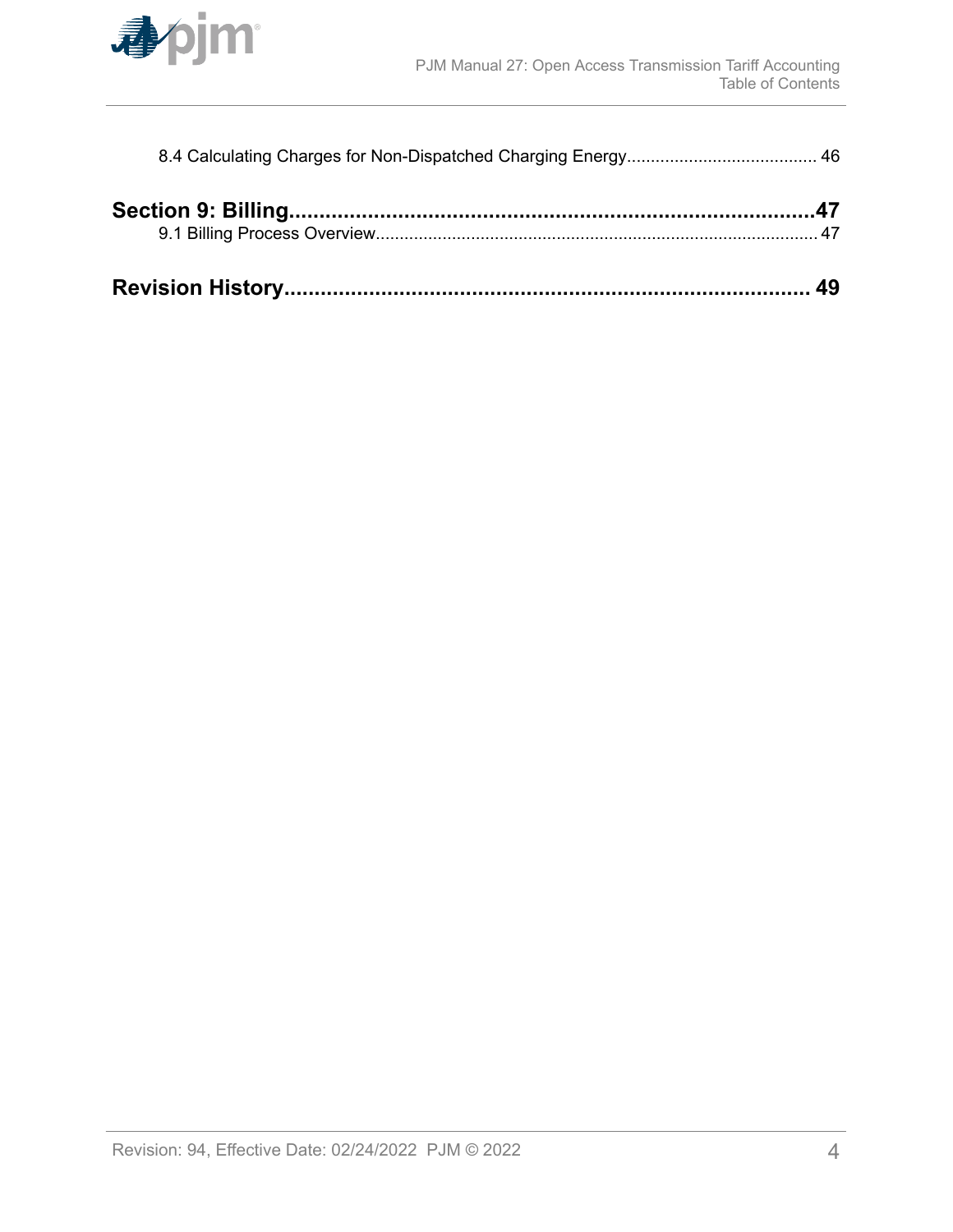<span id="page-4-0"></span>

# **Approval**

Approval Date: 03/03/2022 Effective Date: 02/24/2022

Rebecca Stadelmeyer, Manager

Market Settlements Development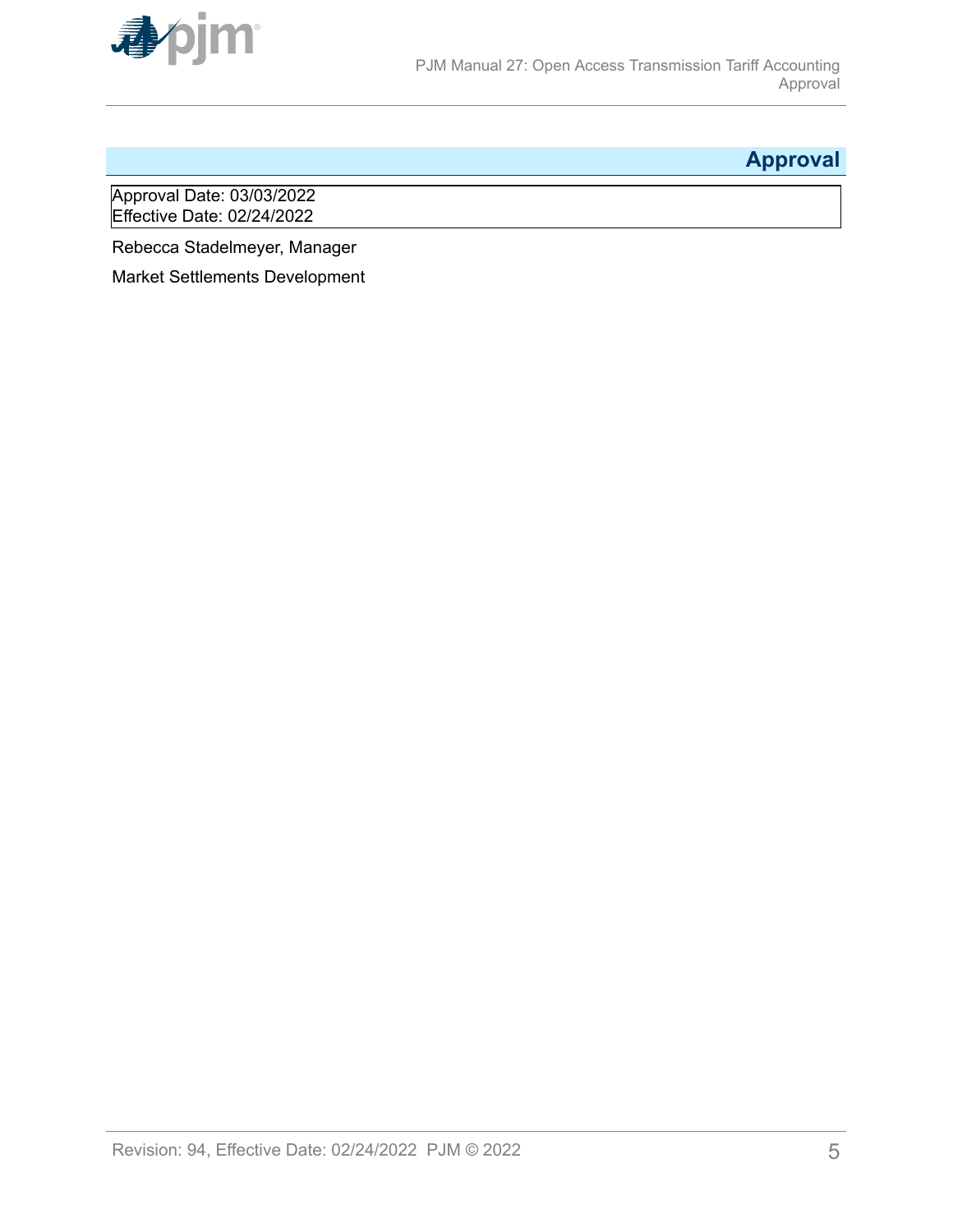<span id="page-5-0"></span>

# **Current Revision**

### **Revision 94 (2/24/2022)**

- 2.1: Reorganization of wording to distinguish between PJM Administrative Rates and PJM Pass-Through Rates
- 2.2: Added conforming language from FERC Order ER22-26 to describe the PJM Administrative Rates as formulas instead of as stated rates. Created subsections for the administrative rates and pass-through rates.
- 2.5: Renamed and reworded section to only be reconciliation for the PJM Scheduling System Control and Dispatch charges
- 2.6: New section to only be reconciliation for the TO Scheduling System Control and Dispatch charges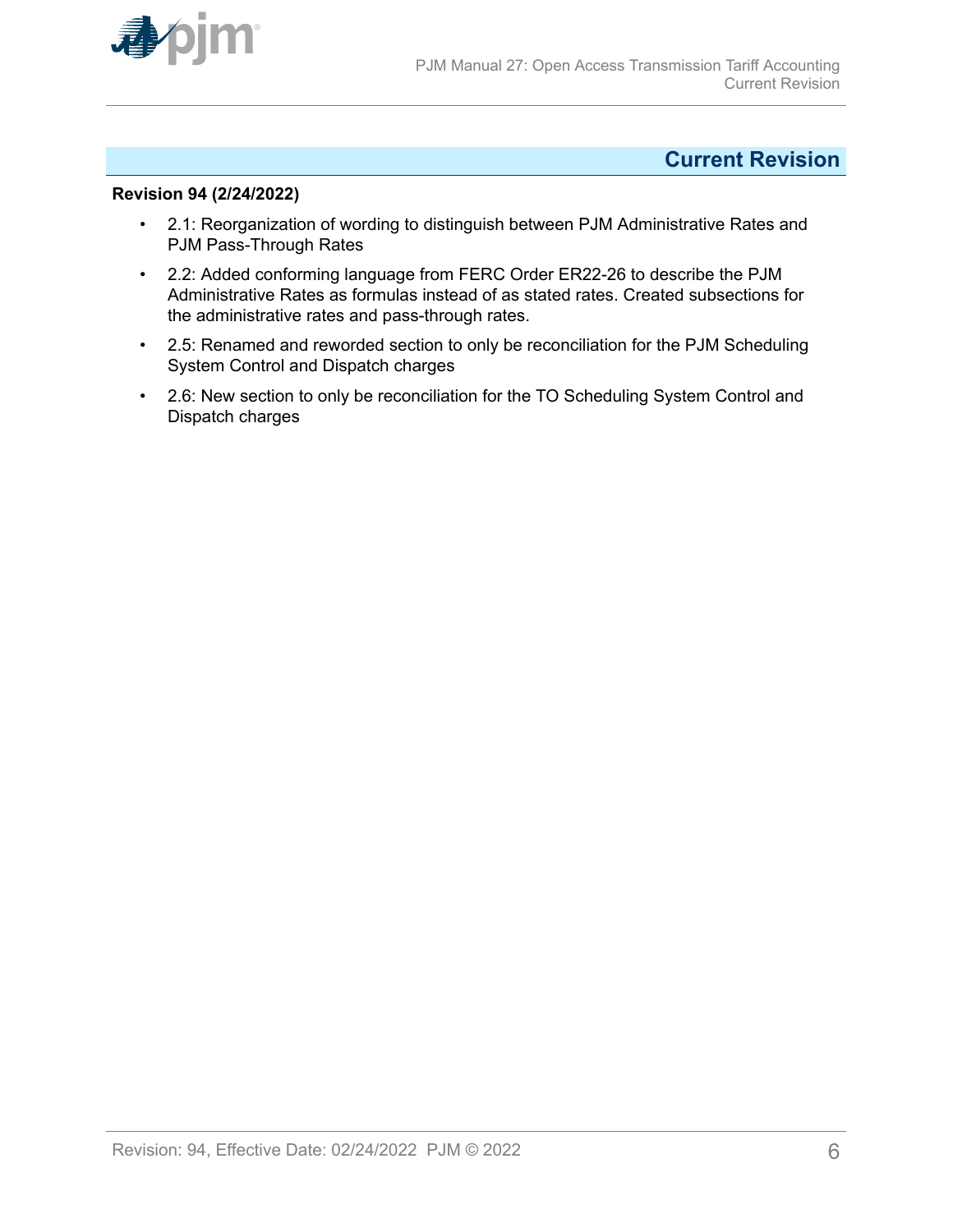<span id="page-6-0"></span>

# **Introduction**

Welcome to the *PJM Manual for Open Access Transmission Tariff Accounting*. In this Introduction, you will find the following information:

- What you can expect from the PJM Manuals (see "About PJM Manuals").
- What you can expect from this PJM Manual (see "About This Manual").
- How to use this manual (see "Using This Manual").

# **About PJM Manuals**

The PJM Manuals are the instructions, rules, procedures, and guidelines established by the PJM for the operation, planning, and accounting requirements of PJM and the PJM Energy Market. The manuals are grouped under the following categories:

- Transmission
- PJM Energy Market
- Generation and transmission interconnection
- Reserve
- Accounting and Billing
- PJM administrative services
- Miscellaneous

For a complete list of all PJM manuals, go to the Library section on PJM.com.

# **About This Manual**

The PJM Manual for Open Access Transmission Tariff Accounting is one of a series of manuals within the Accounting and Billing group. This manual focuses on the accounting for transmission services within the PJM Open Access Transmission Tariff.

The *PJM Manual for Open Access Transmission Tariff Accounting* consists of nine sections. These sections are listed in the table of contents beginning on page ii.

#### **Intended Audience**

The intended audiences for the PJM Manual for Open Access Transmission Tariff Accounting are:

- PJM Members
- External auditors, lawyers, and regulators
- PJM accounting staff and auditing staff

#### **References**

The References to other documents that provide background or additional detail directly related to the *PJM Manual for Open Access Transmission Tariff Accounting* are: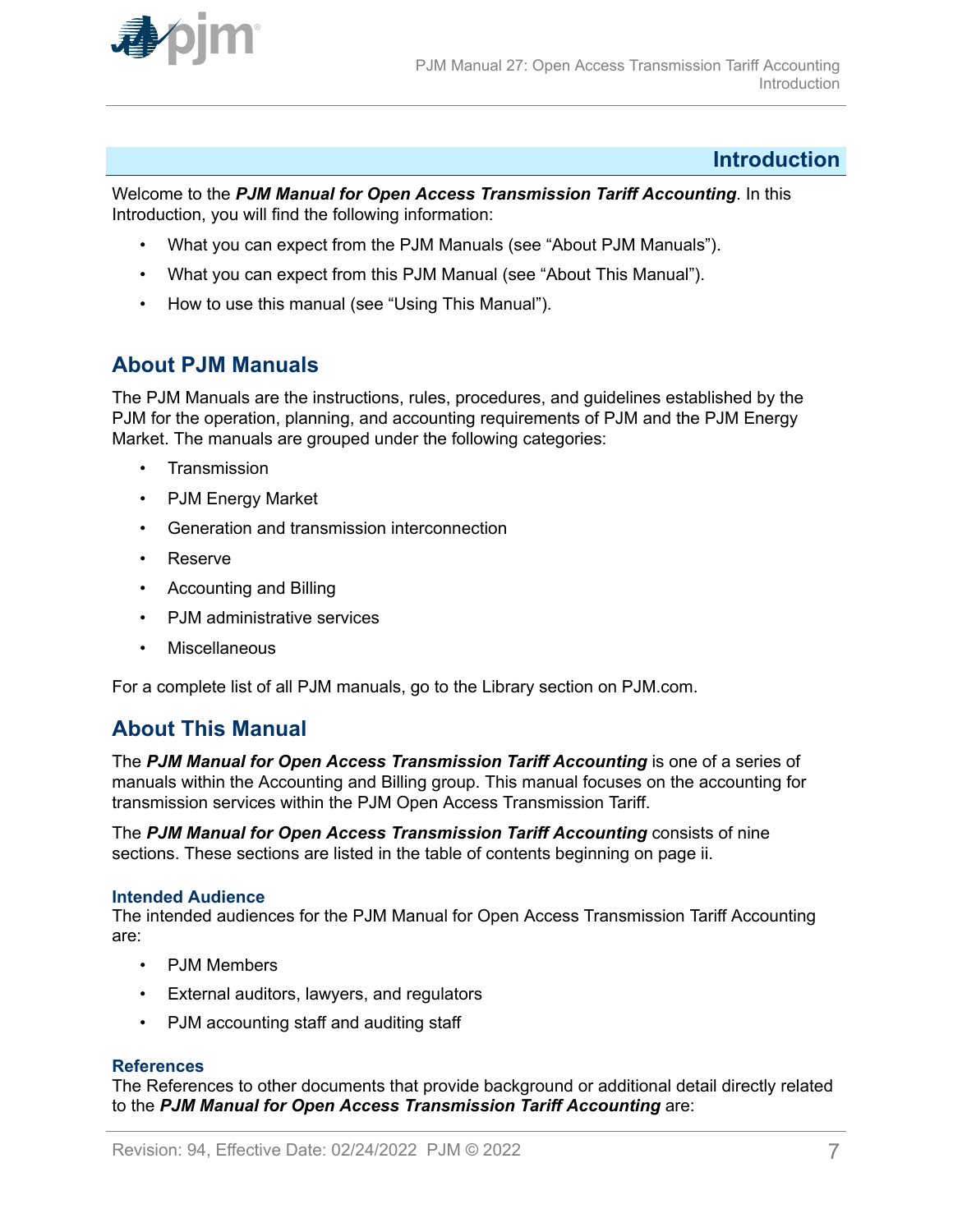<span id="page-7-0"></span>

- Operating Agreement of PJM Interconnection, L.L.C.
- Transmission Owners Agreements
- PJM Manual for *[Operating Agreement Accounting \(M-28\)](http://www.pjm.com/~/media/documents/manuals/m28.ashx)*
- PJM Manual for *[Billing \(M-29\)](http://www.pjm.com/~/media/documents/manuals/m29.ashx)*
- PJM Manual for *[Balancing Operations \(M-12\)](http://www.pjm.com/~/media/documents/manuals/m12.ashx)*
- PJM Manual for *[Transmission Operations \(M-3\)](http://www.pjm.com/~/media/documents/manuals/m03.ashx)*

# **Using This Manual**

We believe that explaining concepts is just as important as presenting procedures. This philosophy is reflected in the way we organize the material in this manual. We start each section with an overview. Then we present details, procedures or references to procedures found in other PJM manuals. The following provides an orientation to the manual's structure.

### **What You Will Find In This Manual**

- A table of contents that lists two levels of subheadings within each of the sections
- An approval page that lists the required approvals and a brief outline of the current revision
- Sections containing the specific guidelines, requirements, or procedures including PJM actions and PJM Member actions
- A section at the end detailing all previous revisions of this PJM Manual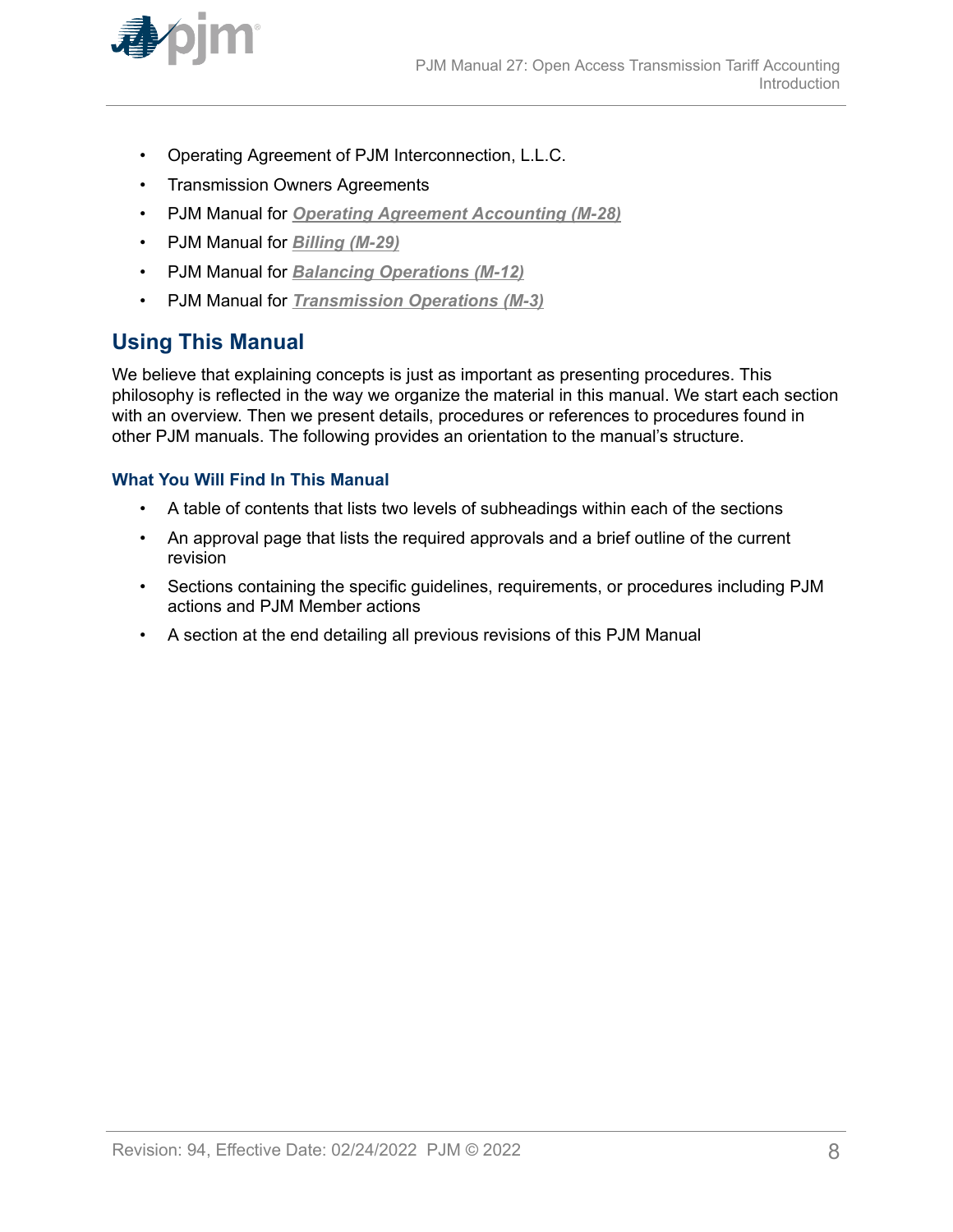<span id="page-8-0"></span>

# **Section 1: Tariff Accounting Overview**

Welcome to the *Tariff Accounting Overview* section of the *PJM Manual for Open Access Transmission Tariff Accounting*. In this section, you will find the following information:

- A general description of the PJM Open Access Transmission Tariff (see "*Open Access Transmission Tariff Overview*").
- A description of the PJM Open Access Transmission Tariff accounting services (see "*Tariff Accounting Services*").

# **1.1 Open Access Transmission Tariff Overview**

To be compliant with the FERC Order 888, the Transmission Owners (TO) in PJM filed with the FERC an open access transmission service tariff, called the PJM Open Access Transmission Tariff. Transmission open access provides the ability to make use of existing transmission facilities that are owned by others, in this case the TOs, in order to deliver power to customers. Transmission Service is the reservation to transport power from one point to another and all of the ancillary services that are necessary to make the transport of power possible.

The PJM TOs' transmission facilities are operated with free-flowing transmission ties. The PJM manages the operation of these facilities, in accordance with the PJM Operating Agreement.

### **1.1.1 PJM**

PJM operates the Transmission System that is used to provide Transmission Service. Transmission services include Point-To-Point Transmission Service (long-term and short-term firm and non-firm) and Network Integration Transmission Service. In carrying out this responsibility, PJM performs the following functions:

- Acts as transmission provider and system operator for the PJM Region
- Maintains the OASIS
- Receives and acts on applications for transmission service
- Conducts system impact and facilities studies
- Schedules transactions
- Directs redispatch, curtailment, and interruptions
- Accounts for, collects, and disburses transmission revenues

#### **1.1.2 Transmission Owners**

Each TO in PJM is a signatory to the PJM Open Access Transmission Tariff. They collectively have delegated the responsibility to administer the PJM Open Access Tariff to PJM. Each TO has the responsibility to design or install transmission facilities to satisfy requests for Transmission Service under the tariff.

### **1.1.3 Transmission Customers**

There are two types of Transmission Customers for whom PJM Open Access Transmission Tariff charges are determined: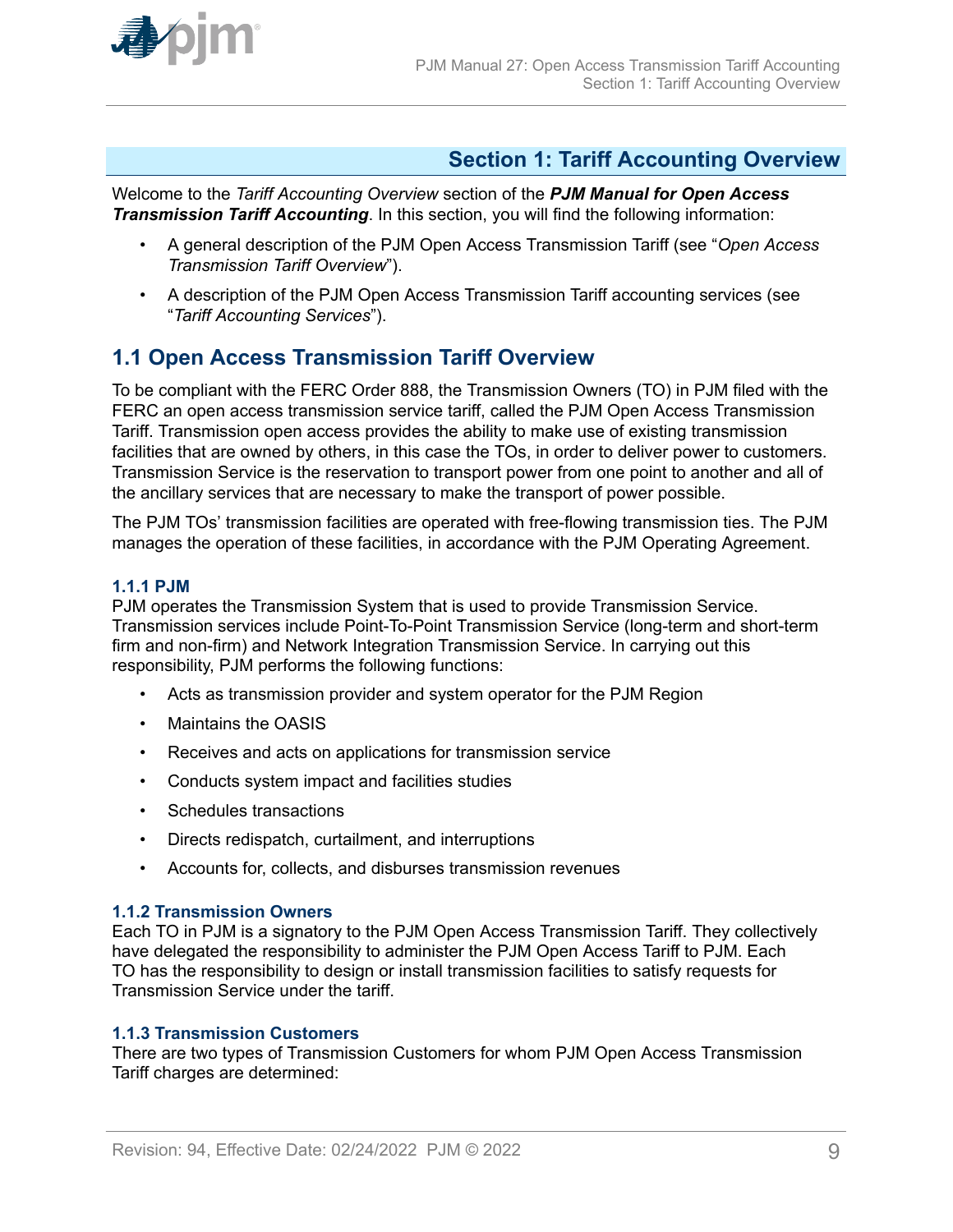<span id="page-9-0"></span>

- Point-to-Point Transmission Customers entities receiving Transmission Service pursuant to the terms of the Transmission Provider's Point-to-Point Transmission Service.
- Network Customers entities receiving Transmission Service pursuant to the terms of the Transmission Provider's Network Integration Transmission Service.

# **1.2 Tariff Accounting Services**

There are several transmission-related services for which the PJM calculates charges and credits for the monthly and weekly billing statements. (See the *[PJM Manual for Billing \(M-29\)](http://www.pjm.com/~/media/documents/manuals/m29.ashx)* for more information.)

The PJM accounts for the following types of transmission service:

- Network Integration Transmission Service Transmission Service provided pursuant to the rates, terms, and conditions set forth in the Tariff.
- Firm Point-to-Point Transmission Service Transmission Service that is reserved and/or scheduled between specified Points of Receipt(s) and Point(s) of Delivery. The minimum term is one day and the maximum term is specified in the Service Agreement.
- Non-Firm Point-to-Point Transmission Service Transmission Service that is reserved and scheduled on an as-available basis and is subject to curtailment or interruption. Non-Firm Point-To-Point Transmission Service is available on a stand-alone basis for periods ranging from one hour to one month.

PJM accounts for the following Ancillary Services, which PJM is required to provide and Transmission Customers are required to purchase:

- Scheduling, System Control and Dispatch scheduling and administering the movement of power through, out of, or within PJM.
- Reactive Supply and Voltage Control from Generation Sources operating generating facilities to produce reactive power to maintain transmission voltages within acceptable limits.

In addition to the services listed above, the following Ancillary Services, which PJM is required to provide to Transmission Customers that serve load within PJM, are also accounted for by PJM:

- Regulation and Frequency Response committing on-line generation whose output is raised or lowered as necessary to follow the moment-to-moment changes in load.
- Operating Reserves the amount of generating capacity actually operated for specified periods of an Operating Day to ensure the reliable operation of PJM.
- Energy Imbalance provided when a difference occurs between the scheduled and actual delivery of energy to a load.
- Black Start Service the capability of generating units to start without an outside electrical supply or the demonstrated ability of a generating unit with a high operating factor to automatically remain operating at reduced levels when disconnected from the grid.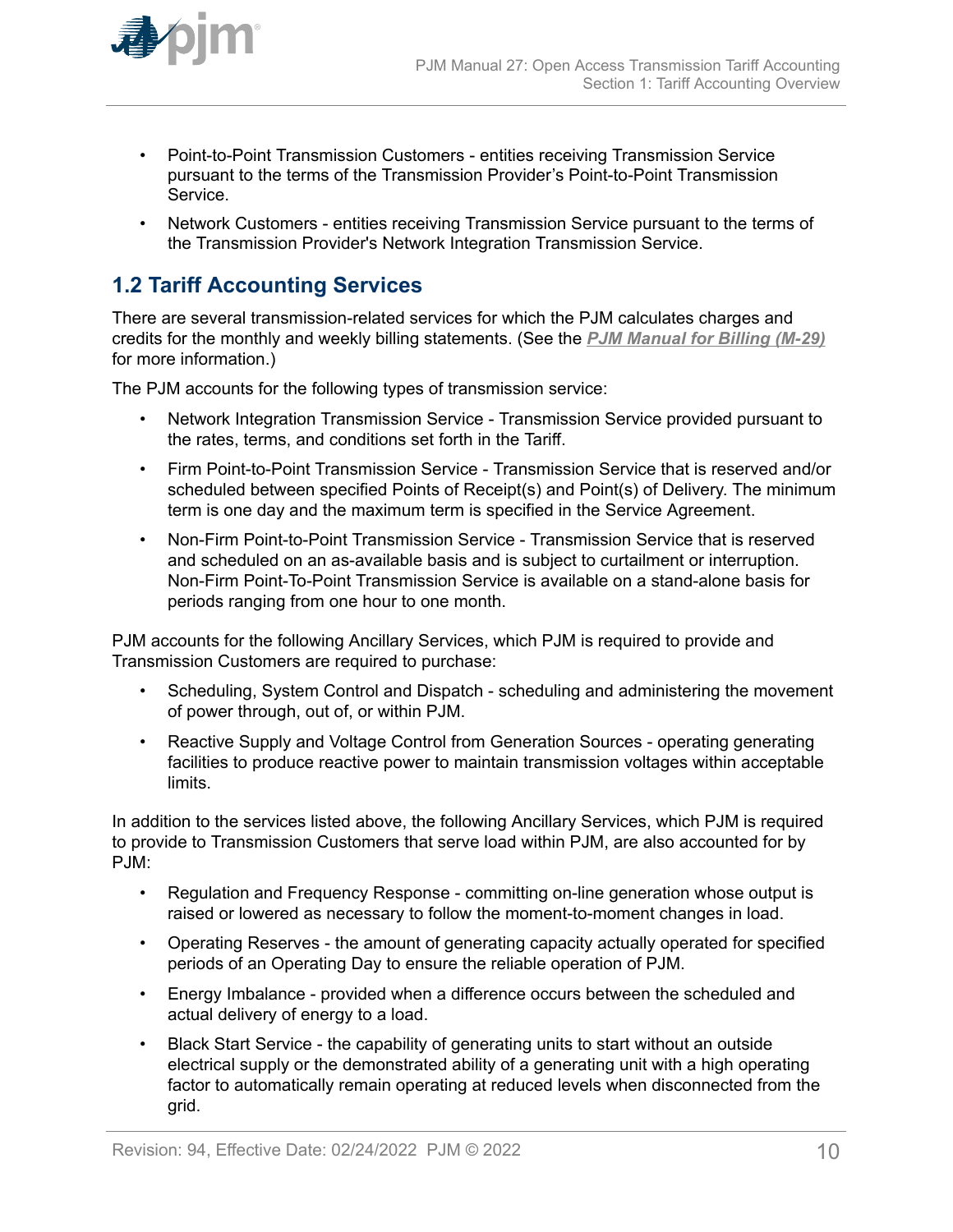

- The regulation and frequency response service, energy imbalance service (for network customers), and operating reserves - spinning and supplemental services are billed through the Operating Agreement and, therefore, are not covered in this manual. (See the *[PJM Manual for Operating Agreement Accounting \(M-28\)](http://www.pjm.com/~/media/documents/manuals/m28.ashx)* for more details.)
- PJM also accounts for the following charges/credits: Expansion Cost, RTO Start-up Cost Recovery, and FERC/OPSI/CAPS/NERC/RFC/MMU/AC2/PJMSettlement fees.
- Accounting Input Data.

After-the-fact, PJM collects information regarding actual operations which is recorded by PJM dispatchers or automated systems. The tariff accounting processes use this information as input data. Other accounting input data is provided from various systems and databases. This information includes basic data describing scheduling information for Transmission Customers' transactions, and Transmission System parameters. The tariff accounting process uses this information as described in the other sections of this manual.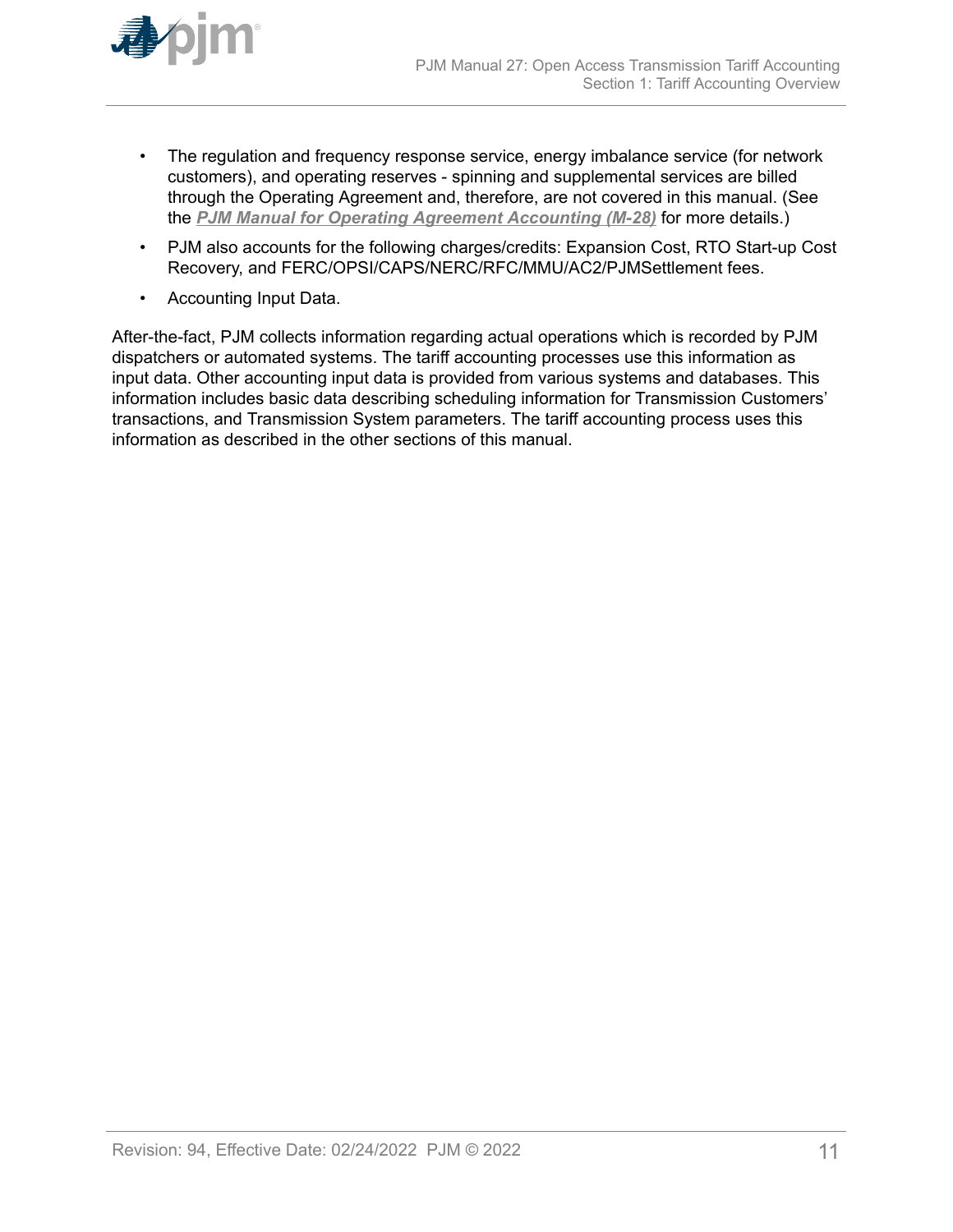<span id="page-11-0"></span>

# **Section 2: Scheduling, System Control and Dispatch Service Accounting**

Welcome to the Scheduling, System Control and Dispatch Service Accounting section of the **PJM Manual for Open Access Transmission Tariff Accounting**. In this section, you will find the following information:

- A description of the scheduling, system control and dispatch service accounting (see "Scheduling, System Control and Dispatch Accounting Overview").
- How the PJM scheduling, system control and dispatch service charges are calculated for PJM Members (see "PJM Scheduling, System Control and Dispatch Service Charges").
- How the TO scheduling, system control and dispatch service charges are calculated for Transmission Customers (see "TO Scheduling, System Control and Dispatch Service Charges").
- How the TO scheduling, system control and dispatch service credits are calculated for TOs (see "TO Scheduling, System Control and Dispatch Service Credits").
- How the PJM scheduling, system control and dispatch service charge reconciliations are calculated for Network Transmission Customers (see "Reconciliation for PJM Scheduling, System Control and Dispatch Service Charges").
- How the TO scheduling, system control and dispatch service charge reconciliations are calculated for Network Transmission Customers (see "Reconciliation for TO Scheduling, System Control and Dispatch Service Charges").

# **2.1 Scheduling, System Control and Dispatch Accounting Overview**

PJM scheduling, system control and dispatch service is required to schedule the movement of power through, out of, or into PJM. This service can only be provided by the operator of the PJM Region in which the transmission facilities that are used for Transmission Service are located. PJM Members, therefore, must purchase this service from PJM.

PJM scheduling, system control and dispatch service charges ("Schedule 9") are based on the costs of operating PJM. This includes the costs associated with implementing the PJM Operating Agreement, administering the PJM Open Access Transmission Tariff, and implementing the Reliability Assurance Agreements. The charges for PJM scheduling, system control and dispatch service are allocated on an unbundled basis. These costs include:

- Salary and expenses of personnel
- Facilities
- Committee activities and investigations
- Communication facilities
- Principal and/or depreciation expense
- Interest expense and financing costs
- Costs accrued for PJM Settlement, Inc.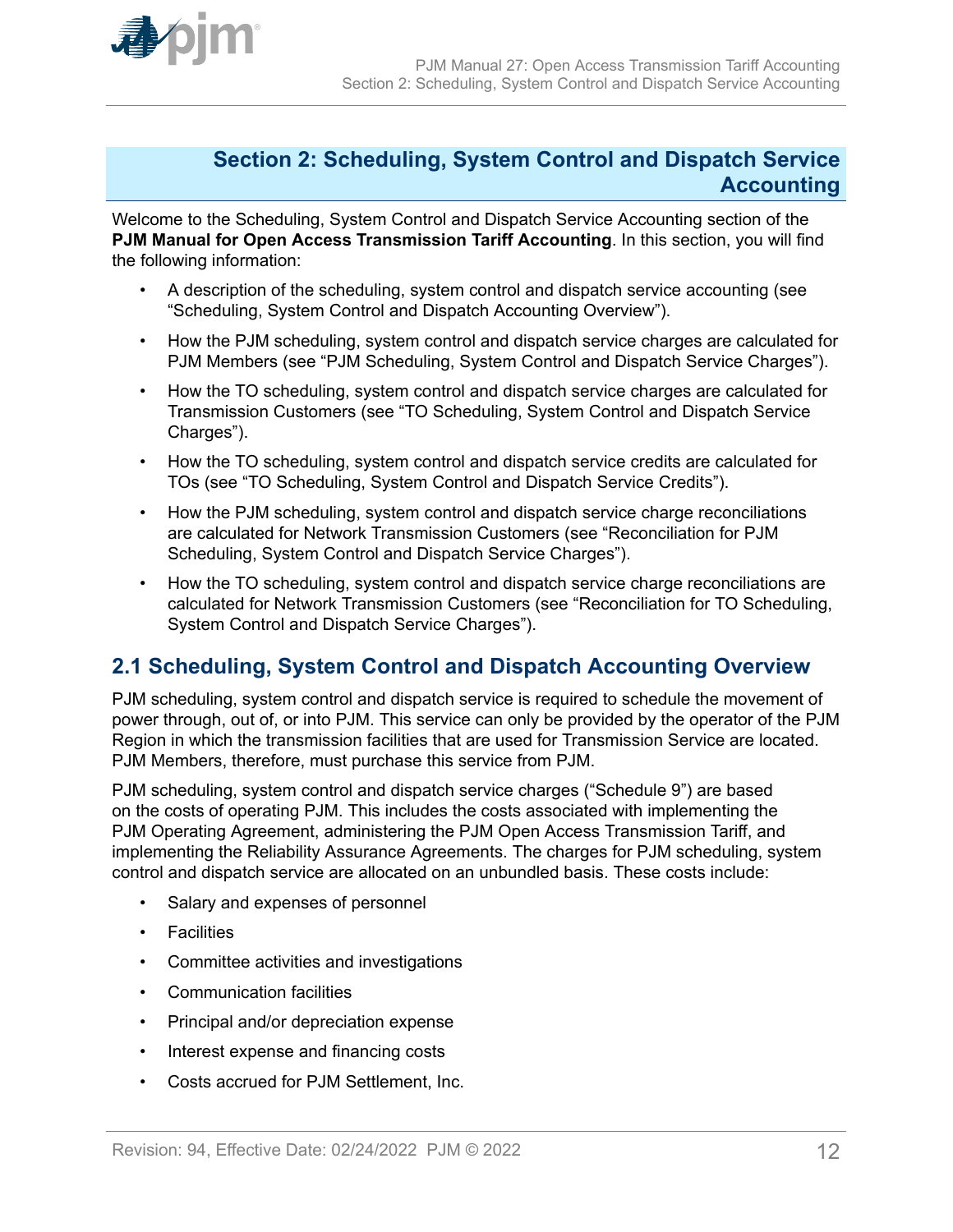<span id="page-12-0"></span>

PJM scheduling, system control and dispatch service charges ("Schedule 9" or "Schedule 10") includes a service that PJM Settlement, Inc. provides through billing and collection services for certain costs associated with specific entities. These pass-through costs are associated with the following entities:

- Federal Energy Regulatory Commission (FERC)
- Organization of PJM States, Inc. (OPSI)
- Consumer Advocates of PJM States, Inc. (CAPS)
- Market Monitoring Unit (MMU)
- North American Electric Reliability Corporation (NERC)
- ReliabiltyFirst Corporation (FRC)

TO scheduling, system control and dispatch service charges (Schedule 1A") are based upon certain control center facilities of the TOs also are required to provide this service. These services are purchased by Transmission Customers. The charges collected are used to reimburse the TOs for their monthly control center expenses.

# **2.2 PJM Scheduling, System Control and Dispatch Service Charges**

This section describes the process of calculating the PJM scheduling, system control and dispatch service charges. These charges either represent the cost of operating PJM Interconnection, L.L.C. or the cost of specific entities requesting PJM Settlement, Inc. to collect their costs on behalf of them. The PJM scheduling, system control and dispatch service charge in any month to any PJM Member is the sum of the charges calculated for that Member under the following Service Categories or Schedules:

- Schedule 9-1: Control Area Administration Service
- Schedule 9-2: Financial Transmission Rights Administration Service
- Schedule 9-3: Market Support Service
- Schedule 9-4: Capacity Resource and Obligation Management Service
- Schedule 9-PJMSettlement: Costs of PJM Settlement, Inc.
- Schedule 9-MMU: MMU Funding
- Schedule 9-FERC: FERC Annual Charge Recovery
- Schedule 9-OPSI: OPSI Funding
- Schedule 9-CAPS: CAPS Funding
- Schedule 10-NERC: NERC Charges
- Schedule 10-RFC: RFC Charges

### **2.2.1 PJM Administrative Cost Rates**

The Charges associated with the PJM administrative cost rates for PJM Scheduling, system control, and dispatch service are allocated on an unbundled basis in accordance with Schedule 9: "PJM Interconnection, L.L.C. Administrative Services" of the PJM Open Access Transmission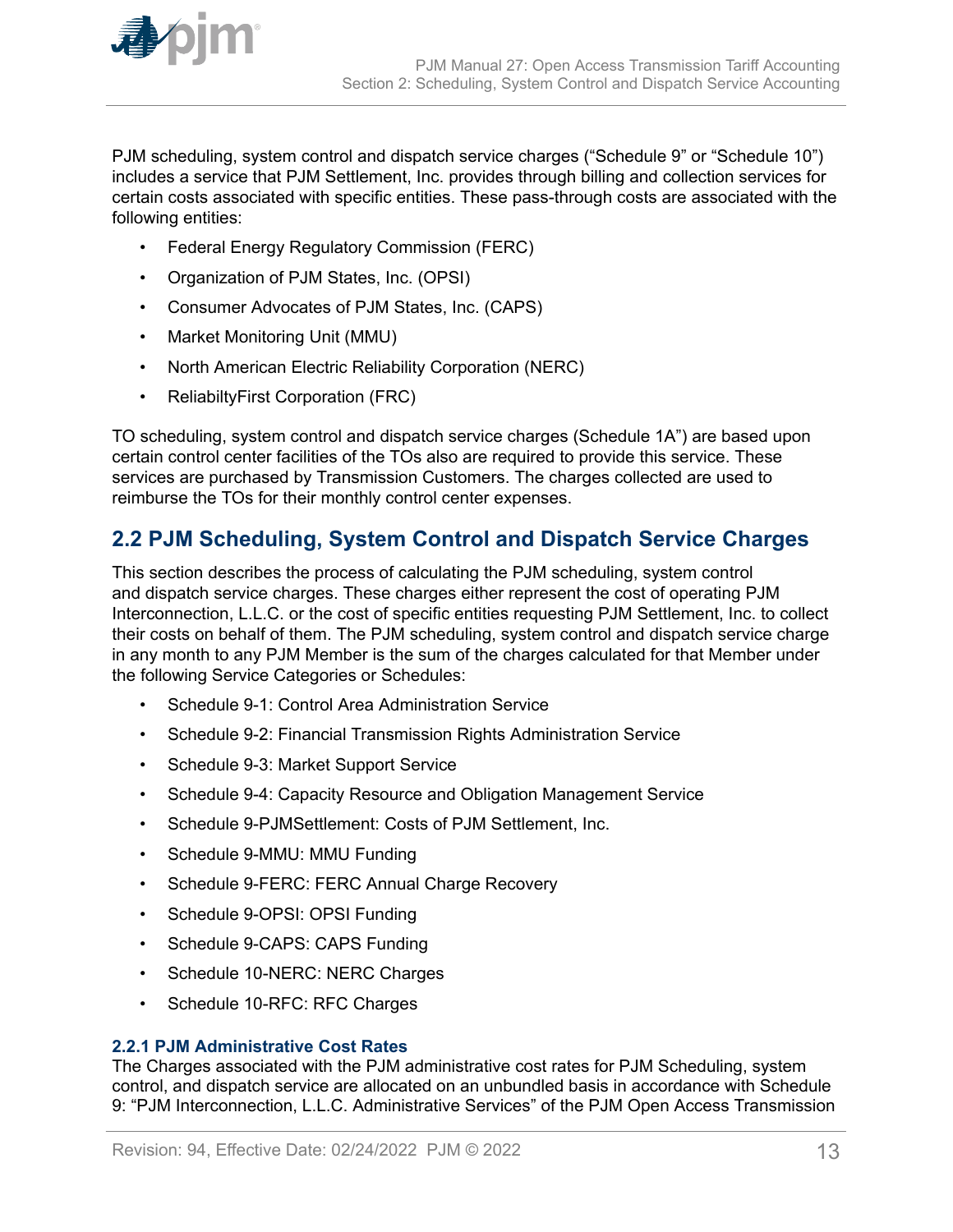<span id="page-13-0"></span>

Tariff. For each Service Category, PJM has established criteria by which to measure each PJM Members' usage of that service. Each PJM Member's Service Category charge is calculated by multiplying that Member's monthly usage of that Service by a rate (in \$ per unit of usage) for that Service Category in that month. All Service Category rates are determined by PJM monthly, based upon the costs incurred in that month for each Service Category and the formulas described for each Service Category. Adjustments to the rate and charge many be needed if an update is required in the formula. Monthly reconciliation to the rate and charge will occur as further described in Section 2.5 of this PJM Manual.

# **2.2.1.1 Schedule 9-1: Control Area Administration Service**

- This Service Category comprises all of the activities of PJM associated with preserving the reliability of the PJM Region and administering Point-to-Point Transmission Service and Network Integration Transmission Service.
- Usage of this service is defined as the sum of the Transmission Customer's actual hourly transmission use during the month, and is measured in MWh. Transmission use includes network customers' load plus losses and point-to-point customers' scheduled energy transactions.
- The Control Area Administration Service Rate is updated monthly by PJM, based on costs and transmission use for that month.
- Each Transmission Customer's Control Area Administration Service charge is equal to that customer's total transmission use for the month multiplied by the applicable Control Area Administration Service Rate.

### **2.2.1.2 Schedule 9-2: Financial Transmission Rights Administration Service**

- This Service Category comprises all of the activities of PJM associated with administering Financial Transmission Rights (FTRs).
- Usage of this service is comprised of two components. Component one is defined as the sum of the FTR holder's hourly FTR MWs for each hour of the month that the FTR is in effect, regardless of the dollar value of the FTR. Component two is defined as the number of hours associated with all bids to buy FTR Obligations submitted by the Market Participant plus five times the number of hours associated with all bids to buy FTR Options submitted by each market participant for a month. Component twois applicable to all bids submitted into any round of a Long-term or Annual FTR auction (billed monthly) and to all bids submitted into the applicable monthly FTR auctions.
- The Financial Transmission Rights Administration Service Rate component one is updated monthly by PJM, based on costs and FTR MWh for that month. The Financial Transmission Rights Administration Service Rate component tow is updated monthly by PJM, based on costs and FTR bid/offer hours for that month.
- Each FTR holder's Financial Transmission Rights Administration Service charge is the sum of component one and component two. Component one is equal to that Member's total FTR MWh for the month multiplied by the Financial Transmission Rights Administration Service Rate component one. Component tow is equal to the number of hours in all bids to buy FTR Obligations submitted by the Market Participant for that month plus five times the number of hours in all bids to buy FTR Options submitted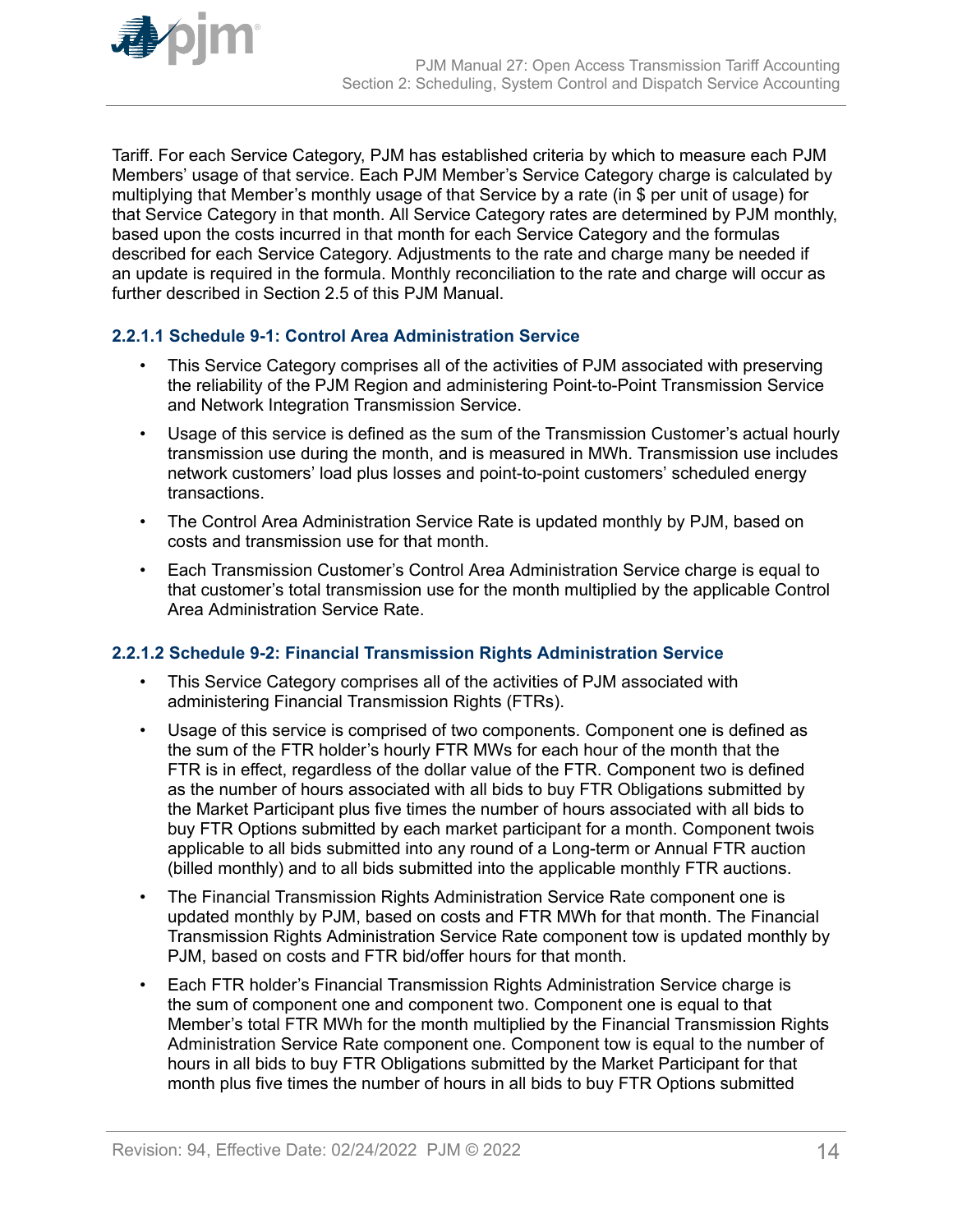<span id="page-14-0"></span>

by each Market Participant for a month multiplied by the Financial Transmission Rights Administration Service Rate component two.

# **2.2.1.3 Schedule 9-3: Market Support Service**

- This Service Category comprises all of the activities of PJM associated with supporting the operation of the PJM Interchange Energy Market and related functions.
- Component one usage has three different areas in where usage is defined.
	- o Usage for Transmission Customers is defined as the sum of the Network Transmission Customer's hourly energy delivered to serve load (including losses) in PJM plus the Point-to-Point Transmission Customer's hourly energy exported out of PJM (excluding wheeling transactions) for all hours of the month.
	- o Usage for Generation Providers is defined as the sum of the hourly energy input into the PJM Transmission System from generation facilities in PJM, plus the Network Transmission Customer's hourly energy imported into PJM, plus the Point-to-Point Transmission Customer's hourly energy imported into PJM (excluding wheeling transactions), plus the Market Seller's hourly energy delivered for import to the boundaries of PJM for sale to the PJM Spot Market for all hours of the month.
	- o Usage for Market Participants that submit offers to sell or bids to buy energy in the PJM Interchange Energy Market is defined as the total quantity in MWh of all cleared Increment offers, Decrement bids and "up-to" congestion bids during the month.
- Component two usage is defined as the number of bid/offer segments submitted by the market participant.
	- o A bid/offer segment equals each price/quantity pair submitted into the Day-ahead Energy Market.
	- o Segments are computed hourly for each fixed or price sensitive Demand bid, each Increment offer, and each Decrement bid.
	- o Segments are computed daily for each generation offer (including offers submitted into the generation rebidding period).
	- o Bid/offer segments used to schedule day-ahead Point-to-Point energy transactions into, out of, or through PJM, including "up-to" congestion bids and pseudo-tie bids, may be in single hour or multi-hour periods, provided that the submitted MW value remains unchanged for the duration of the period and that the period does not cross from one day into another.
- The Market Support Service Rate component one is updated monthly by PJM, based on costs and energy MWh for that month. The Market Support Service Rate component two is updated monthly by PJM, based on costs and the number of bid/offers for that month.
- Each PJM Market Participant's Market Support Service charge is the sum of component one and component two. Component one is equal to a Market Participant's total Transmission Customer MWh usage for the month plus a Market Participant's total Generation Provider MWh usage for the month plus a Market Participant's total cleared bid/offer MWh for the month multiplied by the Market Support Service Rate component one. Component two is equal to a Market Participant's all bid/offer segments submitted into the Day-ahead Energy Market (including offers submitted into the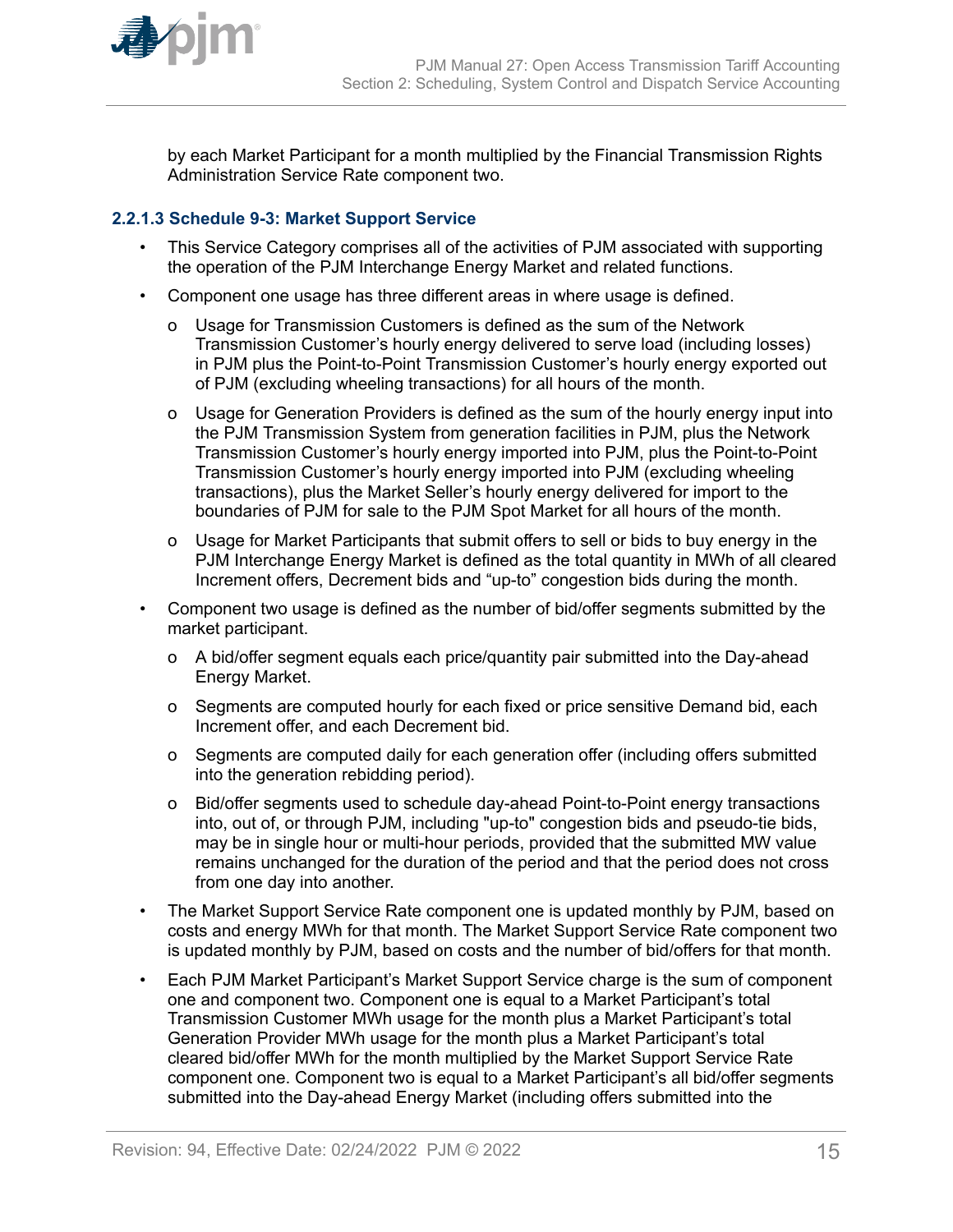<span id="page-15-0"></span>

generation rebidding period) for the month multiplied by the Market Support Service Rate component two.

# **2.2.1.4 Schedule 9-4: Capacity Resource and Obligation Management Service**

- This Service Category comprises the activities of PJM associated with (a) assuring that members have arranged for sufficient generating capacity to meet their capacity obligations under the PJM Open Access Transmission Tariff (OATT), Attachment DD, (b) processing Network Integration Transmission Service, (c) administering the PJM capacity markets, and (d) administering and providing technical support for the Reliability Assurance Agreement (RAA). These activities are performed through the PJM Capacity Exchange internet-based customer interactive tool.
- Usage of this service is defined as the sum of the Load-Serving Entity's monthly Accounted-for Obligations during the month (including FRRs) and the Capacity Resource Owner's Unforced Capacity measured in MWd.
- The Capacity Resource and Obligation Management Service Rate is updated monthly by PJM, based on costs and usage for that month.
- Each PJM Load Serving Entity (LSE) Capacity Resource and Obligation Management Service charge is equal to that PJM LSE's total Daily Unforced Capacity Obligation for the month multiplied by that month's Capacity Resource and Obligation Management Service Rate. Each PJM Capacity Resource owner, included FRR Capacity Plan, Capacity Resource and Obligation Management Service charge is equal to that PJM Capacity Resource owner's share of Unforced Capacity MWs for the month multiplied by that month's Capacity Resource and Obligation Management Service Rate

### **2.2.1.5 Schedule 9-PJMSettlement: PJM Settlement, Inc. Administrative Services**

- This schedule recovers the expenses of PJM Settlement, Inc. commencing with the establishment of PJM Settlement, Inc.
- Usage for this service is defined by each customer account invoice that PJM Settlement, Inc. issues in each month
- The PJM Settlement, Inc. Administrative Service Rate is updated monthly by PJM, based on costs and invoices issued for that month.
- Each customer's PJM Settlement, Inc. Administrative Service charge is equal to the PJM Settlement, Inc. Administrative Service Rate per customer account invoice.

### **2.2.2 PJM Pass-Through Rates**

The charges associated with the PJM pass-through rates of PJM scheduling, system control, and dispatch service are allocated on an unbundled basis in accordance with the specific Schedules of the PJM Open Access Transmission Tariff (OATT). Each Schedule has a rate calculated by PJM annually based on costs provided by each specific entity to PJM. Monthly reconciliation to the rate and charge will occur as further described in Section 2.5 of this PJM Manual.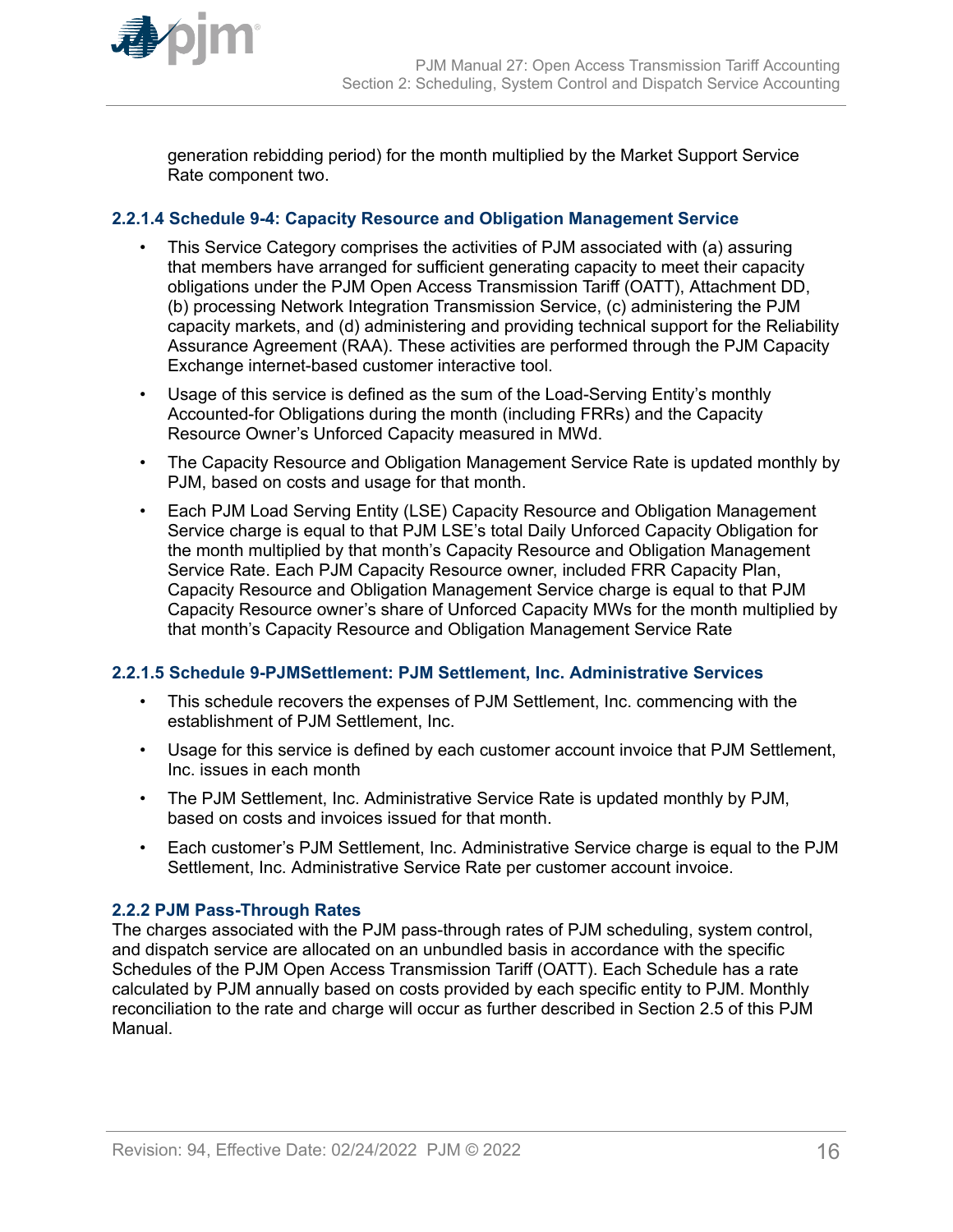<span id="page-16-0"></span>

# **2.2.2.1 Schedule 9-MMU: MMU Funding**

- The Market Monitoring Unit (MMU) provides functions, as specified under the Open Access Transmission Tariff (OATT), Attachment M. PJM recovers those costs associated with the MMU providing those functions to the PJM region for the MMU.
- Component one usage has three different areas in where usage is defined.
	- o Usage for Transmission Customers is defined as the sum of the estimated Network Transmission Customer's hourly energy delivered to serve load (including losses) in PJM plus the Point-to-Point Transmission Customer's estimated hourly energy exported out of PJM (excluding wheeling transactions) for all hours of the month.
	- o Usage for Generation Providers is defined as the sum of the estimated hourly energy input into the PJM Transmission System from generation facilities in PJM, plus the Network Transmission Customer's estimated hourly energy imported into PJM, plus the Point-to-Point Transmission Customer's estimated hourly energy imported into PJM (excluding wheeling transactions), plus the Market Seller's estimated hourly energy delivered for import to the boundaries of PJM for sale to the PJM Spot Market for all hours of the month.
	- o Usage for Market Participants is defined as the sum of the estimated offers to sell or bids to buy energy in the PJM Interchange Energy Market, which is defined as the total quantity in MWh of all cleared Increment offers, Decrement bids and "up-to" congestion bids during the month.
- Component two usage is defined as the number of bid/offer segments submitted by the market participant.
	- o A bid/offer segment equals each price/quantity pair submitted into the Day-ahead Energy Market.
	- o Segments are computed hourly for each fixed or price sensitive Demand bid, each Increment offer, and each Decrement bid.
	- o Segments are computed daily for each generation offer (including offers submitted into the generation rebidding period).
	- o Bid/offer segments used to schedule day-ahead Point-to-Point energy transactions into, out of, or through PJM, including "up-to" congestion bids and pseudo-tie bids, may be in single hour or multi-hour periods, provided that the submitted MW value remains unchanged for the duration of the period and that the period does not cross from one day into another.
- The MMU Service Rate component one is updated annually by PJM, based on MMU's estimated annual costs, which includes prior year's changes, multiplied by 0.987 and estimated energy MWhs for the year. The MMU Service Rate component two is updated annually by PJM, based on MMU's estimated annual costs, which includes prior year's changes, multiplied by 0.013 and estimated bid/offer segments for the year.
- Each PJM Market Participant's MMU Service charge is the sum of component one and component two. Component one is equal to a Market Participant's total Transmission Customer MWh usage for the month plus a Market Participant's total Generation Provider MWh usage for the month plus a Market Participant's total cleared bid/offer MWh for the month multiplied by the MMU Service Rate component one. Component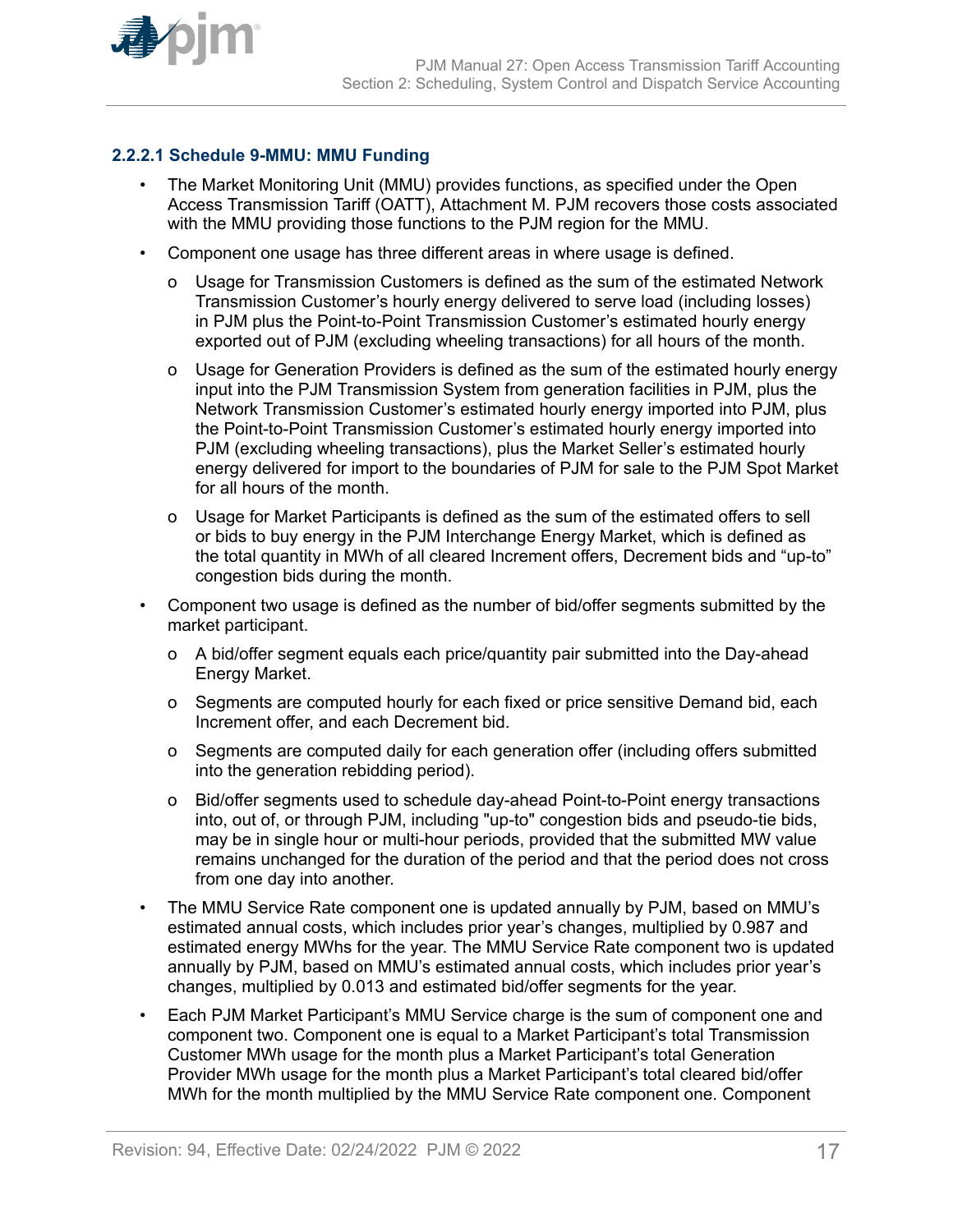<span id="page-17-0"></span>

two is equal to a Market Participant's all bid/offer segments submitted into the Dayahead Energy Market (including offers submitted into the generation rebidding period) for the month multiplied by the MMU Service Rate component two.

# **2.2.2.2 Schedule 9-FERC: FERC Annual Charge Recover**

- PJM as a public utility and the Transmission Provider under the PJM Open Access Transmission Tariff is subject to annual charges assessed by FERC in accordance with Part 382 of FERC's regulations..
- Usage for this schedule is defined as the estimated annual total hourly transmission usage under Point-to-Point Transmission Service or Network Integration Transmission Service by all customers.
- The FERC Charge Recovery Rate is updated annually by PJM, based upon FERC's estimated annual recovery cost plus any prio year changes and estimated transmission use.
- Each Transmission Customer's FERC Annual Charge Recovery cahge is equal to the customer's total quantity in MWh of energy delivered during the month using Point-to-Point Transmission Service (scheduled energy transactions) and Network Integration Transmission Service (load plus losses) multiplied by the FERC Charge Recovery Rate.

# **2.2.2.3 Schedule 9-OPSI: OPSI Funding**

- Organization of PJM States, Inc. (OPSI) submits its annual budget for the next calendar year to PJM no later than September 30. PJM posts the final Commission approved budget and rate by October 31.
- Usage for this schedule is defined as the estimated annual total hourly transmission usage under Point-to-Point Transmission Service or Network Integration Transmission Service by all customers.
- The OPSI Funding Rate is updated annually by PJM, based upon OPSI's estimated annual budget, which includes prior year changes, and estimate transmission use.
- Each Transmission Customer's OPSI Funding Charge is equal to the customer's total quantity in MWh of energy delivered during the month using Point-to-Point Transmission Service (scheduled energy transactions) and Network Integration Transmission Service (load plus losses) multiplied by the OPSI Funding Rate.

# **2.2.2.4 Schedule 9-CAPS: CAPS Funding**

- Consumer Advocates of PJM States, Inc. (CAPS) submits its annual budget for the next calendar year to PJM no later than September 30. PJM posts the final Commission approved budget and rate by October 31.
- Usage for this schedule is defined as the estimated annual total hourly transmission usage under Point-to-Point Transmission Service or Network Integration Transmission Service by all customers.
- The CAPS Funding Rate is updated annually by PJM, based upon CAPS's estimated annual budget, which includes prior year changes, and estimate transmission use.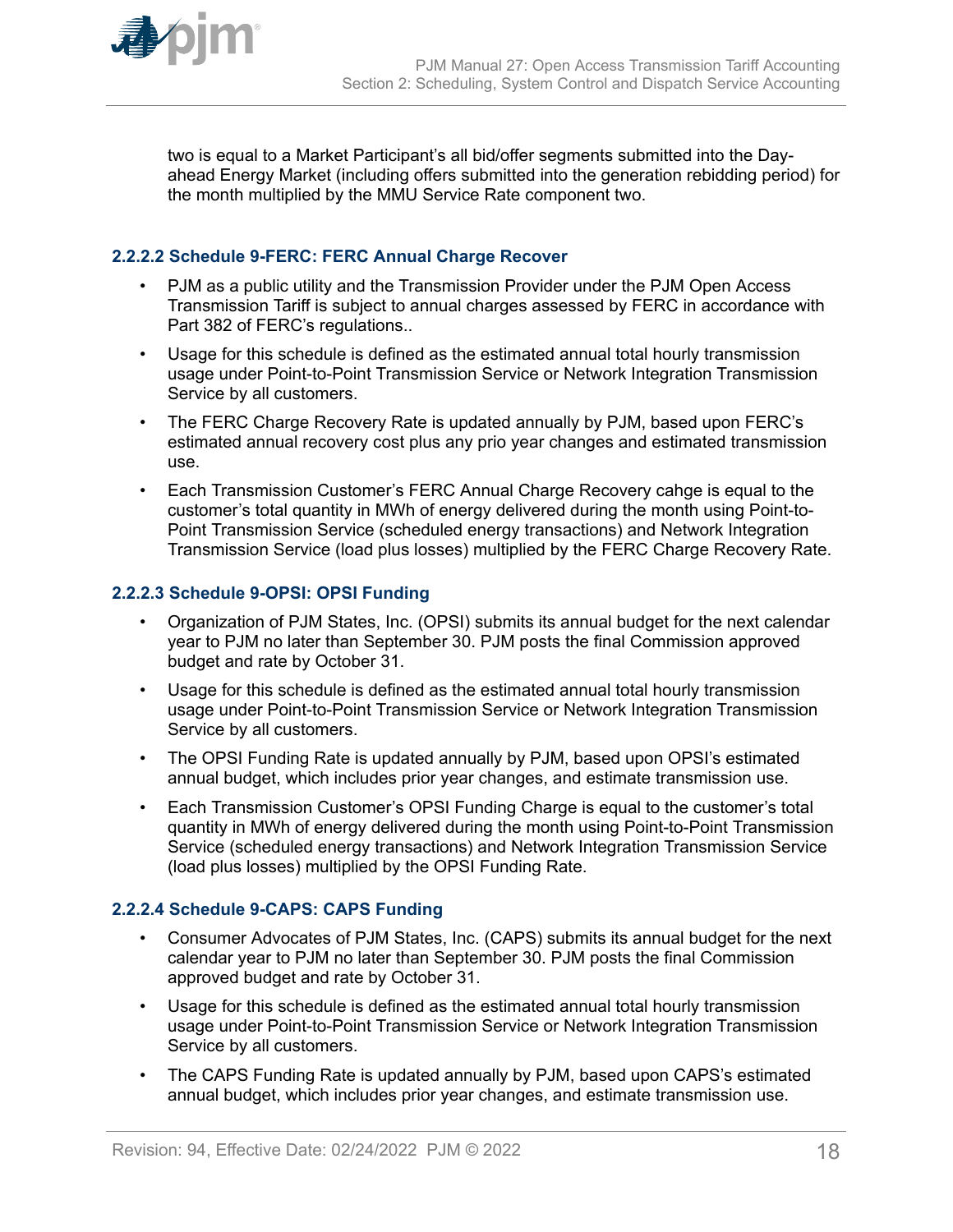<span id="page-18-0"></span>

• Each Transmission Customer's CAPS Funding Charge is equal to the customer's total quantity in MWh of energy delivered during the month using Point-to-Point Transmission Service (scheduled energy transactions) and Network Integration Transmission Service (load plus losses) multiplied by the CAPS Funding Rate.

# **2.2.2.5 Schedule 10-NERC: North American Electric Reliability Corporation Charge**

- North American Electric Reliability Corporation (NERC) submits its annual budget for the next calendar year to PJM no later than September 30. PJM posts the final Commission approved budget and rate by October 31.
- Usage for this schedule is defined as the estimated annual total hourly transmission usage under Point-to-Point Transmission Service or Network Integration Transmission Service by all customers excluding the Dominion and EKPC Zones.
- The NERC Charge Rate is updated annually by PJM, based upon NERC's estimated annual costs of operations and estimate transmission use, excluding Dominion and EKPC Zones.
- Each Transmission Customer's NERC charge is equal to the customer's total quantity of MWh of energy delivered during the month using Point-to-Point Transmission Service (schedule energy transactions) excluding the Dominion and EKPC Zones and Network Integration Transmission Service (load plus losses), excluding the Dominion and EKPC Zones, multiplied by the NERC Charge Rate. Any over or under collection of NERC's actual costs of operations for a given calendar year will be trued up via a billing adjustment each December of that year.

### **2.2.2.6 Schedule 10-RFC: ReliabilityFirst Corporation Charge**

- ReliabilityFirst Corporation (RFC) submits its annual budget for the next calendar year to PJM no later than September 30. PJM posts the final Commission approved budget and rate by October 31.
- Usage for this schedule is defined as the estimated annual total hourly transmission usage under Point-to-Point Transmission Service or Network Integration Transmission Service by all customers excluding the Dominion and EKPC Zones.
- The RFC Charge Rate is updated annually by PJM, based upon RFC's estimated annual costs of operations and estimate transmission use, excluding Dominion and EKPC Zones.
- Each Transmission Customer's NERC charge is equal to the customer's total quantity of MWh of energy delivered during the month using Point-to-Point Transmission Service (scheduled energy transaction), excluding the Dominion and EKPC Zones and Network Integration Transmission Service (load plus losses), excluding Dominion and EKPC Zones, multiplied by the RFC Charge Rate. Any over or under collection of RFC's actual costs for a given calendar year will be trued up via a billing adjustment each December of that year.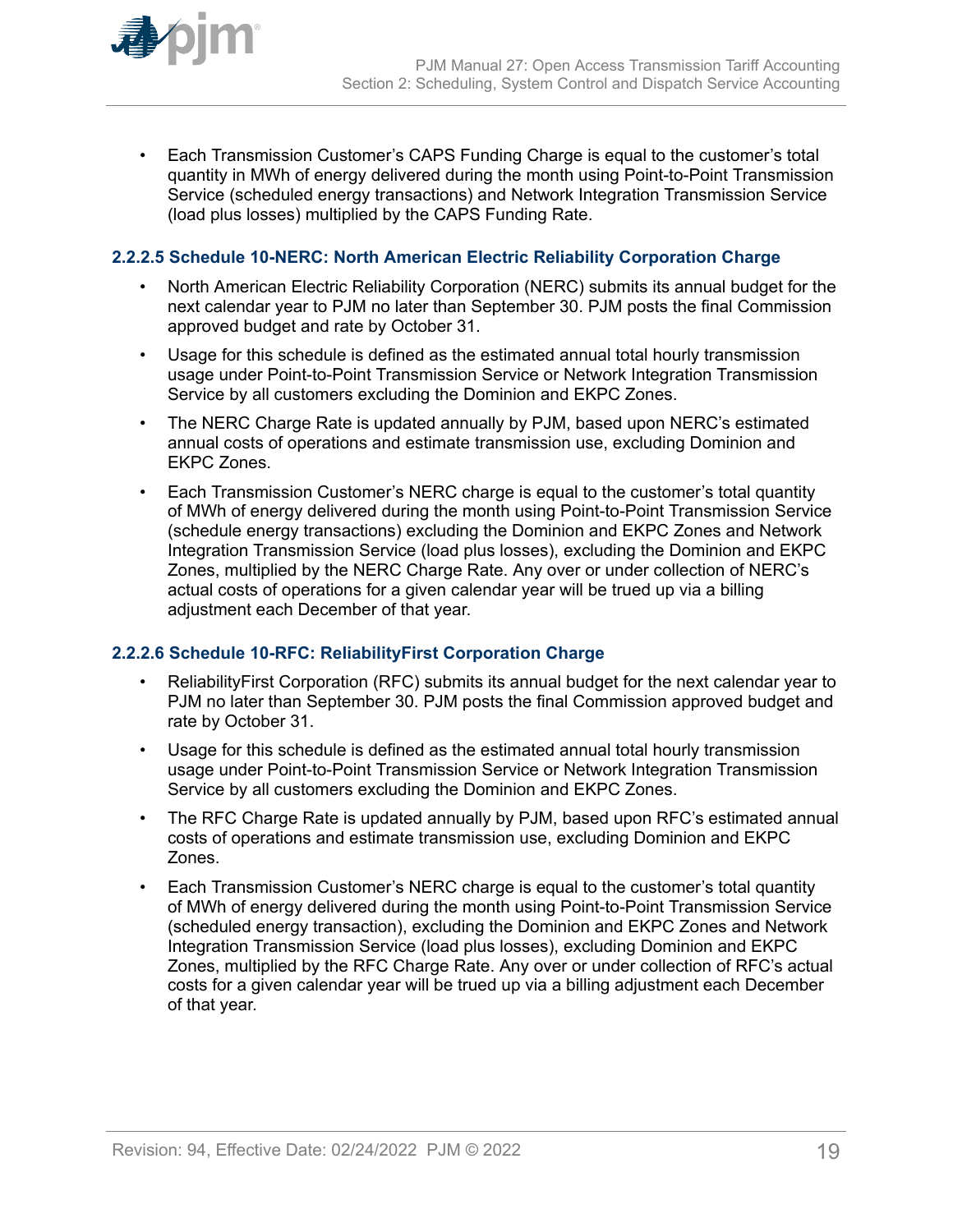<span id="page-19-0"></span>

# **2.3 TO Scheduling, System Control and Dispatch Service Charges**

This section describes the process of calculating the TO scheduling, system control, and dispatch service charge. Each Transmission Customer's charge is calculated by determining the Transmission Customer's hourly zone and non-zone transmission use and using these values to determine the Transmission Customer's monthly zone and non-zone transmission use. Zone transmission use is a Transmission Customer's Network or Point-to-Point load (including losses) within a PJM transmission zone. Non-zone transmission use is a Transmission Customer's non-zone Network load and its point-to-point energy transactions not directly serving load in PJM. The monthly values of all Transmission Customers are summed both by transmission zone and for the total PJM Region.

Transmission Customers with zone transmission use are charged by multiplying their transmission use for each zone by the applicable zonal rate in Schedule 1A of the Tariff. Transmission Customers with non-zone transmission use are charged by multiplying their nonzone transmission use by the pool-wide rate in Schedule 1A of the Tariff.

### **PJM Actions**

- The PJM accounting process prepares a list of Transmission Customers.
- The PJM accounting staff collects each TO's zonal rate (\$/MWh).
- The PJM accounting staff collects the non-zonal rate (\$/MWh).
- The PJM accounting process retrieves the hourly list of point-to-point energy transactions for each Transmission Customer (MWh).
- The PJM accounting process calculates each Network Transmission Customer's monthly zone transmission use (MWh) by summing the Transmission Customer's entire hourly Network load (including losses) for each zone.
- The PJM accounting process calculates each Transmission Customer's monthly nonzone transmission use (MWh) by summing all of the Transmission Customer's hourly point-to-point energy transactions and non-zone Network load.
- The PJM accounting process calculates each Transmission Customer's TO monthly charge for use in each zone as follows:

TO Monthly Charge for Zone Use = Transmission Customer's Zone Transmission Use \* Zonal Rate

• The PJM accounting process calculates each Transmission Customer's TO monthly charge for non-zone use as follows:

TO Monthly Charge for Non  $-Zone$  Use = Non  $-Zone$  Rate \*Total Non  $-Zone$  Transmission Use

• The PJM accounting process calculates each Transmission Customer's total monthly TO scheduling, system control and dispatch service charge by summing its monthly charges for all zone and non-zone use.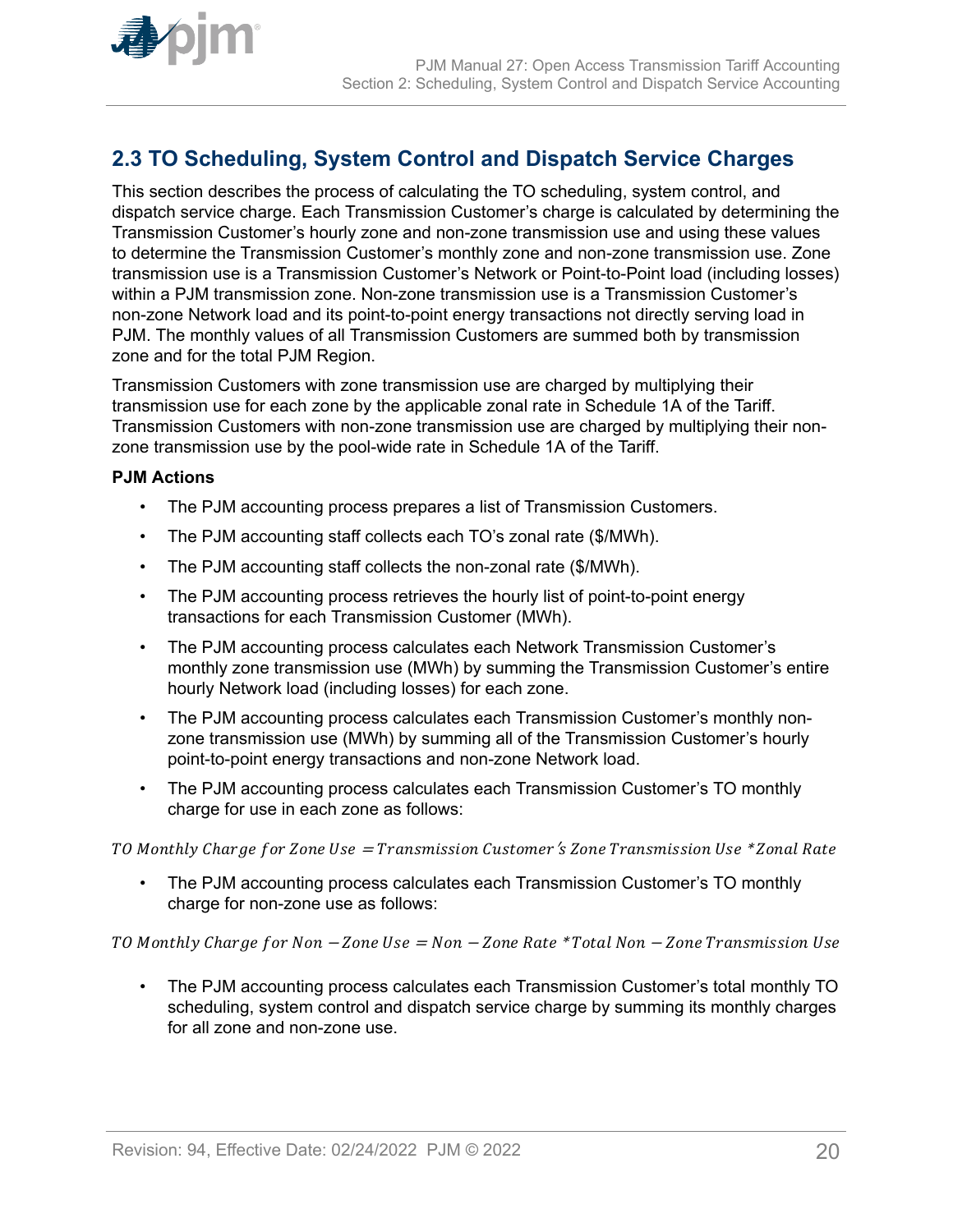# <span id="page-20-0"></span>**2.4 TO Scheduling, System Control and Dispatch Service Credits**

Each TO receives a monthly TO scheduling, system control, and dispatch service credit equal to charges collected from Transmission Customers serving load in that TOs zone plus the TOs share of the charges collected from Transmission Customers serving non-zone load (e.g., non-zone network and point-to-point transmission customers). The TOs share of the charges collected from Transmission Customers serving non-zone load is determined according to the share percentage filed in Schedule 1A of the PJM Open Access Transmission Tariff.

# **2.5 Reconciliation for PJM Scheduling, System Control and Dispatch Service Charges**

PJM will calculate reconciled PJM Scheduling, System Control and Dispatch Service charges (Schedules 9 and Schedule 10) for EDCs and Retail Load Aggregators (a.k.a. Electric Generation Suppliers) for past months' billings that were based on load ratio shares. The reconciliation kWh data must be supplied to PJM by the EDCs, and represents the difference between the scheduled Retail Load Responsibility InSchedules (in MWh) and the "actual" usage based on metered data. This hourly kWh data must be reported separately for each applicable InSchedule contract. PJM calculates the PJM Scheduling, System Control and Dispatch Service charge reconciliations by multiplying the kWh data (not de-rated for transmission losses) by the applicable Schedule 9 and Schedule 10 billing determinants for that month.

The reconciliation of the PJM Scheduling, System Control and Dispatch Service charge uses two billing determinants: the Control Area Administration Service billing determinant and the Transmission Customers' Market Support Service billing determinant. The Control Area Administration Service billing determinant is equal to the Monthly Control Area Administration Service Rate that was calculated in accordance with Schedule 9-1 of the PJM Open Access Transmission Tariff for the month being reconciled. The Transmission Customers' Market Support Service billing determinant is equal to the Market Support Service Rate for Transmission Customers that was calculated in accordance with Schedule 9-3 of the PJM Open Access Transmission Tariff for the month being reconciled. Note that the reconciliation for PJM Scheduling, System Control and Dispatch Service charges for a month may be either a positive or a negative value. .

The monthly Schedule 9-MMU, 9-FERC, 9-OPSI, 9-CAPS, 10-NERC, and 10-RFC billing determinants are the applicable \$/MWh rates for those services. Note that the reconciliation charges for a month may be either a positive or a negative value.

# **2.6 Reconciliation for TO Scheduling, System Control and Dispatch Service Charges**

PJM will calculate reconciled TO Scheduling, System Control and Dispatch Service charges (Schedules 1A) for EDCs and Retail Load Aggregators (a.k.a. Electric Generation Suppliers) for past months' billings that were based on load ratio shares. The reconciliation kWh data must be supplied to PJM by the EDCs, and represents the difference between the scheduled Retail Load Responsibility InSchedules (in MWh) and the "actual" usage based on metered data. This hourly kWh data must be reported separately for each applicable InSchedule contract. PJM calculates the TO Scheduling, System Control and Dispatch Service charge reconciliations by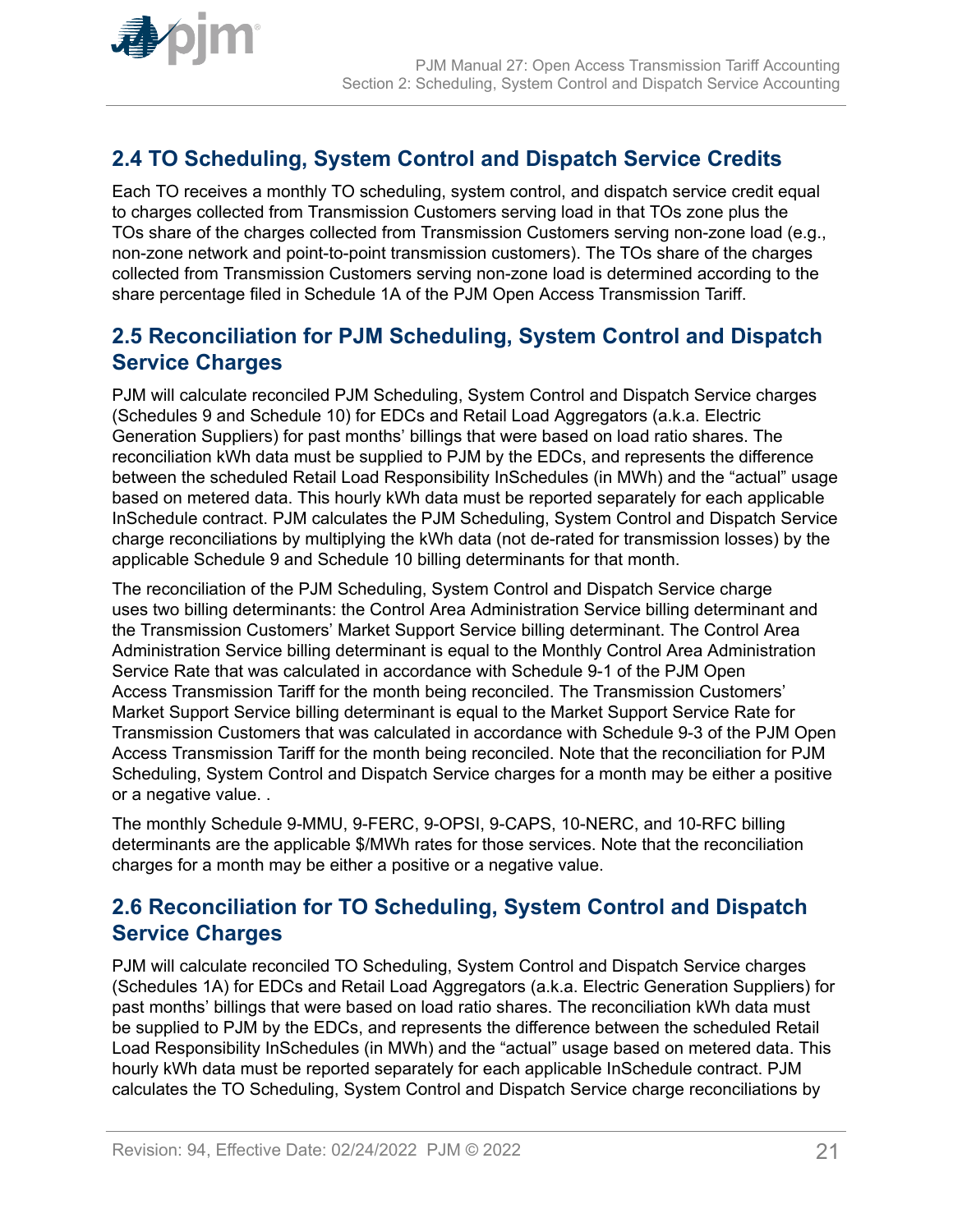

multiplying the kWh data (not de-rated for transmission losses) by the applicable Schedule 1A billing determinants for that month.

The monthly TO Scheduling, System Control and Dispatch Service billing determinant is the \$/MWh rate for each zone as filed in Schedule 1A of the PJM Open Access Transmission Tariff. Note that the reconciliation of TO Scheduling, System Control and Dispatch Service charges for a month may be either a positive or a negative value.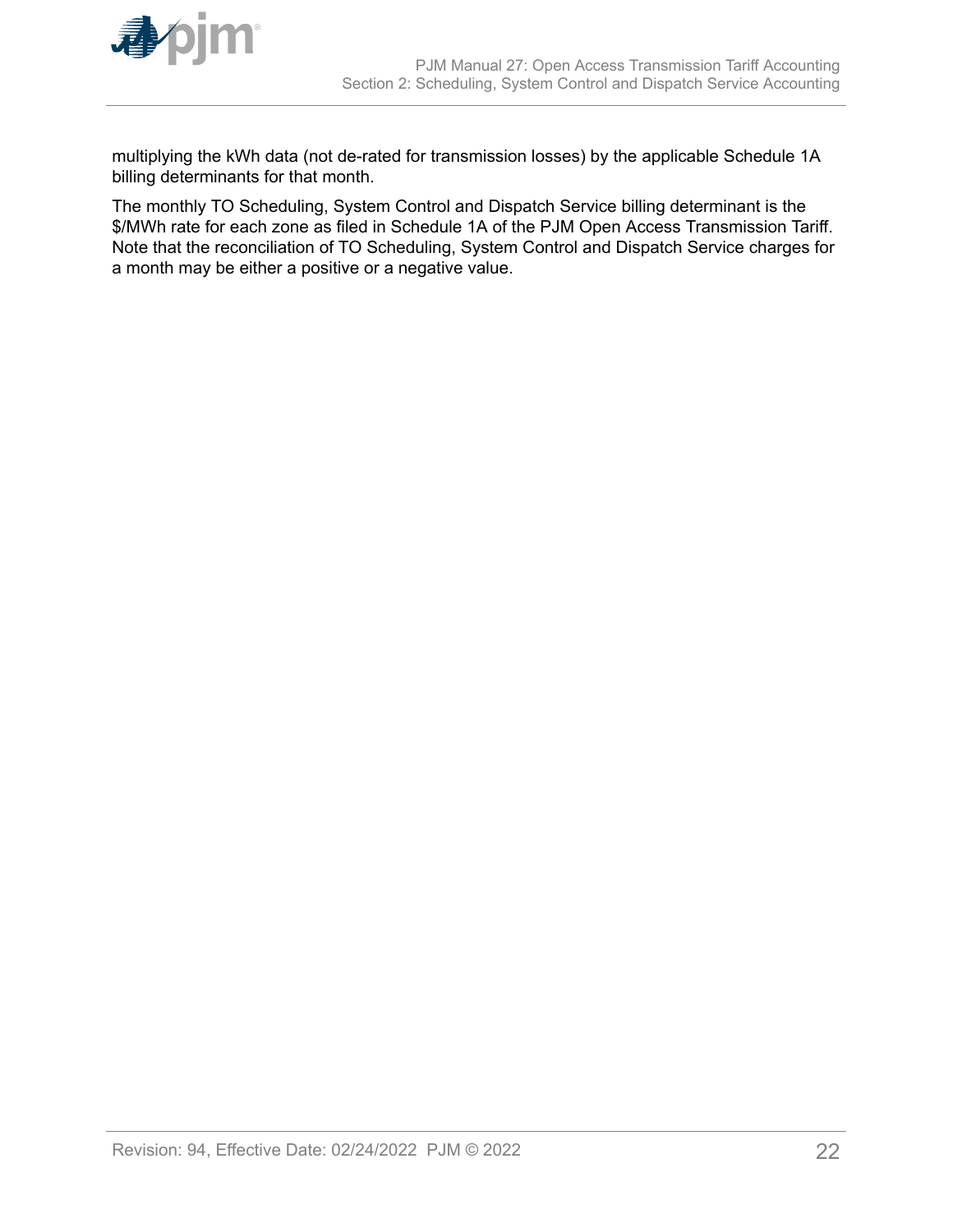<span id="page-22-0"></span>

# **Section 3: Reactive Supply and Voltage Control from Generation and Other Sources Service Accounting**

Welcome to the Reactive Supply and Voltage Control from Generation and Other Sources Service Accounting section of the *PJM Manual for Open Access Transmission Tariff Accounting.* In this section, you will find the following information:

- An overview of the reactive supply and voltage control from generation and other sources service accounting process (see "Reactive Supply and Voltage Control Service Accounting Overview").
- How credits for reactive supply and voltage control from generation and other sources service are calculated (see "Reactive Supply and Voltage Control Credits").
- How charges for reactive supply and voltage control from generation and other sources service are calculated for Network and Point-to-Point Transmission Customers (see "Reactive Supply and Voltage Control Charges").

# **3.1 Reactive Supply and Voltage Control Service Accounting Overview**

To maintain transmission voltages within acceptable limits, generation and other resources in PJM are operated to produce or absorb reactive power. Reactive supply and voltage control from generation sources service must be provided for each transaction on the Transmission Provider's transmission facilities. The amount that must be supplied is determined based on the reactive power support that is necessary to maintain voltages within established limits. (See the *[PJM Manual for Transmission Operations \(M-3\)](http://www.pjm.com/~/media/documents/manuals/m03.ashx)* for more details.)

Reactive supply and voltage control from generation and other sources service is provided by the Transmission Provider. Transmission Customers must purchase this service from the Transmission Provider. The charges for this service are based on a formula rate that allocates generation owners' reactive revenue requirements to Network and Point-to-Point Transmission Customers based on their monthly transmission use on a megawatt basis. Customers serving zonal Network and Point-to-point load are allocated a ratio share of the total revenue requirements in the applicable zone(s). Customers serving non-zone load and Point-to-Point Transmission Customers not directly serving PJM load are allocated a ratio share of the total revenue requirements for PJM.

# **3.2 Reactive Supply and Voltage Control Credits**

Each generation owner receives a monthly Reactive Supply and Voltage Control from Generation Sources Service credit equal to one-twelfth (1/12) of its annual reactive revenue requirement. The initial zonal revenue requirements based on existing settlement rates were approved by FERC on September 25, 2000 to be effective October 1, 2000 (Docket No. ER00-3327-000).

A zonal revenue requirement may be allocated or assigned to generation owners within that zone as agreed among those generation owners by informing the PJM Market Settlement Operations Department of any such agreement. Also, generation owners are free at any time to file for FERC approval of new reactive revenue requirements. The current zonal revenue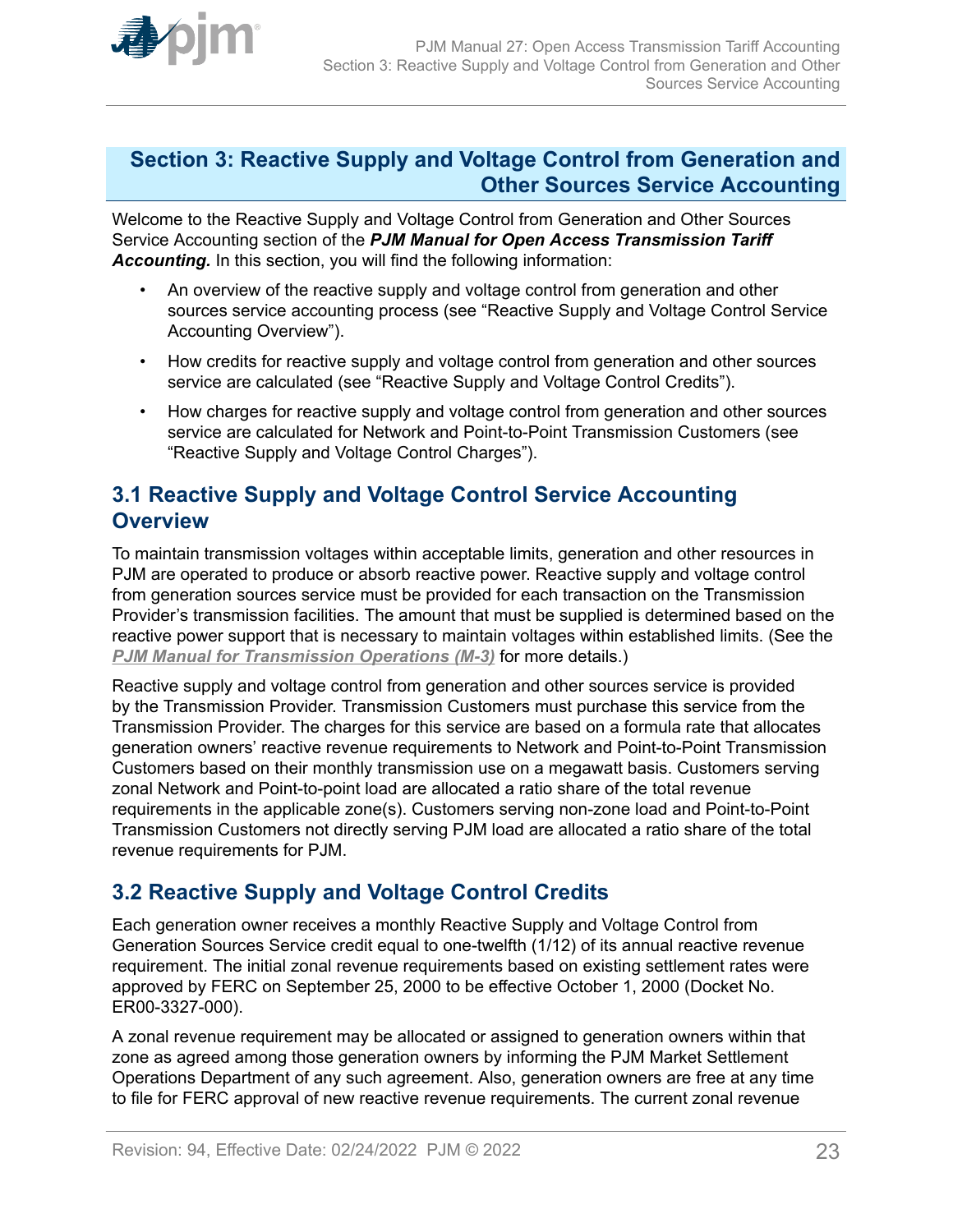<span id="page-23-0"></span>

requirements are posted on the PJM website at [http://www.pjm.com/markets-and-operations/](http://www.pjm.com/markets-and-operations/billing-settlements-and-credit.aspx) [billing-settlements-and-credit.aspx.](http://www.pjm.com/markets-and-operations/billing-settlements-and-credit.aspx)

# **3.3 Reactive Supply and Voltage Control Charges**

This section describes the process of calculating the Reactive Supply and Voltage Control from Generation Sources Service charges. Charges for reactive supply and voltage control service are calculated for zone (typically Network Customers) and for non-zone (typically Point-to-Point Transmission Customers and Network Transmission Customers in a zone with no reactive revenue requirement) load separately. The sum of all customers' monthly charges equal onetwelfth (1/12) of the total annual reactive revenue requirements that are credited to generation owners.

Each Transmission Customer's charge is calculated by determining the Transmission Customer's monthly zone and non-zone transmission use on a megawatt basis.

- Monthly zone transmission use is the sum of a Transmission Customer's Network daily peak load contributions to a PJM zone and daily average Point-to-Point energy reservations where the point of delivery is within a PJM zone.
- Monthly non-zone transmission use is the sum of a Transmission Customer's nonzone Network daily peak load contributions and daily average Point-to-Point energy reservations where the point of delivery is the border of PJM.

Transmission Customers with monthly non-zone transmission use are charged a share of the total PJM pool-wide reactive revenue requirement based on their portion of the total PJM monthly transmission use. Transmission Customers with monthly zone transmission use are charged a share of the applicable zonal reactive revenue requirements (less the total share of revenue requirements recovered from non-zone transmission use) based on their portion of monthly transmission use in that zone(s).

### **PJM Actions**

- The PJM accounting process collects each generation owner's annual reactive revenue requirement for each zone. Monthly reactive revenue requirements equal 1/12 of the annual revenue requirements.
- The PJM accounting process retrieves the point-to-point energy reservations for each Transmission Customer.
- The PJM accounting process calculates each Transmission Customer's monthly nonzone transmission use (MW) by summing for all hours in the month all of their point-topoint energy reservations (adjusted for PJM curtailments) and dividing that value by 24, plus their daily network peak load contributions for zones that have no reactive revenue requirement.
- The PJM accounting process calculates each Transmission Customer's monthly zone transmission use (MW) by summing for all days in the month all of their daily network integration transmission service peak load contributions for each zone (see *Network Integration Transmission Service Accounting* section of the *PJM Manual for Open Access Transmission Tariff Accounting*).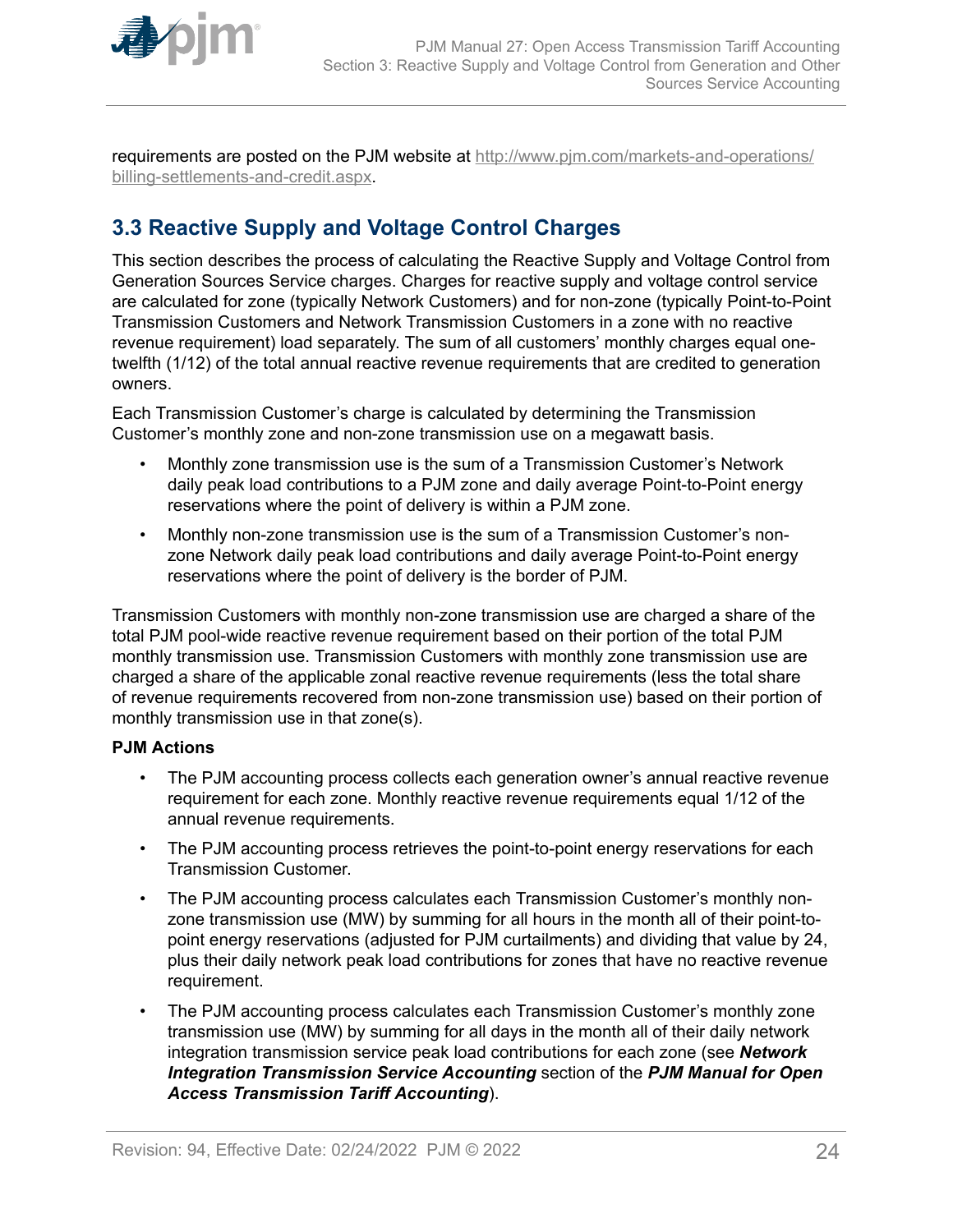

• The PJM accounting process calculates charge allocations for each Transmission Customer with monthly non-zone transmission use as follows:

 $\emph{Monthly Non}-\emph{Zone Charge}=\bar{\frac{\emph{Transmission Customer's Monthly Non}-\emph{Zone Transmission Use}}{\emph{PJM Total Transmission Use}}}\ \label{eq:1}$  $\times$  P JM Total Generation Owners  $'$ Monthly Reactive Revenue Requirements

• The PJM accounting process calculates an Adjustment Factor to be applied to all monthly zone charges as follows:

> $\emph{Adjus}$ tment  $Factor = \frac{Total\,Monthly\,Zone\,Transmission\,Use\,for\,all\,PJM\,Zones}{PJM\,Total\,Monthly\,Transmission\,Use}$ PJM Total Montℎly Transmission Use

• The PJM accounting process calculates charge allocations for each Transmission Customer with monthly zone transmission use as follows:

Monthly Zone Charge  $=$  ( $\frac{Transmission\ Customer\ 's\ Monthly\ Zone\ Transmission\ Use\ in\ Zone}$ ) <sup>×</sup> Total Generation Owners′ Montℎly Reactive Revenue Requirements in Zone × Adjustment Factor

• The PJM accounting process calculates each Transmission Customer's total monthly reactive support and voltage control service charge by summing its monthly charge allocations for all zone and non-zone transmission use.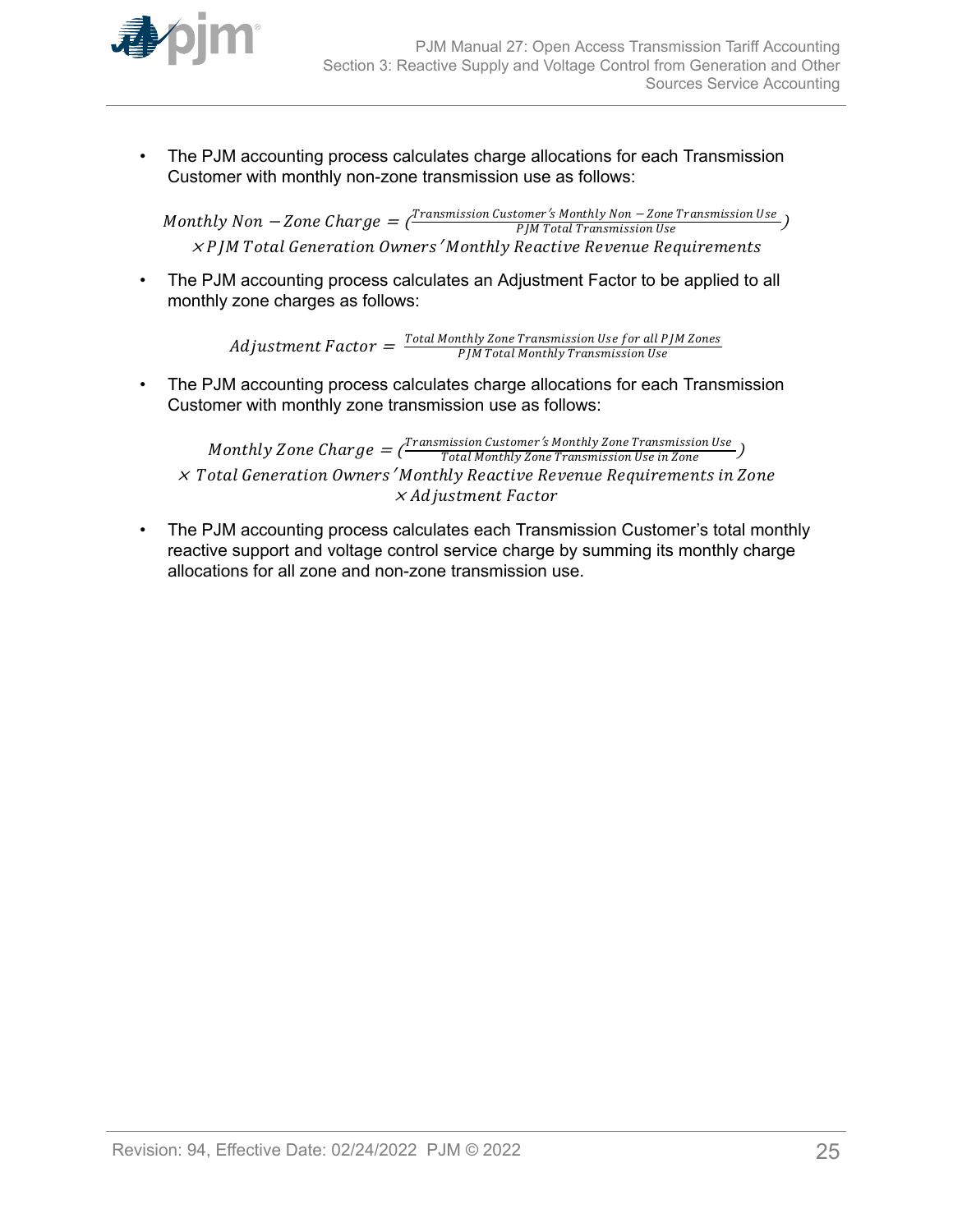<span id="page-25-0"></span>

# **Section 4: Energy Imbalance Service Accounting**

Welcome to the Energy Imbalance Service Accounting section of the **PJM Manual for Open Access Transmission Tariff Accounting**. In this section, you will find the following information:

• A description of the Energy Imbalance ancillary service accounting (see "Energy Imbalance Service Accounting Overview").

# **4.1 Energy Imbalance Service Accounting Overview**

Energy Imbalance service is provided when a difference occurs between the scheduled and the actual delivery of energy over a single hour to a load that is located within PJM. PJM must offer this service when Transmission Service is used to serve load located with PJM. Currently PJM has none of these types of transmission customers.

Each Transmission Customer must purchase Energy Imbalance service through PJM. For each Network Customer and Point-to-Point Transmission Customers. Energy Imbalance service is considered PJM Interchange and is therefore accounted for as Spot Market energy using real-time five minute Locational Marginal Prices (LMP), as described in the *[PJM Manual for](http://www.pjm.com/~/media/documents/manuals/m28.ashx) [Operating Agreement Accounting \(M-28\).](http://www.pjm.com/~/media/documents/manuals/m28.ashx)*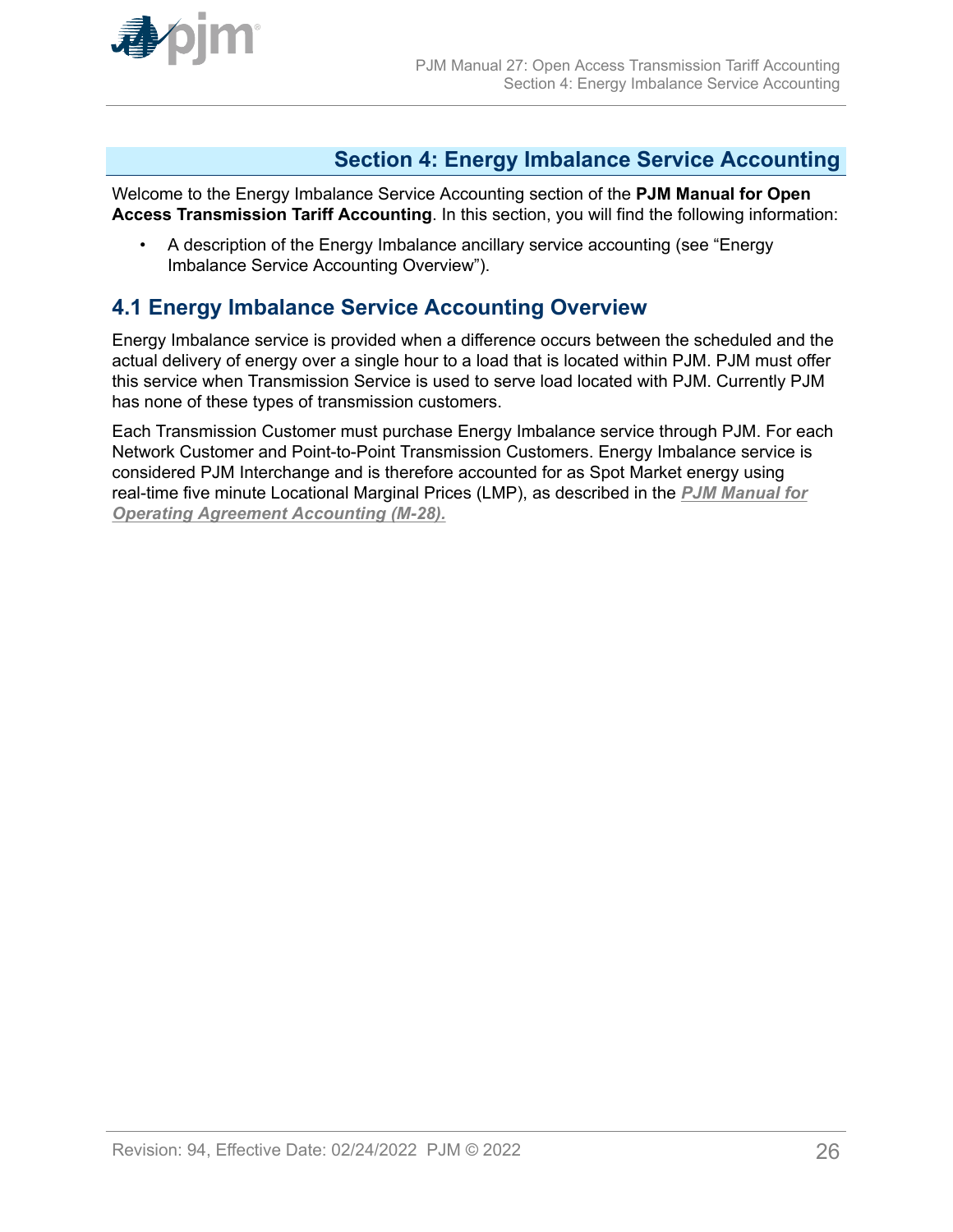<span id="page-26-0"></span>

# **Section 5: Network Integration Transmission Service Accounting**

Welcome to the *Network* Integration *Transmission Service Accounting* section of the *PJM Manual for Open Access Transmission Tariff Accounting*. In this section, you will find the following information:

- An overview of Network Integration Transmission Service Accounting (see "*Network Integration Transmission Service Accounting Overview*").
- How charges for Network Integration Transmission Service are calculated for Network Customers (see "*Network Integration Transmission Service Charges*").
- How credits for Network Integration Transmission Service are calculated TOs (see "*Network Integration Transmission Service Credits*").

# **5.1 Network Integration Transmission Service Accounting Overview**

The PJM provides accounting services for Network Integration Transmission Service. Network Integration Service allows Network Customers to integrate, economically dispatch, and regulate their current and planned Network Resources to serve their Network Load that is located in PJM and any additional load that is properly designated by the Network Customers. Network Customers taking Network Integration Service must obtain or provide Ancillary Services.

Network Customers pay the Transmission Provider for the following costs:

- Monthly demand charge
- Direct assignment facilities charge
- Other supporting facilities charge
- Ancillary Services

Each Network Customer pays a monthly demand charge that is based on its daily Network Service Peak Load contribution (including losses) located with the Zone and the Network Integration Transmission Service rate for the Zone in which the Network Load is located.

The Network Service demand charges are then allocated to the appropriate TO based on its Annual Transmission Revenue Requirement. The Annual Transmission Revenue Requirement is the total annual cost to support capital and O&M expenses for the Transmission System for the purpose of Network Integration Transmission Service.

The current Network Integration Transmission Service Rate and the Annual Transmission Revenue Requirement for each Zone in PJM is posted on the PJM website under Markets & Operations/Market Settlements at [http://www.pjm.com/markets-and-operations/](http://www.pjm.com/markets-and-operations/billing-settlements-and-credit.aspx) [billing-settlements-and-credit.aspx.](http://www.pjm.com/markets-and-operations/billing-settlements-and-credit.aspx) The PJM Non-Zone network rate is \$14,714/MW/year.

# **5.2 Network Integration Transmission Service Charges**

A daily demand charge for Network Integration Transmission Service is calculated by PJM for each Network Customer, including TOs, for the Zone(s) in which the Network Load of the Network Customer is located. It is based on the Network Customer's daily network service peak load contribution (including losses), coincident with the zonal peak for the 12 months ending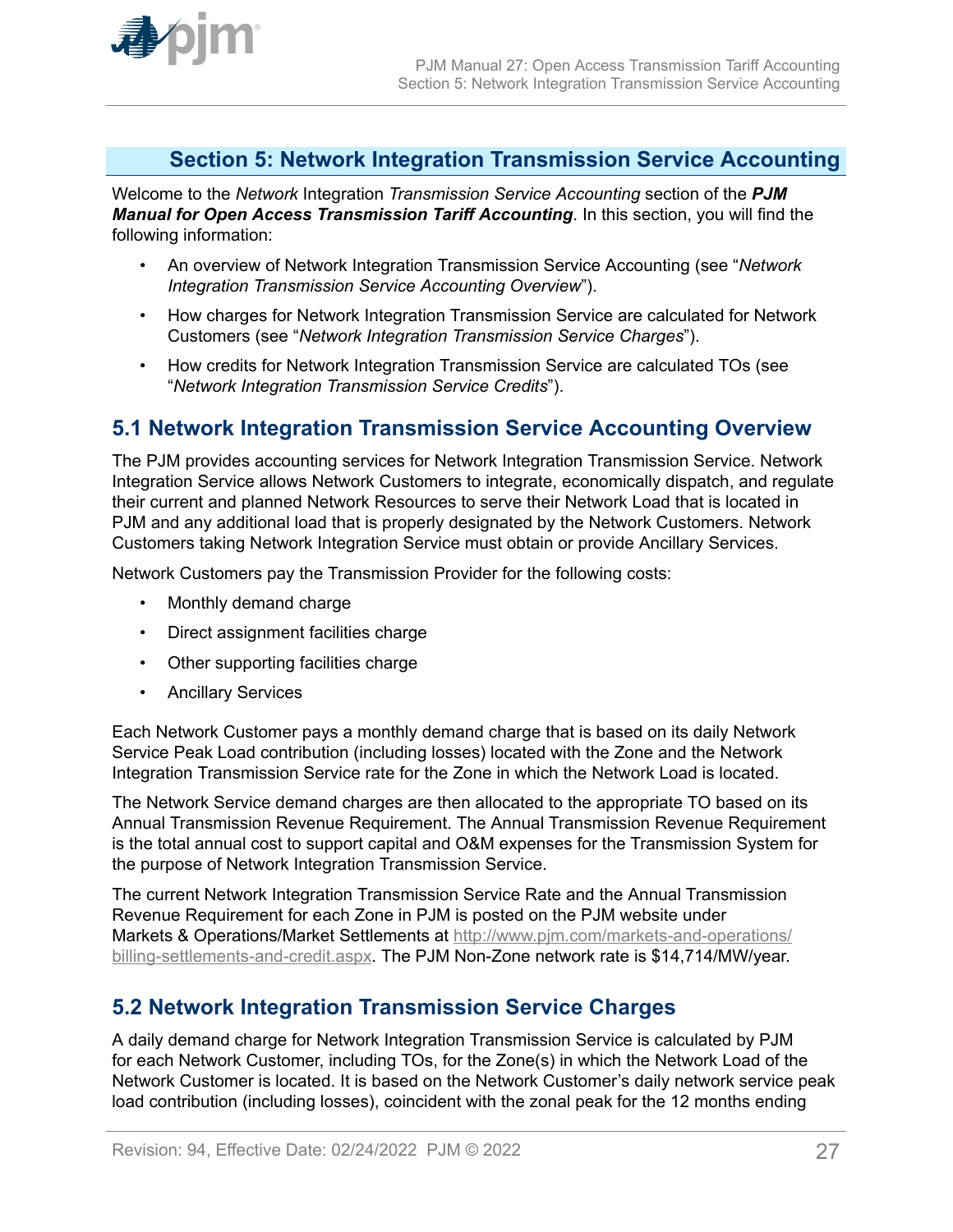

October 31 of the preceding year for each zone in which load is served. For non-zone network service, the customer pays the non-zone rate based on their load at the hour of the PJM regional peak for the 12 months ending October 31 of the preceding year. The preceding year's zonal peak load contributions are effective each January 1.

The zonal peak loads, effective January 1 of each year, are published on the PJM website no later than November 15 of the preceding year. Therefore, if a Transmission Owner wants to make any adjustments to the zonal peak loads that are to be effective as of January 1, they must provide the adjustments to PJM by November 10 of the preceding year. Any adjustments not provided to PJM by November 10 will not be reflected in the following year's zonal peak loads.

For Network Customers taking Network Integration Transmission Service under state required retail access programs, peak load contributions may change daily, and are expressed in tenths of a MW. These daily peak load contributions are submitted to PJM by the associated Electric Distribution Companies (EDCs) 36 hours prior to the day being billed, and may be corrected up to 12:00 PM Eastern Prevailing Time of the next business day following the Operating Day. These daily peak load contributions are then subtracted from the EDC's fixed peak load obligation to obtain the EDC's daily peak load contribution.

- The daily sum of all LSEs' Network Service Peak Load contributions including losses in a zone/area must equal the EDC's Network Service Peak Load allocation in the zone/area.
- A Network Service Peak Load Scaling Factor will be used to scale the uploaded LSE Network Service Peak Load values to the fixed Network Service Peak Load Allocation of the zone/area in the event that the Network Service Peak Load values uploaded by the EDC do not exactly sum to the Annual Network Service Peak Load Allocation for the zone/area.

# $Daily Network Service Peak$   $Loader = \frac{Annual\,Zone\,Area}$  Network Service Peak Load Scaling Factor  $= \frac{Annual\,Zone\,Area\,Network\,Service\,Peak\,Load\,Uboads}$

Network customers who are TOs do not actually pay themselves for use of their own transmission facilities. Network demand charges are shown on TOs' invoices only to identify their cost responsibility, as ordered by FERC, and they are offset by an equal amount of network service credits.

# **PJM Actions**

- The PJM accounting process prepares a list of Network Customers.
- The PJM accounting process retrieves the following information:
	- o Network Customer's daily peak load contribution (including losses) by zone
	- o Zonal network integration transmission service rates (\$/MW-year)
- The PJM accounting process calculates the daily demand charge for each Network Customer (\$) for each zone in which load is served as follows:

Sum of  $\left(\frac{Zonal$  Daily Peak Load Contribution \* Annual Zonal Network Integration Transmission Service Rate Number of days per year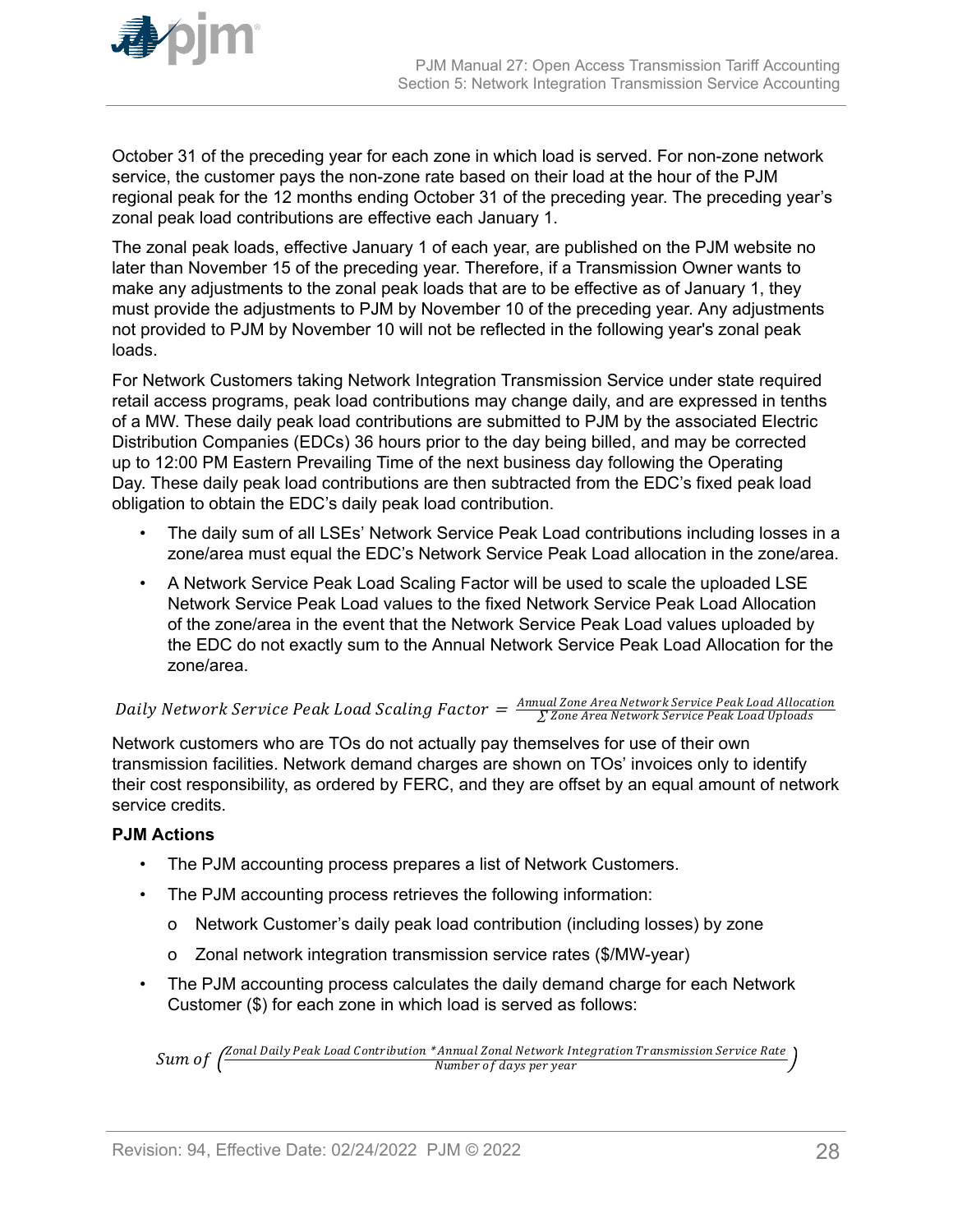<span id="page-28-0"></span>

- The PJM accounting process calculates the demand charge for each Network Customer (\$) by summing the daily charges.
- PJM calculates the negative charge offsets for the network customers in the Allegheny Power zone based on their peak load contribution and the applicable tariff rebate rate.
- PJM calculates the AEP RTO Startup Cost Recovery charges for the network and firm point-to-point transmission customers serving load in the AEP zone.

# **5.3 Network Integration Transmission Service Credits**

The monthly transmission service demand charges for Network Customers are then allocated to the appropriate TO. This allocation appears as a credit on the PJM Open Access Tariff portion of the bill.

TOs do not actually pay themselves for use of their own transmission facilities Network demand credits on TOs' invoices may include their own demand charges which are only shown to identify their cost responsibility.

### **PJM Actions**

- The PJM accounting process prepares a list of Network Customers and TOs for each zone.
- The PJM accounting process retrieves the following information for each zone:
	- o Annual Transmission Revenue Requirement for each TO (\$)
	- o Demand charge for each Network and Firm Point-to-point load-serving Customer (\$)
- The PJM accounting process calculates the total Zone charges (\$) for each Zone by summing the demand charges for each Network Customer within the Zone.
- The PJM accounting process calculates the Zone revenue requirement for each Zone by summing Transmission Revenue Requirements for all TOs within that Zone.
- The PJM accounting process calculates the TOs share of the Transmission Network Service charges (\$) as follows:

 $TO\,^\prime\!s$   $Network$   $Integration\,Service\, Credit = \frac{TO\,^\prime\!s\, Annual\,Transmission\,Revenue\,Regular\,Brenue\,Requirement} {Zone\,Chen}$ Zone Revenue Requirement

Non-zone network revenues are allocated to PJM transmission owners based on transmission revenue requirement ratio shares, with the ComEd, AEP, and Dominion shares further allocated to their respective load-serving network and firm point-to-point customers based on demand charge ratios.

# **5.4 Direct Assignment Facilities Charges**

If, based on a System Impact Study, the PJM determines that the Transmission System is not capable of providing Firm or Non-Firm Point-to-Point Transmission Service without: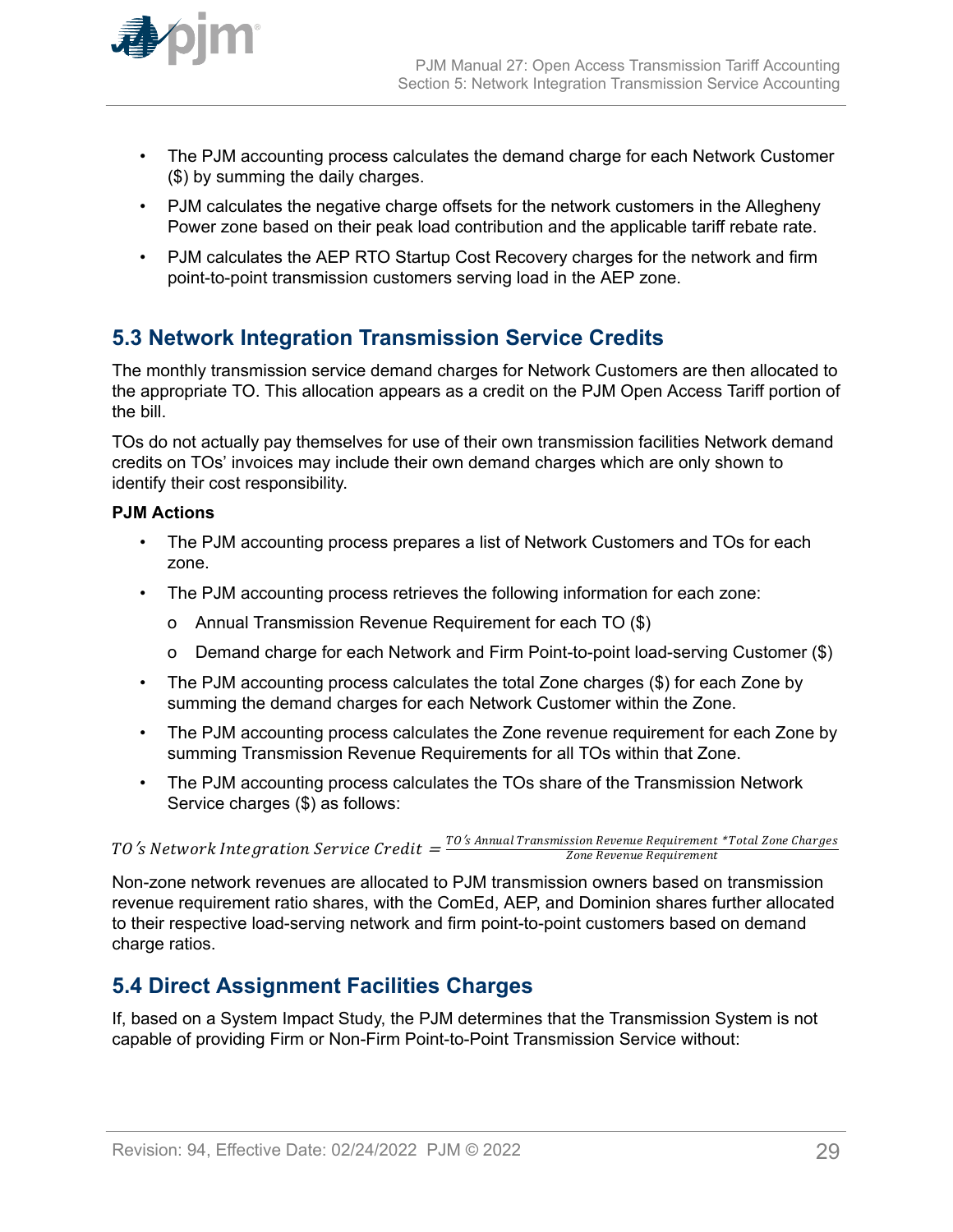- <span id="page-29-0"></span>• Degrading or impairing the reliability of service to Native Load Customers, Network Customers, and Transmission Customers taking Firm Point-to-Point Transmission Service or
- Interfering with PJM's ability to meet prior firm contractual commitments to others.

The TO is obligated to expand or upgrade the Transmission System. The Transmission Customer must agree to compensate the TO(s) for any necessary transmission facility additions, consistent with FERC policy.

The TO determines the costs and provides them to PJM. The PJM then bills the appropriate Transmission Customer. These charges may also apply to existing network customers based on specifications in their network service agreements.

# **5.5 Other Supporting Facilities Charges**

The Transmission Customer shall also pay charges based on a case-by-case basis for facilities necessary to provide Transmission Service at voltages lower than those shown in Attachment H of the PJM Open Access Transmission Tariff for the applicable Zone(s).

The Transmission Customer provides these billing quantities to PJM via their Network Integration Transmission Service agreement. PJM bills the appropriate Transmission Customer and provides the revenues to the appropriate Transmission Owner.

# **5.6 Business Rules for Nodal Pricing Settlement of Network Load**

The definition of eligibility for nodal settlement shall be:

- Any LSE taking network transmission service from PJM via Schedule F-1 of the PJM Tariff and serving retail load that is connected to a single identifiable bus or set of buses with hourly metering such that the customer's load can be clearly separated from other load on the bus or buses.
- Other than those eligible in the preceding bullet, PJM will address eligibility on a case by case basis based on whether a bus or buses can be identified, whether the load can be separated from other LSE load on the bus or buses, and that hourly metering is in place.

The effective date of moves to nodal price load settlement for ALL eligible loads is:

- The available date for moves to nodal price load settlement for all loads requesting such will be June 1 of each year to coincide with the PJM planning year.
- Requests for nodal price load settlement must be provided by the LSE of record for the given load to PJM and the zonal EDC including the proposed applicable bus distribution no later than January 15th or at least 30 days prior to the start of PJM's annual ARR/FTR allocation process, whichever is later. By January 25th, or 10 days after the initial notice from LSE whichever is later, the zonal EDC must specify the appropriate node definition in PJM InSchedule for this load. The LSE must confirm the InSchedule(s) by February 1st, or 15 days after the initial notice whichever is later.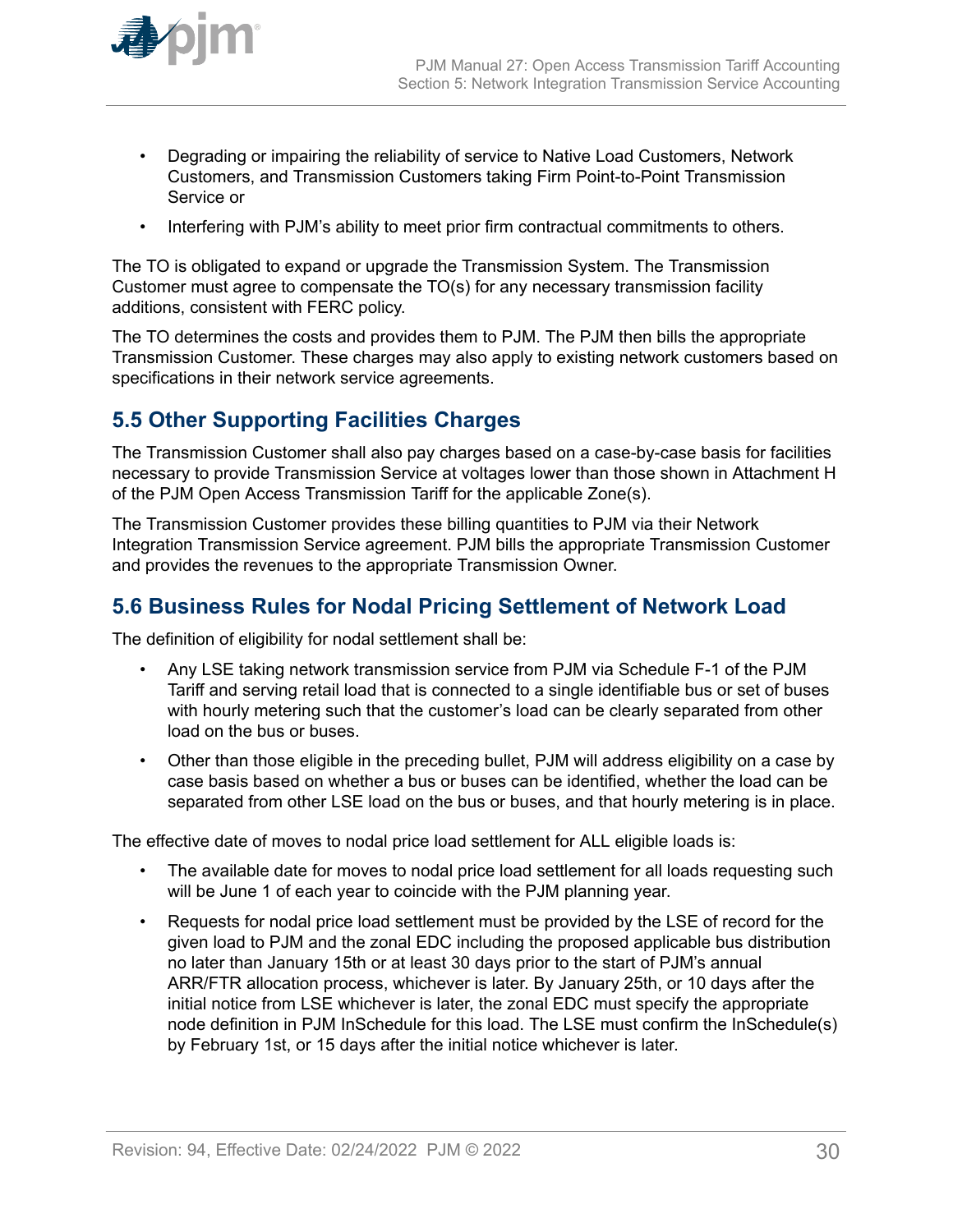<span id="page-30-0"></span>

Requests from the LSE of record to move their load to nodal price settlement must be submitted in writing to the PJM Market Settlement Operations Department, and they must include the following information:

• Name of nodal priced load; name of the PJM billing account in which this load is to be represented; name of the zonal EDC; the peak load at the time of the PJM annual peak from the previous year; and, the load bus identifier(s) with associated distribution percentages (totaling exactly 100%) in order for PJM to create the aggregate node definition.

All ARRs or FTRs granted in the annual direct allocation process must be configured to a nodal sink point for load that takes or has requested nodal settlement. This does not apply to any purchased FTRs.

Any network load receiving nodal settlement will be permanently settled at that node or nodes unless the physical interconnection infrastructure changes to require mapping the load to a different bus or group of busses. This rule shall be in force unless and until FERC approves any submitted tariff language changes by which a move from nodal to zonal settlement can occur.

Demand response offered into all of PJM's load response programs will be settled at the applicable load settlement aggregate point for the load that is reduced (zone, residual zone, or node bus or buses).

# **5.7 Business Rules for Changing Settlement Area Definitions of Network Load**

This section is only applicable to network load served under Attachment F of the PJM OATT.

- A change in the definition of an existing energy settlement area for purposes of setting energy settlement prices is defined as:
	- o Splitting an existing area into two or more areas
	- o Combining two or more existing areas into a single area
	- o Creating aggregates of groups of buses within an existing area
	- o Any other activity that changes the defined area for which energy prices are aggregated for settlement purposes.

### **Exceptions**

- A. Implementing nodal settlement for an individual customer served under Schedule F-1 of the PJM OATT.
- B. Changes due to addition, replacement or retirement of transmission system components or metering facilities.

#### **Note:**

Rules in the PJM OATT require that each settlement area must be a subset of a single transmission zone.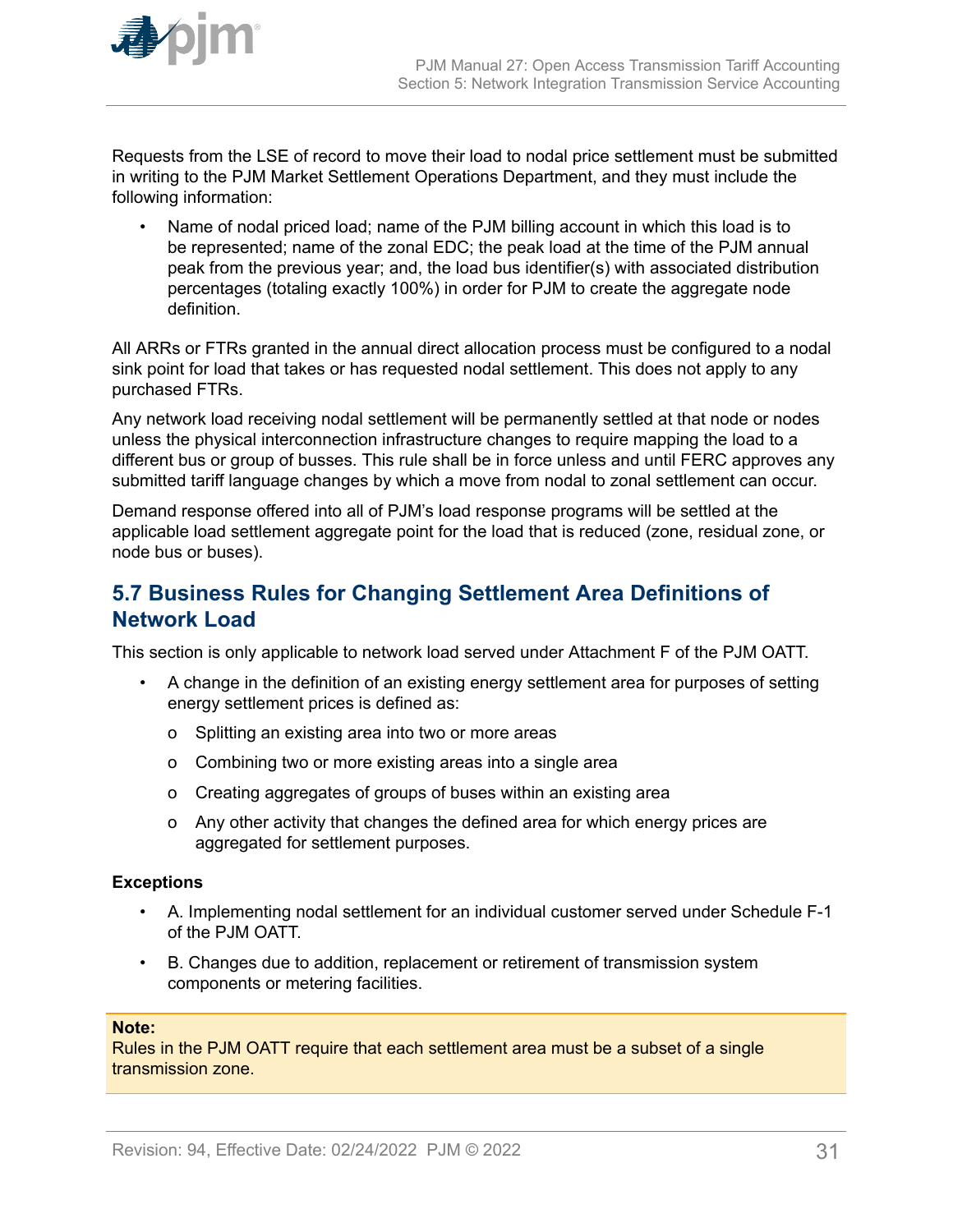

• PJM's policy is that once a more specific settlement area is defined for load settlement, that settlement area must remain in use unless subject to exception "B" as stated above. When implementing exception "B," PJM will require the most specific bus definition available after any physical change to be used in place of the previously used definition.

### **Notifications**

- At any time following the receipt of a request regarding a potential change to settlement area definitions, PJM may enter into informal discussions with member companies. PJM will make a confidential notification of any such discussions to the ex officio members representing regulatory authorities (as defined in Section 8.2.2 of the PJM Operating Agreement) and State offices of the Consumer Advocate (as defined in Section 8.2.3 of the PJM Operating Agreement) of the PJM Members Committee.
- Formal notification by a PJM Member of intent to change energy settlement area compositions will be given to PJM no later than October 1 of the year before the new area composition is to become effective. PJM shall promptly notify all other Members of planned changes in energy settlement area definitions through notices to members of the Members Committee, Electricity Markets Committee and Market Implementation Committee and to the ex officio members representing regulatory authorities (as defined in Section 8.2.2 of the PJM Operating Agreement) and State offices of the Consumer Advocate (as defined in Section 8.2.3 of the PJM Operating Agreement) of these three standing Committees.
- No later than December 1, the affected EDC and Network Customer will fully identify the composition of the new area. PJM will promptly transmit this information to members of the Members Committee, Markets and Reliability Committee and Market Implementation Committee and to the ex officio members representing regulatory authorities (as defined in Section 8.2.2 of the PJM Operating Agreement) and State offices of the Consumer Advocate (as defined in Section 8.2.3 of the PJM Operating Agreement) of these three standing Committees.
- The LSE nodal peak load at the time of the PJM annual peak from the previous year must be submitted by January 15<sup>th</sup> or at least 30 days prior to the start of PJM's annual FTR/ARR allocation process, whichever is later.

### **Technical requirements**

- All changes in the definition of PJM energy settlement areas will become effective on the first day of a planning period --- June 1 of each year.
- Changes to metering, data transmission, settlement or other systems may be required to be made by PJM, the EDC(s) in the affected transmission zone, other Network Customers and the PJM member(s) requesting the change in settlement area definitions. Each involved party must commit to making needed additions, changes or upgrades in time to meet the June 1 implementation date for the new settlement area definitions. Accordingly, each party must either certify that it can make all necessary infrastructure changes in time to meet the June 1 implementation date for the new settlement area definitions, or must identify activities that cannot be implemented in time. Such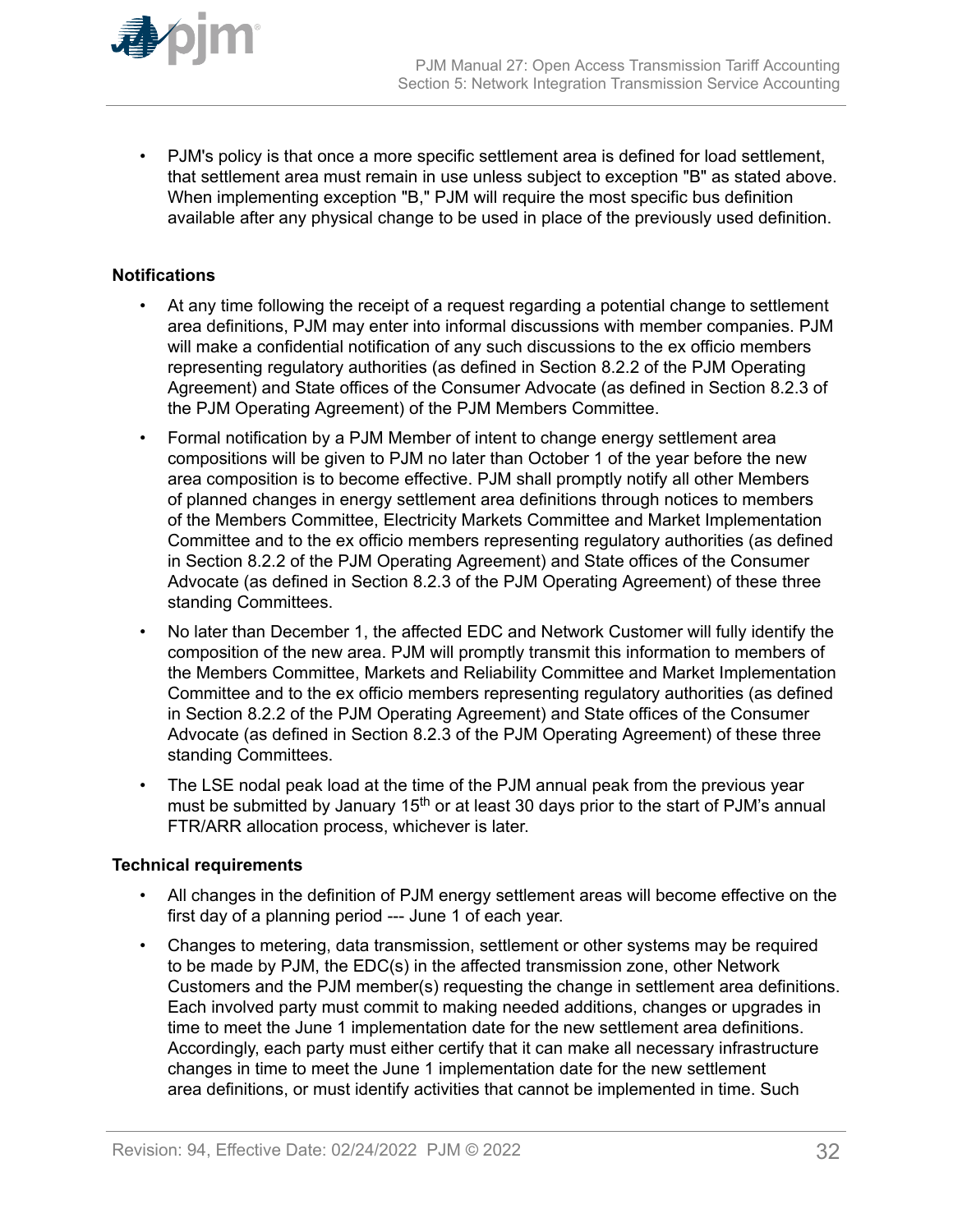

declaration must be made to PJM for distribution to all parties by December 1 of the year before the expected June 1 implementation date. Certifications shall not be unreasonably withheld.

• Implementation will be delayed one year to the following June 1 if all notifications and technical certifications have not been received according to the above business rules.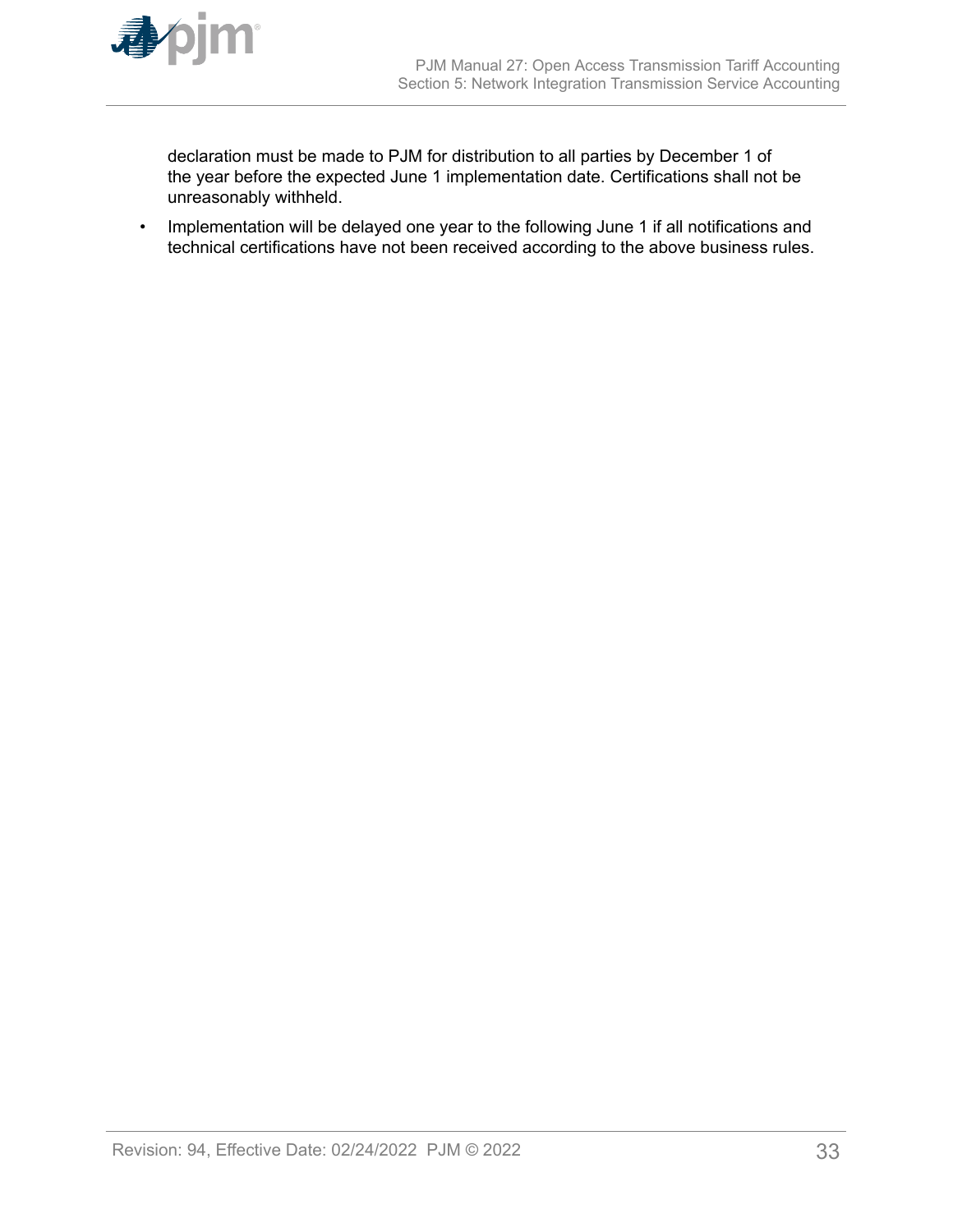<span id="page-33-0"></span>

# **Section 6: Point-to-Point Transmission Service Accounting**

Welcome to the Point-to-Point Transmission Service Accounting section of the **PJM Manual for Open Access Transmission Tariff Accounting**. In this section, you will find the following information:

- An overview of Point-to-Point Transmission service accounting (see "Point-to-Point Transmission Service Accounting Overview").
- How service charges are calculated for Firm and Non-Firm Transmission Customers (see "Point-to-Point Transmission Service Charges").
- How service credits are calculated for Firm and Non-Firm Transmission Customers (see "Point-to-Point Transmission Service Credits").

# **6.1 Point-to-Point Transmission Service Accounting Overview**

Transmission Providers provide Firm and Non-Firm Point-to-Point Transmission Service according to the terms in the PJM Open Access Transmission Tariff. Point-to-Point Transmission Service is necessary for transmission of capacity and energy from designated Point(s) of Receipt to designated Point(s) of Delivery.

The PJM accounting process calculates each Transmission Customer's Firm and Non-Firm Point-to-Point Transmission service charge. Weekly adjustments to Point-to-Point service charges are made so that the total daily demand charge in any week does not exceed the weekly rate. The collected Point-to-Point transmission charges are then allocated as credits.

### **6.1.1 Firm Point-to-Point Transmission Service**

- Each Firm Point-to-Point Transmission Customer is billed each month for its Reserved Capacity.
- Firm Point-to-Point Transmission Service requested with a Point of Delivery (POD) at a MISO interface is not charged.

The demand charge border rates for Firm Point to Point Transmission Service are defined in accordance with the PJM Open Access Transmission Tariff, Schedule 7.

The current demand charge border rates are also posted on the PJM website at [https://](https://www.pjm.com/markets-and-operations/billing-settlements-and-credit.aspx) [www.pjm.com/markets-and-operations/billing-settlements-and-credit.aspx](https://www.pjm.com/markets-and-operations/billing-settlements-and-credit.aspx).

The total daily demand charge in any week shall not exceed the rate for weekly service times the highest amount of Reserved Capacity in any day during the week. A week is defined as Monday through Sunday.

### **6.1.2 Non-Firm Point-to-Point Transmission Service**

Each Non-Firm Point-to-Point Transmission Customer is billed each month for its Reserved Capacity. Non-firm Point-to-Point Transmission Service requested with a Point of Delivery at a MISO interface is not charged. The current demand charge border rate is discounted to \$0.67/MWh for all Reserved Capacity for Non-Firm Point-to-Point Transmission Service with a point of delivery equal to the PJM Border.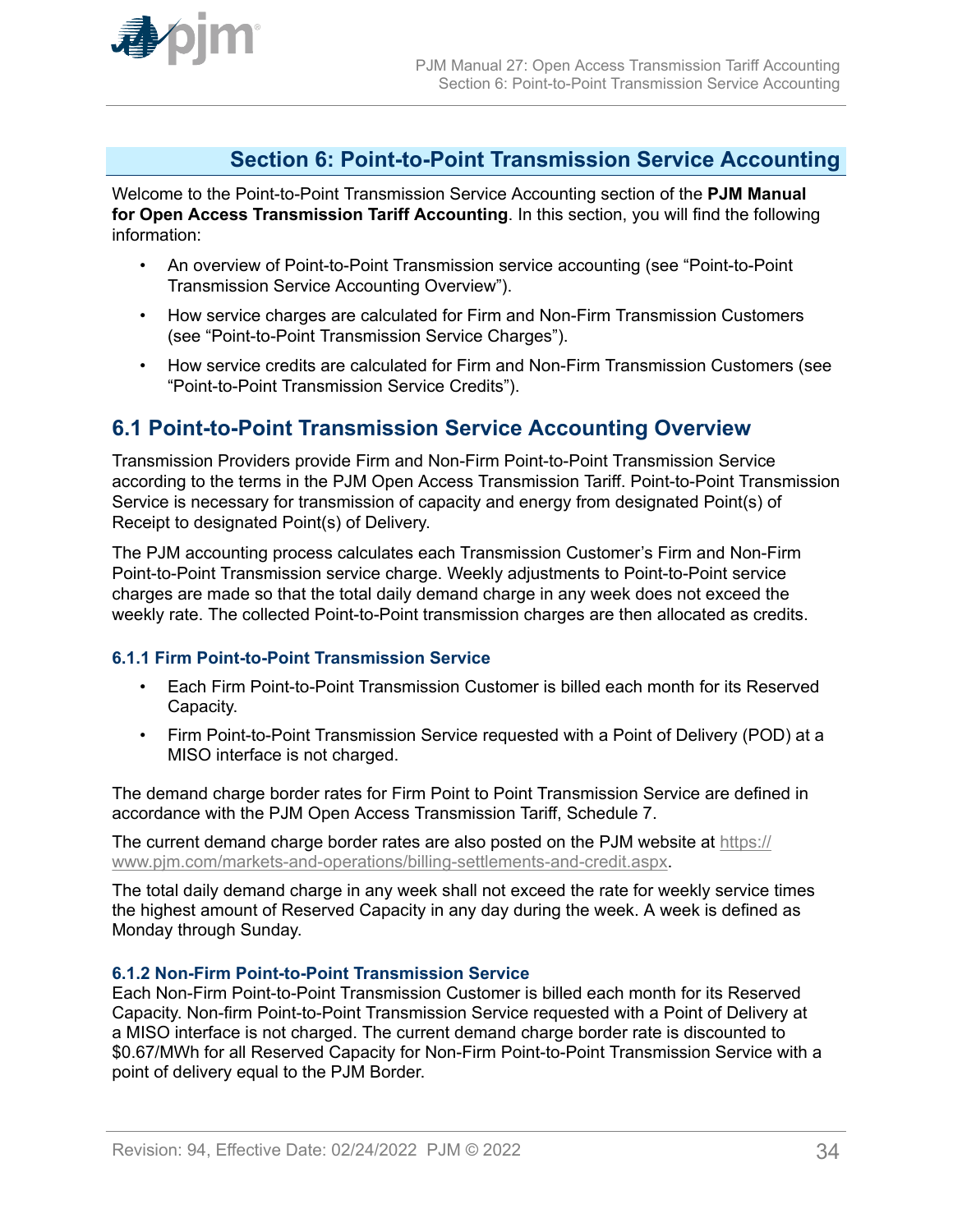<span id="page-34-0"></span>

# **6.2 Point-to-Point Transmission Service Charges**

The PJM accounting process calculates each Point-to-Point Transmission Customer's Transmission Service demand charge.

### **6.2.1 Firm Point-to-Point Transmission Service Charges**

Firm Point-to-Point demand charges are calculated for each Point-to-Point Transmission Customer taking firm service.

#### **PJM Actions**

- The PJM accounting process prepares a list of the Transmission Customers.
- The PJM accounting process retrieves the following information:
	- o List of Transmission Customer's Firm Point-to-Point Transmission Service contracts
	- o Charge rates for Firm Point-to-Point transactions
- The PJM accounting process calculates the transmission service charge (\$) for each transaction as follows:

Transmission Service Cℎarge <sup>=</sup> Applicable Firm Point <sup>−</sup> to <sup>−</sup> Point Transaction Cℎarge Rate \* Service Contract MW

• The PJM accounting process calculates each Transmission Customer's Firm Pointto-Point Transmission service charge for the month by summing the individual Transmission Service charges for each hour.

#### **6.2.2 Adjustment to Firm Daily Point-to-Point Transmission Service Charges**

A Point-to-Point Transmission Customer's daily Firm Point-to-Point demand charge needs to be adjusted if the total demand charge in the week exceeds the weekly rate times the highest amount of Reserve Capacity in any day during that week. A week is defined as Monday through Sunday.

#### **PJM Actions**

- The PJM accounting process prepares a list of Transmission Customers.
- The PJM accounting process retrieves the following data:
	- o Weekly charge rate for Firm Point-to-Point transactions (\$/MW-wk)
	- o Each Firm Transmission Customer's maximum daily reserved transmission capacity (MWh)
	- o Each Transmission Customer's total demand charges (\$) for Daily Firm Point-to-Point reservations during the week.
- The PJM accounting process calculates each Point-to-Point Transmission Customer's total daily demand charges by summing all daily Firm Point-to-Point transmission service charges during the week.
- The PJM accounting process sets the comparable weekly transmission capacity for each Transmission Customer to the maximum value of the customer's Firm daily reservations for any day during the week.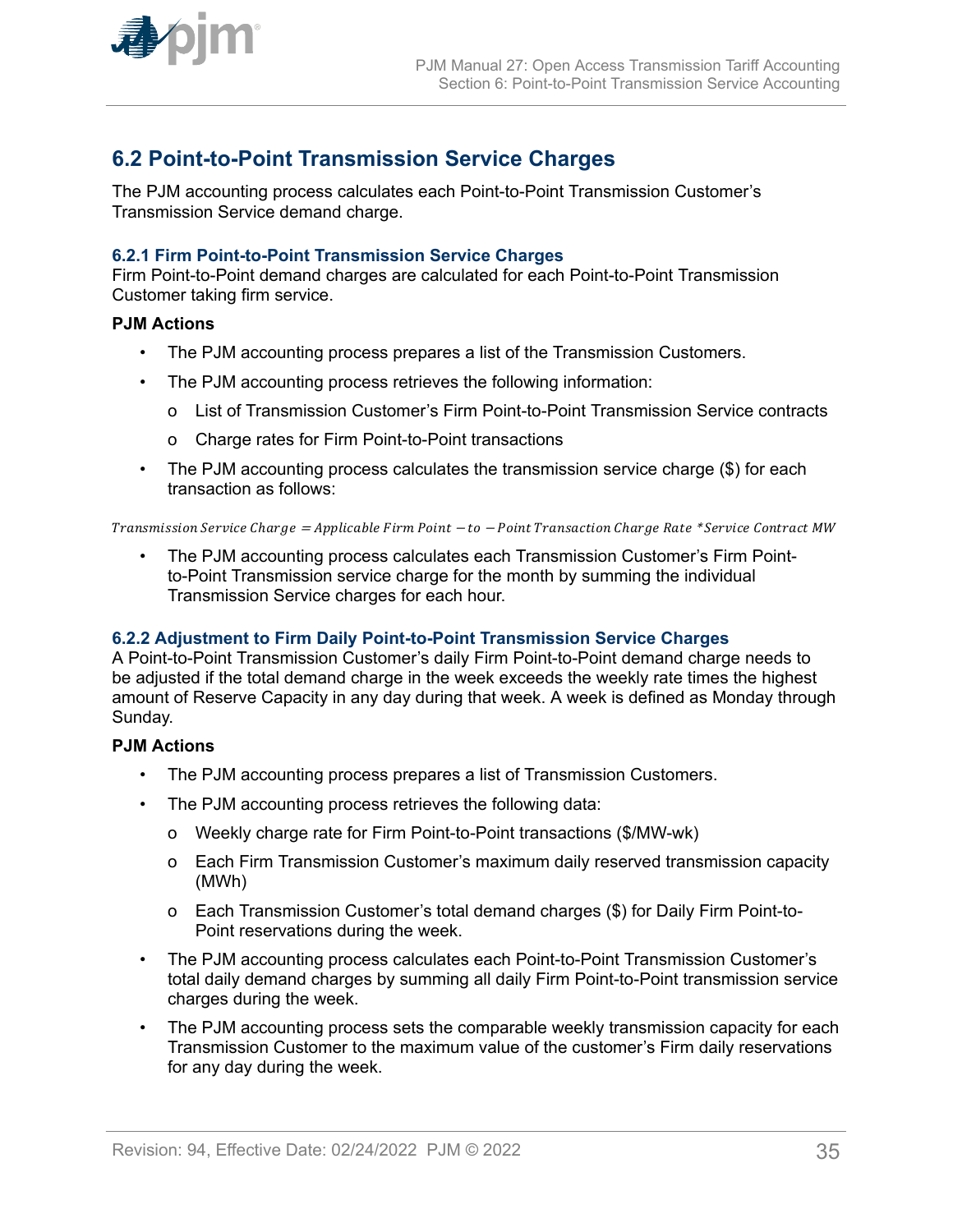<span id="page-35-0"></span>

• The PJM accounting process calculates the comparable weekly demand charge for each Point-to-Point Transmission Customer (\$) as follows:

Comparable Weekly Demand Charge = Weekly Demand Charge \* Comparable Weekly Transmission Capacity

If the Comparable Weekly Demand charge is less than the sum of the actual Daily demand charges for the week then:

Weekly Adjustment to Daily Charges  $=$ 

Weekly Sum of Actual Daily Demand Charges - Comparable Weekly Demand Charge

• The Transmission Customer's total Firm Daily Demand charge for the month is reduced by the amount of the weekly adjustment to Daily charges, for any week that ended during that billing month.

#### **6.2.3 Non-Firm Transmission Service Charges**

Non-Firm Point-to-Point service charges are calculated for each Non-Firm Point-to-Point Transmission Customer taking non-firm service. The charges are based on the discounted hourly demand charge for non-firm point-to-point transactions.

#### **PJM Actions**

- The PJM accounting process prepares a list of Point-to-Point Transmission Customers.
- The PJM accounting process retrieves the following information:
	- o List of Transmission Customer's Non-Firm Point-to-Point Transmission Service contracts
	- o Hourly demand charge rate for Non-Firm Point-to-Point transactions (\$/MWh)
	- o Hourly amount of each reservation curtailed by PJM (MW)
	- o Hourly congestion charges associated with each reservation
- The PJM accounting process calculates the non-firm demand charge for each hour for each reservation (\$) as follows:

 $Hourly Non-Firm Transmission Service Charge =$ 

Hourly Demand Cℎarge Rate\* MWs Reserved <sup>−</sup> MWs Curtailed <sup>−</sup>

Hourly Congestion Charge (if congestion charge is  $> 0$ )

- If the result of this calculation is a negative value, Hourly Non-Firm Transmission Service Charge = \$0.00.
- The PJM accounting process calculates each Transmission Customer's Non-Firm Pointto-Point Transmission service charges by summing the individual hourly transmission service charges.

#### **6.2.4 Monthly Adjustment to Firm Point to Point Transmission Service Charges**

A Transmission Customer taking Firm Point-to-Point Transmission Service at the PJM border with a Point of Delivery at a Merchant Transmission Facility holding Firm Transmission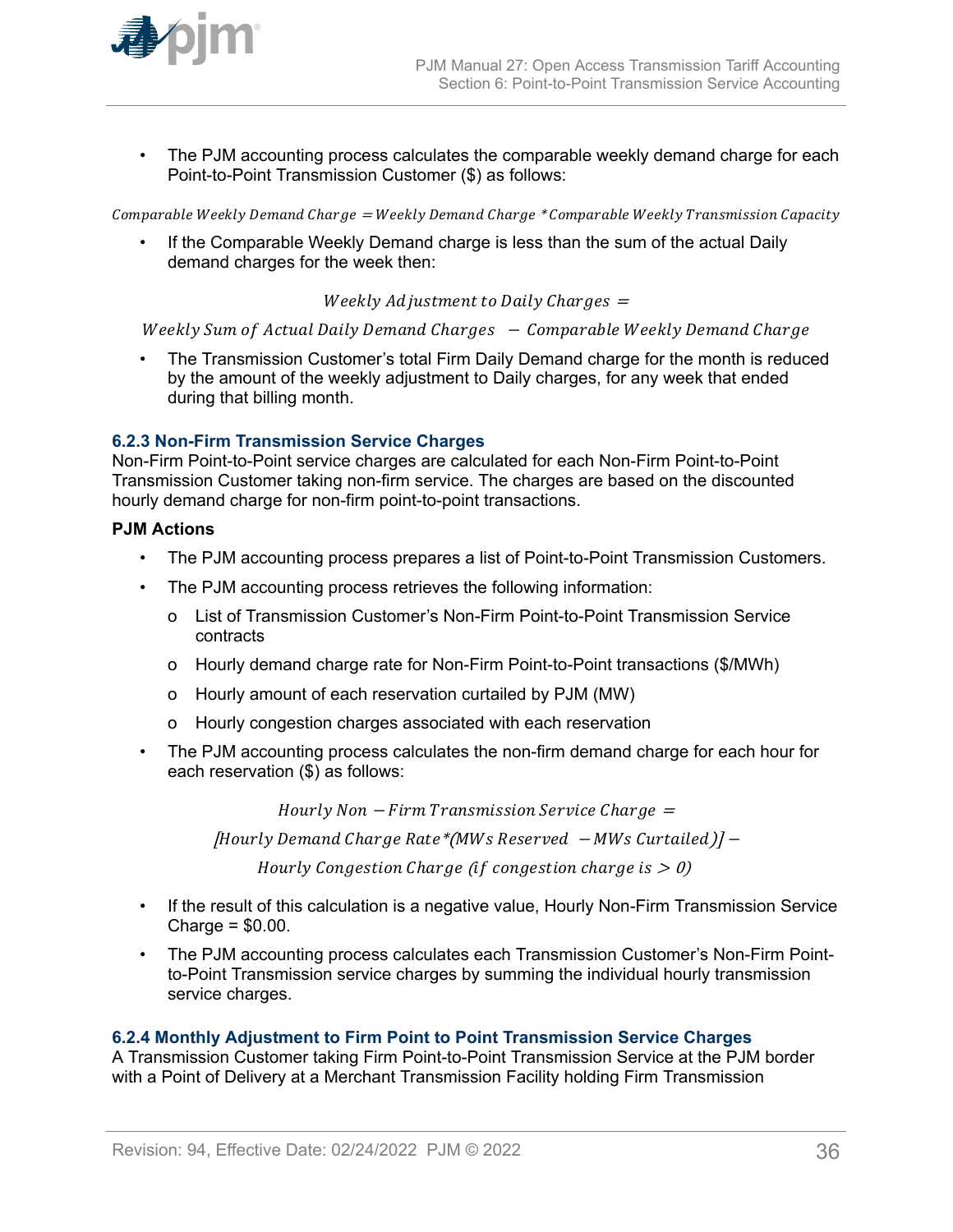<span id="page-36-0"></span>

Withdrawal Rights during a month will receive a discount to the monthly demand charge through a reduction to the applicable charge rate.

### **PJM Actions**

- The PJM accounting process prepares a list of applicable Transmission Customers.
- The PJM accounting process retrieves the following data:
	- o Charge rates for firm point-to-point transactions
	- o The monthly transmission enhancement charges specific to the Merchant Transmission Facility where the Transmission Customer is taking Firm Point-to-Point Transmission Service
	- o The annual sum of the Revenue Requirements for Transmission Customers as defined in the PJM Open Access Transmission Tariff, Schedule 7 Section 11 (A)

A monthly rate adjustment for each applicable Transmission Customer is calculated as follows:

Monthly Rate Adjustment  $=\frac{Border\,Year}$ Charge Rate\*Monthly Transmission Enhancement Charges<br>Annual Sum of Revenue Requirements Annual Sum of Revenue Requirements

PJM converts the monthly rate adjustment to a daily discount rate that is then subtracted from the applicable firm point-to-point transaction charge rate and applied to the calculation of the Firm Point-to-Point Transmission Service charge as described in section 6.2.1.

# **6.3 Point-to-Point Transmission Service Credits**

The monthly demand charges for Point-to-Point Transmission Customers are then allocated as credits. This allocation appears as a credit on the PJM Open Access Transmission Tariff portion of the bill.

# **6.3.1 Firm Transmission Service Credits**

The monthly sum charges for Firm Point-to-Point Transmission Customers are allocated to PJM transmission owners based on transmission revenue requirement ratio shares, with the ComEd, AEP, and Dominion shares further allocated to their network and firm point-to-point load-serving customers based on demand charge ratios.

### **PJM Actions**

- The PJM accounting process prepares a list of the Transmission Owners and a list of network customers in the ComEd, AEP, and Dominion zones.
- The PJM accounting process retrieves the following information:
	- o Each TOs Revenue Requirement based on Attachment H (\$)
	- o Each ComEd network customer's network service charges (\$)
	- o Each Dominion network customer's network service charges (\$)
	- o Each AEP network customer's network service charges and firm point-to-point charges for serving load in the AEP zone (\$)
	- o Each Transmission Customer's Firm Point-to-Point transmission service charge (\$)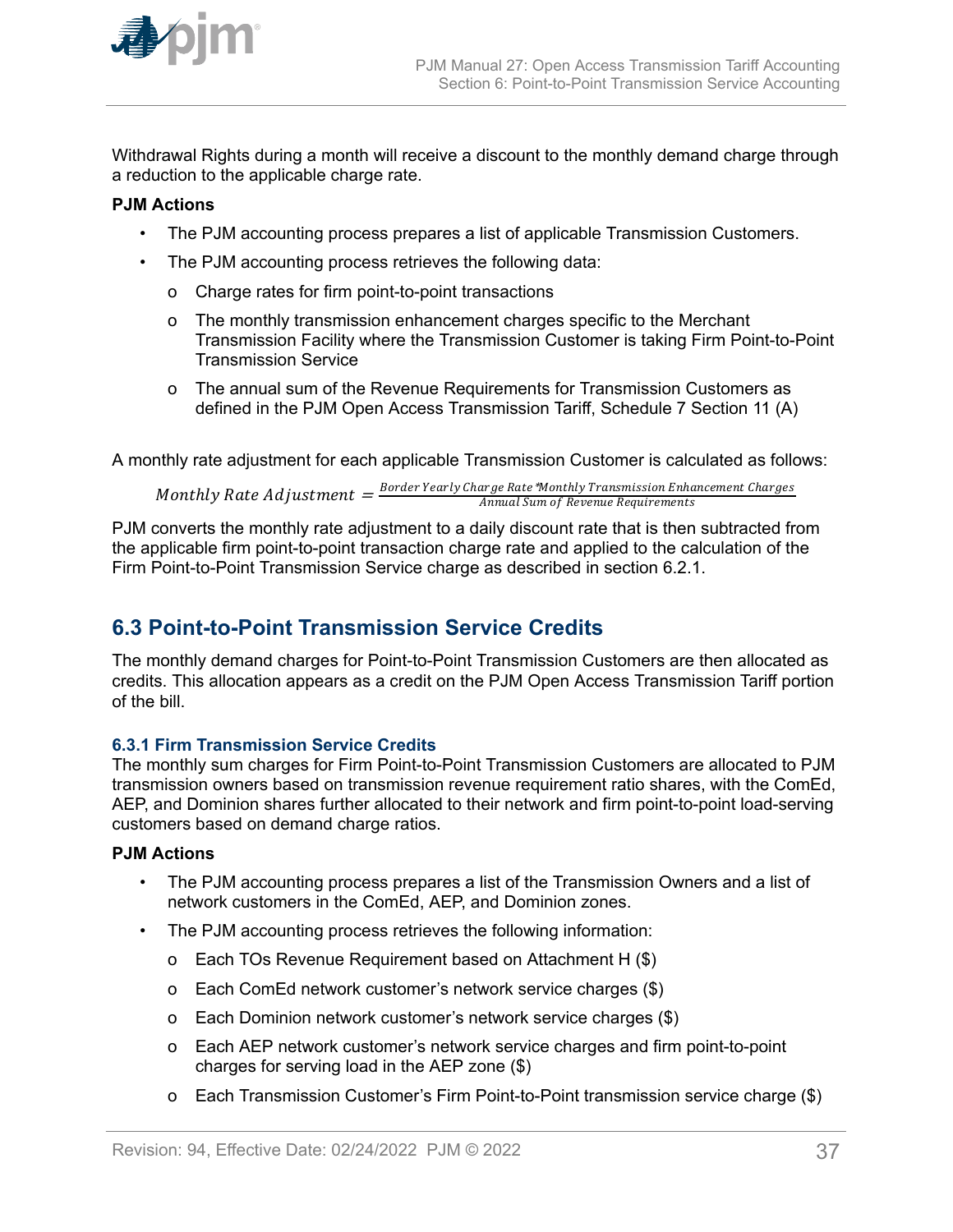<span id="page-37-0"></span>

- The PJM accounting process calculates the total PJM Transmission Revenue Requirement by summing the TO Transmission Revenue Requirements.
- The PJM accounting process calculates the total Firm Point-to-Point Transmission service charge by summing the Firm Point-to-Point transmission service customers' charges (\$).
- The PJM accounting process calculates the allocation of Firm Point-to-Point Transmission Service charges (\$) to PJM TOs based on transmission revenue requirement percentage shares.
- The PJM accounting process further allocates the respective Dominion and ComEd zone revenue share to all network customers in the Dominion and ComEd zones based on their network service peak load contributions for the month, and further allocates the AEP zone revenue share to all network and firm point-to-point customers in the AEP zone based on their network service peak load and firm point-to-point peak usage contributions for the month.

### **6.3.2 Non-Firm Transmission Service Credits**

Transmission revenues from Non-Firm Point-to-Point Transmission Service (other than revenues for congestion charges) are allocated to PJM Network Customers and PJM Firm Point-to-point Customers based on monthly demand charge ratios in accordance with Section 27A of the PJM Open Access Transmission Tariff.

Transmission revenues from Non-Firm Point-to-Point Transmission Service (other than revenues for congestion charges) are allocated in accordance with Section 27A of the PJM Open Access Transmission Tariff.

### **PJM Actions**

- The PJM accounting process prepares a list of the Transmission Owners.
- The PJM accounting process retrieves the following information:
	- o Each Transmission Customer's Non-firm Point-to-Point transmission service charge (\$)
	- o Each Transmission Customer's Firm Point-to-Point transmission service charge (\$)
	- o Each PJM network customer's demand charge (\$)
- The PJM accounting process calculates the total PJM Transmission Revenue Requirement by summing the TO Transmission Revenue Requirements.
- The PJM accounting process calculates the total Non-Firm Point-to-Point Transmission service charge by summing the Non-Firm Point-to-Point transmission service customers' charges (\$).
- The PJM accounting process calculates the allocation of Non-Firm Point-to-Point Transmission Service charges (\$) to all Firm Point-to-Point and Network transmission customers based on percentage shares of their Firm and Network demand charges.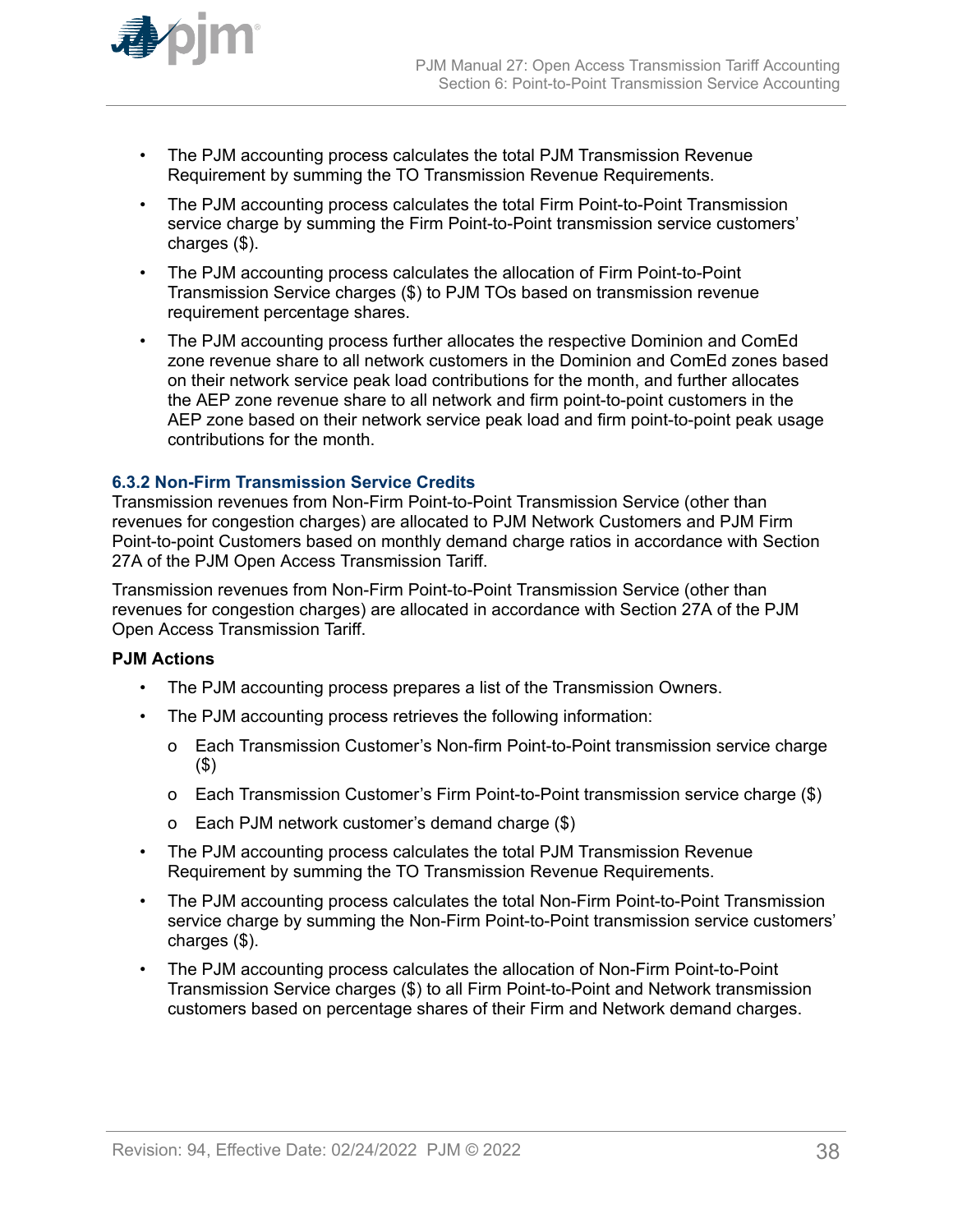<span id="page-38-0"></span>

# **Section 7: Black Start Service Accounting**

Welcome to the *Black Start Service Accounting* section of the *PJM Manual for Open Access Transmission Tariff Accounting*. In this section, you will find the following information:

- An overview of the black start service accounting process (see "Black Start Service Accounting Overview").
- How credits for black start service are calculated (see "Black Start Service Credits").
- How charges for black start service are calculated for Network and Point-to-Point Transmission Customers (see "Black Start Service Charges").

# **7.1 Black Start Service Accounting Overview**

To ensure the reliable restoration following a shutdown of the PJM Transmission System, black start service is necessary to facilitate the goal of complete system restoration. Black Start Service is the capability of generating units to start without an outside electrical supply or the demonstrated ability of a generating unit with a high operating factor to automatically remain operating at reduced levels when disconnected from the grid. Black Start Service enables the Transmission Provider in collaboration with Transmission Owners to designate specific generators (Black Start Units) whose location and capabilities are required to re-energize the transmission system following a system-wide blackout (see the *[PJM Manual for Balancing](http://www.pjm.com/~/media/documents/manuals/m12.ashx) [Operations \(M-12\)](http://www.pjm.com/~/media/documents/manuals/m12.ashx)*for more details and eligibility).

Black Start Service is provided by the Transmission Provider, and all Transmission Customers must purchase this service from the Transmission Provider, pursuant to the PJM Open Access Transmission Tariff Schedule 6A. The charges for this service are based on a formula rate that allocates generation owners' black start revenue requirements and applicable Day-ahead and Balancing Operating Reserve Credits to Network and Point-to-Point Transmission Customers based on their monthly transmission use on a megawatt basis. Customers serving zonal Network and Point-to-point load are allocated a ratio share of the total revenue requirements and applicable Day-ahead and Balancing Operating Reserve Credits in the applicable zone(s). Customers serving non-zone load (including Point-to-Point Transmission Customers not serving PJM load) are allocated a ratio share of the total revenue requirements and applicable Dayahead and Balancing Operating Reserve Credits for PJM. Effective December 1, 2012, the applicable Day-ahead and Balancing Operating Reserve Credits are those credits associated with the scheduling of units for Black Start service or testing of Black Start units.

# **7.2 Black Start Service Credits**

Each generation owner of Black Start Units that meet the PJM and NERC criteria, receives a monthly Black Start Service credit equal to one-twelfth (1/12) of its annual black start revenue requirement. Revenue requirements for Black Start Service may include the following, where applicable: NERC CIP Capital Costs, fixed black start unit costs, variable black start costs, training expenses, fuel storage costs for liquefied natural gas, propane or oil and an incentive factor. Revenue requirements for units with the ability to disconnect from the grid automatically and remain operating at reduced levels (ALR) may only recover training costs, NERC compliance costs, and an incentive factor. For more information on Black start unit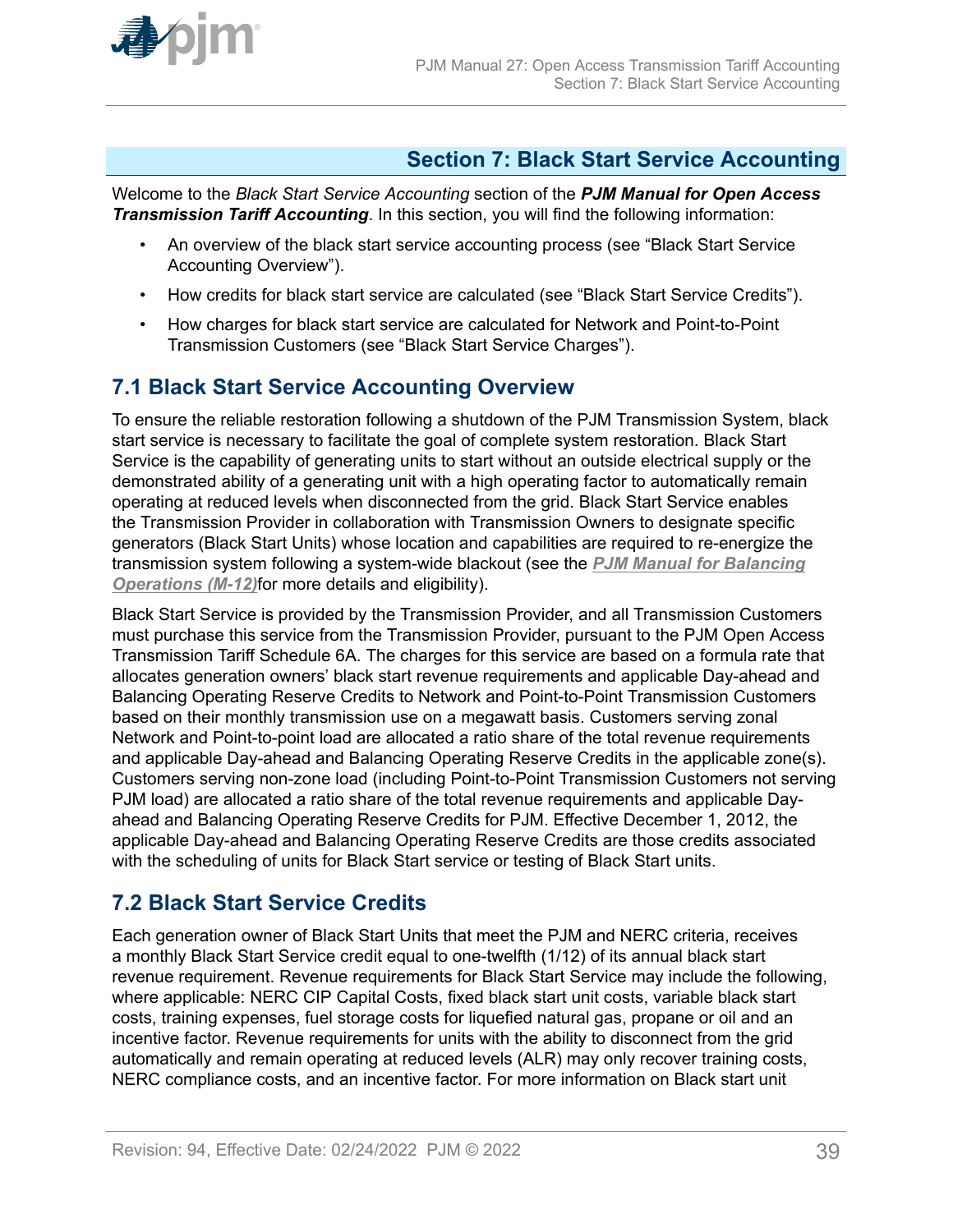<span id="page-39-0"></span>

revenue requirements, please see **Schedule 6A, PJM's Open Access Transmission Tariff (OATT).**

A new Black Start Unit owner's monthly credits will be held by PJM in a non-interest bearing account until PJM's acceptance of the owner's annual revenue requirement pursuant to section 17 of the Open Access Transmission Tariff Schedule 6A. New Black Start Unit owners will begin to receive monthly credits, including any monthly credits held by PJM, back to its in-service date and any required estimated annual revenue requirement true up in the monthly bill after PJM's acceptance of the new Black Start Unit owner's annual revenue requirement.

Monthly black start service revenues are forfeited for: units that fail a black start test and do not successfully pass a test within a ten day grace period immediately following a failed test; and, for units without a successful black start test on record with PJM within the last thirteen months.

Revenue requirements for joint-owned black start units are allocated to the owners based on their ownership shares. Zonal revenue requirements equal the total revenue requirements of all black start units nominated as critical by the Transmission Provider in that zone regardless of zonal location and the share of annual revenue requirements of black start units designated as critical across multiple zones (cross-zonal coordination).

The current zonal revenue requirements are posted on the PJM website under Markets & Operations/Billing, Settlements & Credit.

# **7.3 Black Start Service Charges**

This section describes the process of calculating the Black Start Service charges. Charges for black start service are calculated for zone (Network Customers and customers serving load with Point-to-Point Transmission Service) and for non-zone (Non-Zone Network Customers and Point-to-Point Transmission Customers) load separately. The sum of all customers' monthly charges equal one-twelfth (1/12) of the total annual black start revenue requirements that are credited to generation owners of black start units as well as a share of the applicable Day-ahead and Balancing Operating Reserve Credits that are credited to generation owners of black start units for the month. Effective December 1, 2012, the applicable Day-ahead and Balancing Operating Reserve Credits are those credits associated with the scheduling of units for Black Start service or testing of Black Start units.

Total annual black start revenue requirements will include estimated annual revenue requirements for new Black Start Units from the date the units enter Black Start Service to the last day of the month preceding PJM's acceptance of the unit's annual revenue requirement. The estimated annual revenue requirement will be based on the Black Start Unit owner's best estimate at the time the unit enters Black Start Service. Any estimated annual revenue requirement true up will be included in the monthly bill after PJM accepts the new Black Start unit's annual revenue requirement.

Each Transmission Customer's charge is calculated by determining the Transmission Customer's monthly zone and non-zone transmission use on a megawatt basis.

• Monthly zone transmission use is the sum of a Transmission Customer's Network daily peak load contributions to a PJM zone and daily average Point-to-Point energy reservations where the point of delivery is within a PJM zone.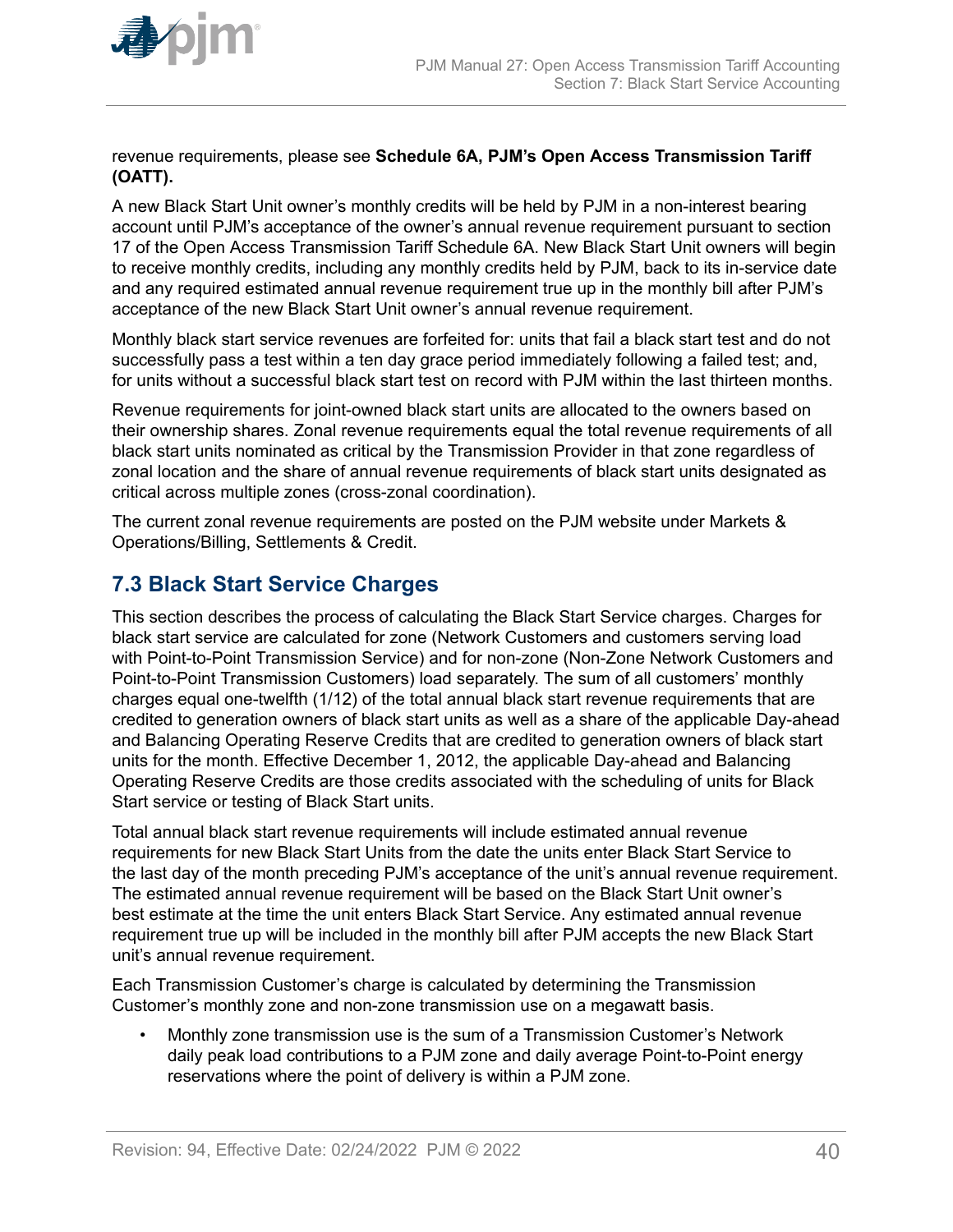

• Monthly non-zone transmission use is the sum of a Transmission Customer's nonzone Network daily peak load contributions and daily average Point-to-Point energy reservations where the point of delivery is the border of PJM.

Transmission Customers with monthly non-zone transmission use are charged a share of the total PJM pool-wide black start revenue requirement and applicable Day-ahead and Balancing Operating Reserve Credits based on their portion of the total PJM monthly transmission use. Transmission Customers with monthly zone transmission use are charged a share of the applicable zonal black start revenue requirements and applicable Day-ahead and Balancing Operating Reserve Credits (less the total share of revenue requirements recovered from nonzone transmission use) based on their portion of monthly transmission use in that zone(s).

# **PJM Actions**

- The PJM accounting process collects each generation owner's annual black start revenue requirement for each zone. Monthly black start revenue requirements equal 1/12 of the annual revenue requirements. Annual revenue requirements for black start units that are shared and designated to serve multiple zones will be allocated by Transmission Owner designated critical load percentage to determine the amount applicable for each zone.
- The PJM accounting process collects each generation owner's day-ahead operating reserve credits and balancing operating reserve credits that are associated with the scheduling of units for black start service or black start testing for each zone. Additional details on testing of units for Black Start service can be found in PJM's Manual 12, Balancing Operations. The PJM accounting process retrieves the point-to-point energy reservations for each Transmission Customer.
- The PJM accounting process calculates each Transmission Customer's monthly nonzone transmission use (MW) by summing for all hours in the month all of their point-topoint energy reservations (adjusted for PJM curtailments) and dividing that value by 24.
- The PJM accounting process calculates each Transmission Customer's monthly zone transmission use (MW) by summing for all days in the month all of their daily network integration transmission service peak load contributions for each zone (see *Network Integration Transmission Service Accounting* section of the *PJM Manual for Open Access Transmission Tariff Accounting*).
- The PJM accounting process calculates charge allocations for each Transmission Customer with monthly non-zone transmission use as follows:

 $\emph{Monthly Non}-\emph{Zone Charge}=\frac{\emph{Transmission Customer's Monthly Non}-\emph{Zone Transmission Use}}{\emph{PIM Total Transmission Use}}$ PJM Total Transmission Use

 $X$  (P JM Total Generation Owners' Monthly Black Start Revenue Requirements

<sup>+</sup>PJM Total Montℎly Day <sup>−</sup> aℎead and Balancing Operating Reserves Credits associated witℎ Black Start)

• The PJM accounting process calculates an Adjustment Factor to be applied to all monthly zone charges as follows:

> $\emph{Adjustument Factor} = \frac{\emph{Total Monthly} \emph{Zone} \emph{Transmission Use} \emph{for all PJM} \emph{Zones}}{\emph{PJM Total Monthly} \emph{Transmission Use}}$ PJM Total Montℎly Transmission Use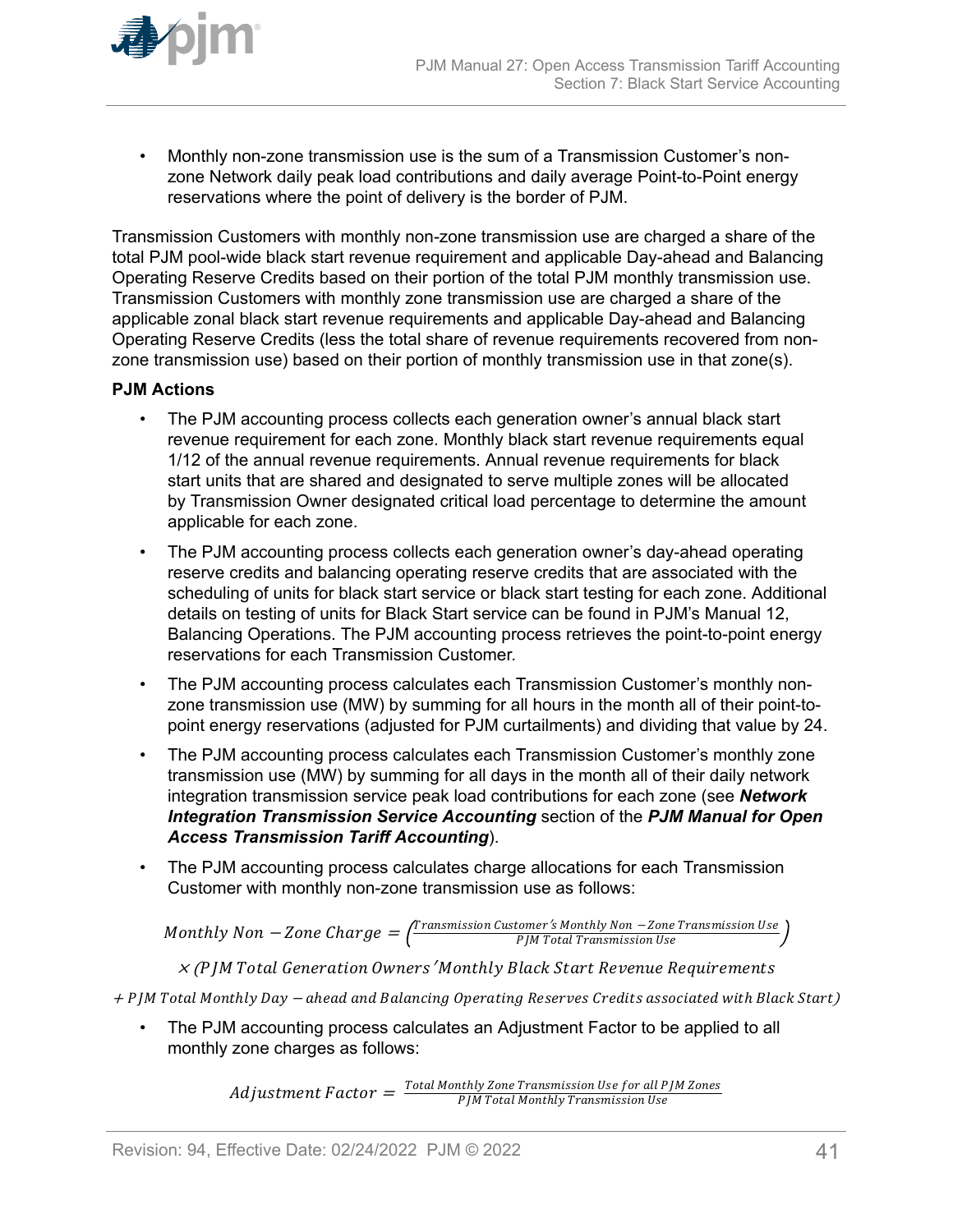

• The PJM accounting process calculates charge allocations for each Transmission Customer with monthly zone transmission use as follows:

> $\emph{Monthly}$   $\emph{Zone}$   $\emph{Charge} = \frac{\emph{Transmission Customer's Monthly} }{\emph{Total Monthly} }$   $\emph{Zone}$   $\emph{Transmission Use in}$   $\emph{Zone}$ Total Montℎly Zone Transmission Use in Zone

<sup>×</sup> (Total Generation Owners′ Montℎly Black Start Revenue Requirements in Zone

<sup>+</sup>Total Generation Owners′ Montℎly Day <sup>−</sup> aℎead and Balancing Operating Reserves Credits associated witℎ

Black Start in Zone)  $\times$  Ad justment Factor

• The PJM accounting process calculates each Transmission Customer's total monthly black start service charge by summing its monthly charge allocations for all zone and non-zone transmission use.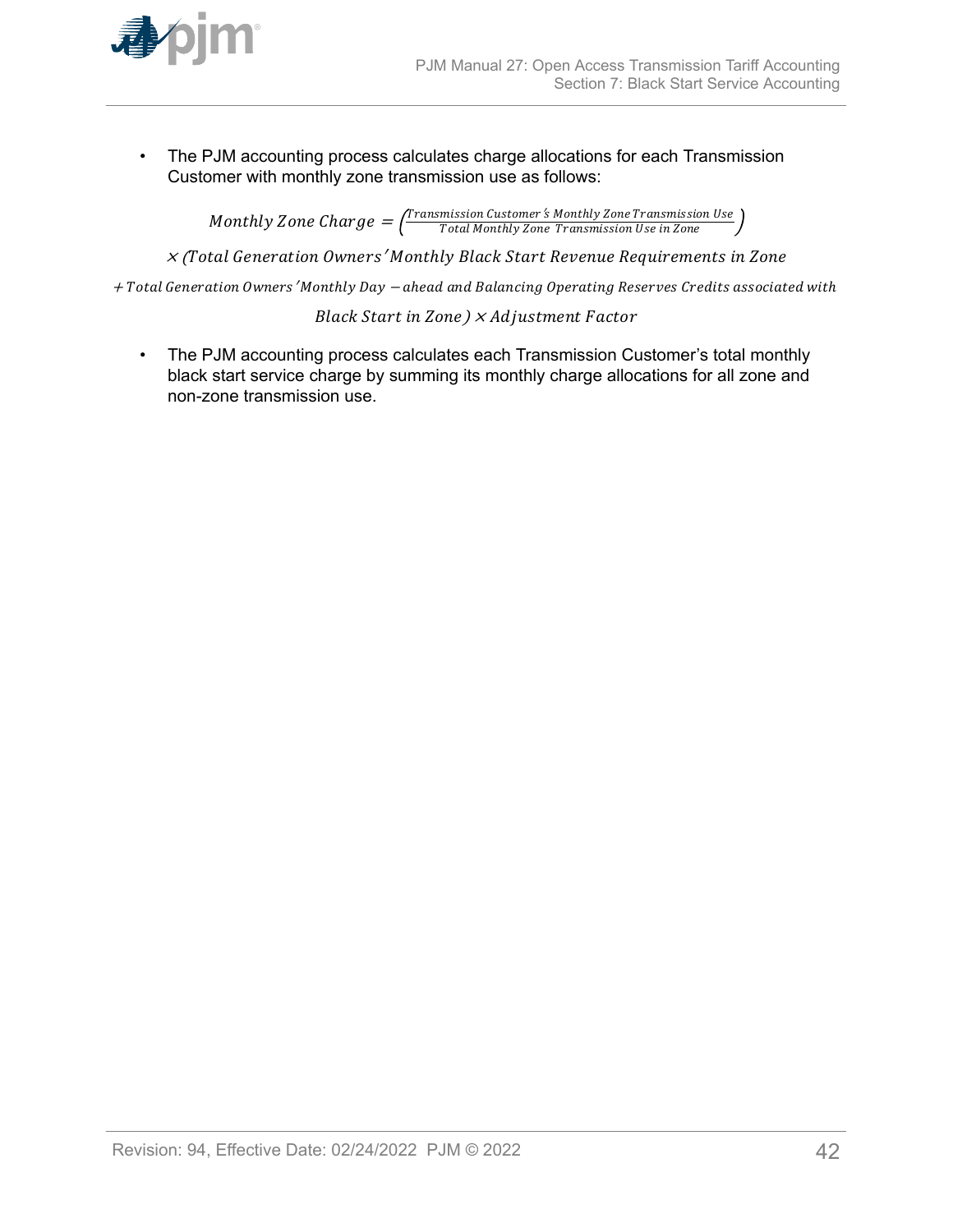<span id="page-42-0"></span>

# **Section 8: Energy Storage Resource Charging Energy**

Welcome to the Energy Storage Resource Charging Energy section of the PJM Manual for Manual for Open Access Transmission Tariff Accounting. In this section, you will find the following information:

• A description of the accounting procedures for Energy Storage Resource Charging Energy.

# **8.1 Overview of Energy Storage Resource Charging Energy**

An Energy Storage Resource is a resource capable of receiving electric energy from the grid and storing it for later injection to the grid that participates in the PJM Energy, Capacity and/or Ancillary Services markets as a Market Participant. Examples of Energy Storage Resource technologies include but are not limited to pumped storage hydroelectric plants, batteries, and flywheels. Charging energy that is purchased for storing in an Energy Storage Resource for later resale is always billed at the applicable Locational Marginal Price. However, different categories of charging energy accrue different sets of charges according to use. These categories are summarized as follows (formal definitions are in the PJM Tariff):

- "Direct Charging Energy" shall mean the energy that an Energy Storage Resource purchases from the PJM Interchange Energy Market and (i) later resells to the PJM Interchange Energy Market; or (ii) is lost to conversion inefficiencies, provided that such inefficiencies are an unavoidable component of the conversion, storage, and discharge process that is used to resell energy back to the PJM Interchange Energy Market. Note that Direct Charging Energy is purchased by Energy Storage Resource Model Participants and is divided into two subcategories:
	- o "Dispatched Charging Energy" shall mean Direct Charging Energy that an Energy Storage Resource Model Participant receives from the electric grid pursuant to PJM dispatch while providing a service in the PJM markets.
	- o "Non-Dispatched Charging Energy" shall mean all Direct Charging Energy that an Energy Storage Resource Model Participant receives from the electric grid that is not otherwise Dispatched Charging Energy. An example of Non-Dispatched Charging Energy is charging energy at an ESR that is self-scheduled and not dispatchable.
- "Load Serving Charging Energy" shall mean energy that is purchased from the PJM Interchange Energy Market and stored in an Energy Storage Resource for later resale to end-use load. Note that only Load Serving Entities may purchase Load Serving Charging Energy. Load Serving Charging Energy is comparable to ordinary load.

Non-Dispatched Charging Energy must pay applicable transmission charges as a Network Service User. By contrast, Dispatched Charging Energy does not pay such charges. Charging energy qualifies as Dispatched Charging Energy when the Energy Storage Resource follows PJM dispatch within 10% of the desired output and meets one of the following conditions:

• Provides Energy Imbalance Service under Schedule 4 of the PJM Tariff. Energy Storage Resource Model Participants shall be considered to be providing Energy Imbalance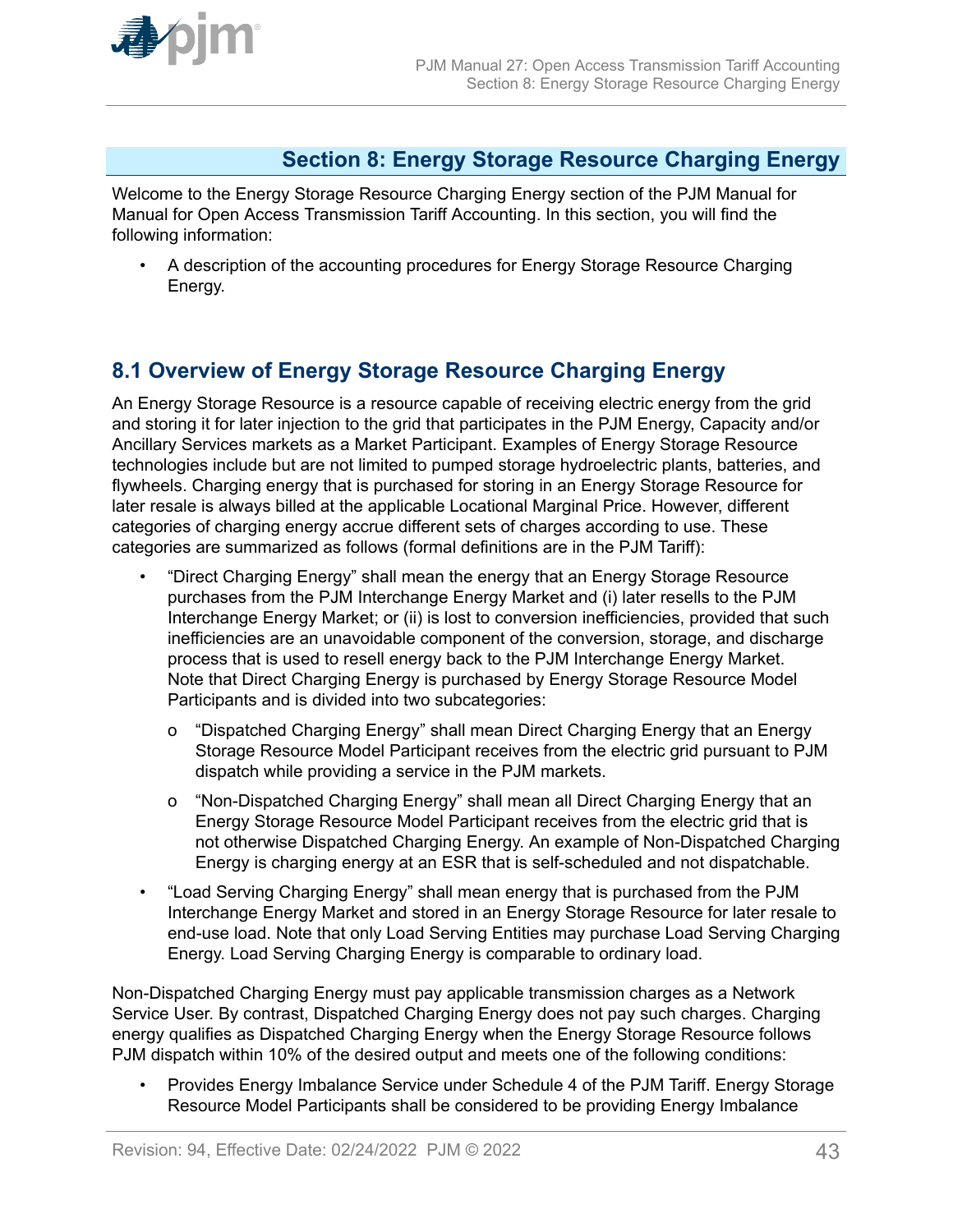<span id="page-43-0"></span>

Service when they are dispatchable by PJM in real time. An Energy Storage Resource shall be considered dispatchable when the fixed generation flag is set to "no" and the dispatchable range exceeds 10% of the absolute value of the relevant economic limit.

- Assigned to Regulation, Tier II Synchronous Reserves, or Reactive Service;
- Being manually dispatched for reliability

# **8.2 Charges for Direct Charging Energy**

As described above, Direct Charging Energy purchases by Energy Storage Resource Model Participants fall into two categories: Dispatched Charging Energy and Non-Dispatched Charging Energy. Dispatched Charging Energy does not pay transmission charges; however Non-Dispatched Charging Energy does pay transmission charges, and must arrange for Network Transmission Service. Non-Dispatched Charging Energy uses the transmission system, and an Energy Storage Resource Model Participant purchasing Non-Dispatched Charging Energy is a Network Service User. As a result, certain Transmission Customer charges apply to Non-Dispatched Charging Energy that do not apply to generation output. However, the PJM Tariff states that Direct Charging Energy (which includes Non-Dispatched Charging Energy) is exempt from other Transmission Customer charges. Further, because Direct Charging Energy (including Non-Dispatched Charging Energy) is not end-use load, charges that are applicable to Load Serving Entities and to end-use load are not applicable to Direct Charging Energy. Therefore, Non-Dispatched Charging Energy is eligible for allocation of the following non-LMP charges and credits:

- Schedule 1A Transmission Owner Scheduling, System Control and Dispatch Service
- Schedule 9-3, 9-FERC, 9-OPSI, 9-CAPS, 9-FINCON, 9-MMU, and 9-PJM Settlement
- Schedule 10-NERC and 10-RFC
- Network Integration Transmission Service
- Network Transmission Service Offset
- Network Integration Transmission Service (ATSI Low Voltage)
- MTEP Project Cost Recovery
- Transmission Enhancement
- Other Supporting Facilities
- Non-Firm Point-to-Point Transmission Service
- RTO Start-up Cost Recovery
- Black Start Service
- Unscheduled Transmission Service
- Reactive Supply and Voltage Control from Generation and Other Sources Service

An Energy Storage Resource shall be considered charging when the Revenue Data for Settlements for a Real Time Settlement Interval corresponds to a withdrawal. The determination of Non-Dispatched Charging Energy vs. Dispatched Charging Energy shall be made for each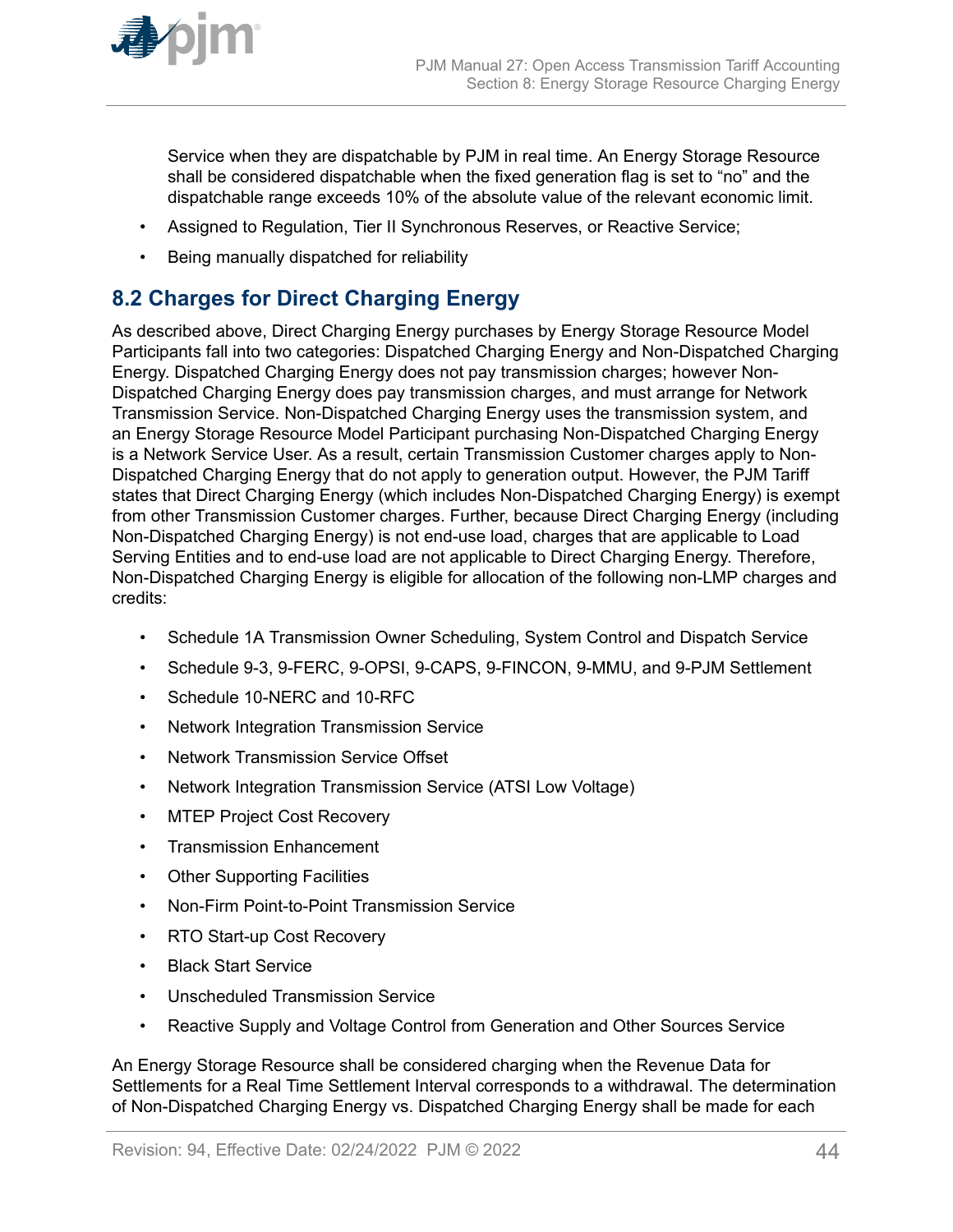<span id="page-44-0"></span>

Real Time Settlement Interval. Hourly Non-Dispatched Charging Energy is the sum of Revenue Data for Settlements for the Real Time Settlement Intervals which are determined to be Non-Dispatched Charging Energy over the hour divided by 12.

The PJM Tariff exempts Direct Charging Energy (which includes Non-Dispatched Charging Energy) from the following Transmission Customer charges:

- Schedule 9-1 Control Area Administration
- Allocations of Operating Reserve costs to scheduled day-ahead load and to real-time load pursuant to Tariff Attachment K Appendix Section 3.2.3 – Operating Reserves;
- Allocations of Reactive Service costs pursuant to Tariff Attachment K Appendix Section 3.2.3B – Reactive Services;
- Allocations of Synchronous Condensing costs pursuant to Tariff Attachment K Appendix Section 3.2.3C – Synchronous Condensing for Post-Contingency Operation;
- 500 kV Meter Errors
- **Meter Correction Between Control Areas**
- Inadvertent Interchange
- Allocation of Balancing Congestion Charges
- Distribution of Total Transmission Loss Charges
- Allocation of Auction Revenue Rights

The following non-LMP charges that apply to Load Serving Entities are not applicable to Direct Charging Energy (which includes Non-Dispatched Charging Energy):

- Synchronized Reserves
- Regulation
- Capacity Market charges
- Economic Demand Response charges in Day-ahead and Real-Time; and
- Emergency Demand Response charges

FERC directed that Dispatched Charging Energy shall be exempt from paying transmission charges, and therefore charges that are applicable to Transmission Customer use of the transmission system are not applicable to Dispatched Charging Energy. Dispatched Charging Energy therefore pays the same non-LMP charges as generation output, namely:

• Schedule 9-3, 9-MMU, 9-PJM Settlements

# **8.3 Charges for Load Serving Charging Energy**

Load Serving Charging Energy is PJM load that is purchased from PJM by a Load Serving Entity and stored in an Energy Storage Resource for later end-use consumption. Load Serving Charging Energy is purchased at the aggregate nodal LMP that is applicable to the corresponding Load Serving Entity load. Load Serving Charging Energy is eligible for the same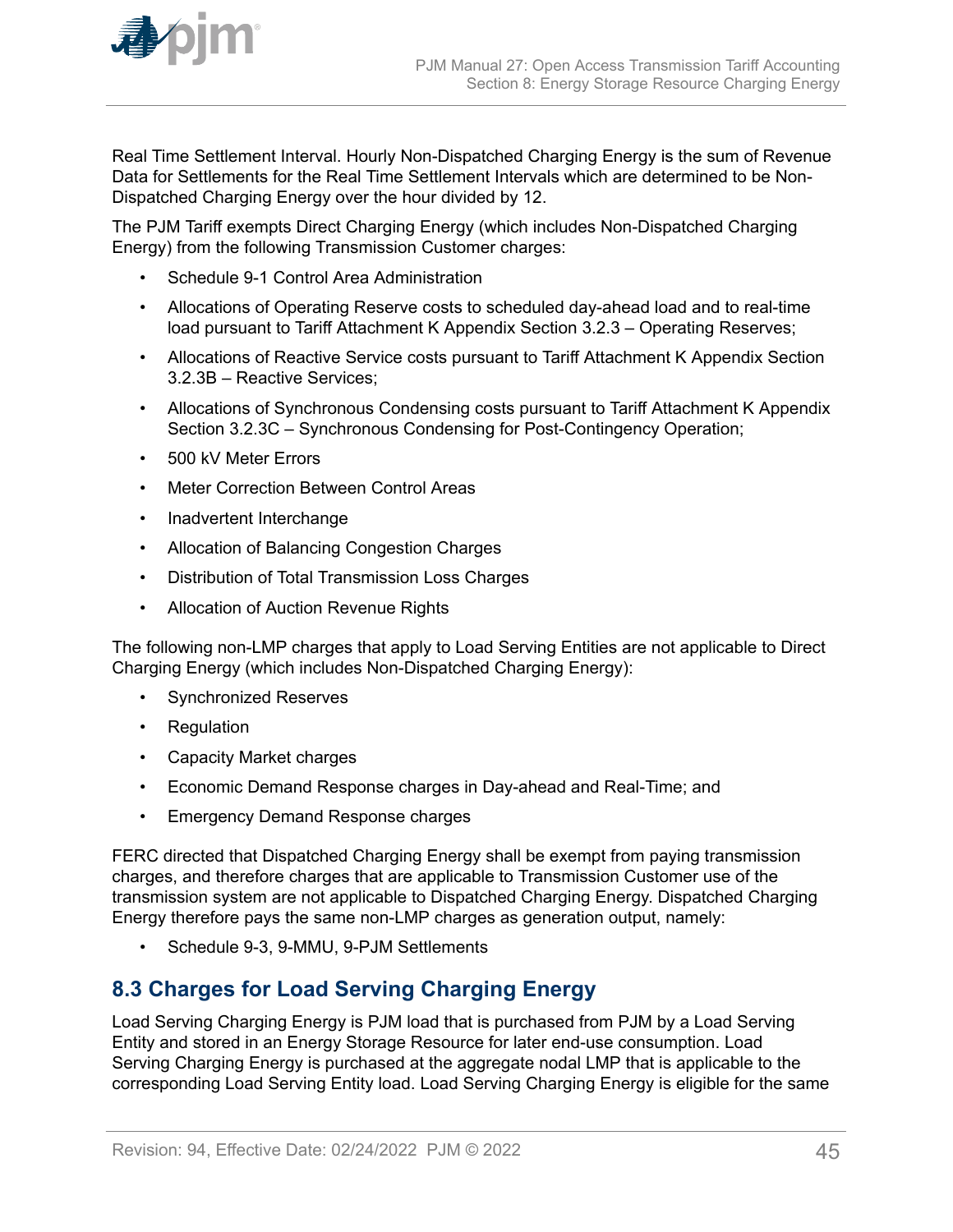<span id="page-45-0"></span>

charges as ordinary load, including all Load Serving Entity charges, end-use load charges, and Transmission Customer charges.

# **8.4 Calculating Charges for Non-Dispatched Charging Energy**

PJM will report to Electric Distribution Companies all hourly Energy Storage Resource Model Participant purchases of Non-Dispatched Charging Energy in order to facilitate calculation of Network Service Peak Loads corresponding to those purchases. Non-Dispatched Charging Energy is not end-use load, and therefore the Electric Distribution Company shall not allocate any Peak Load Contribution value to any purchases of Non-Dispatched Charging Energy.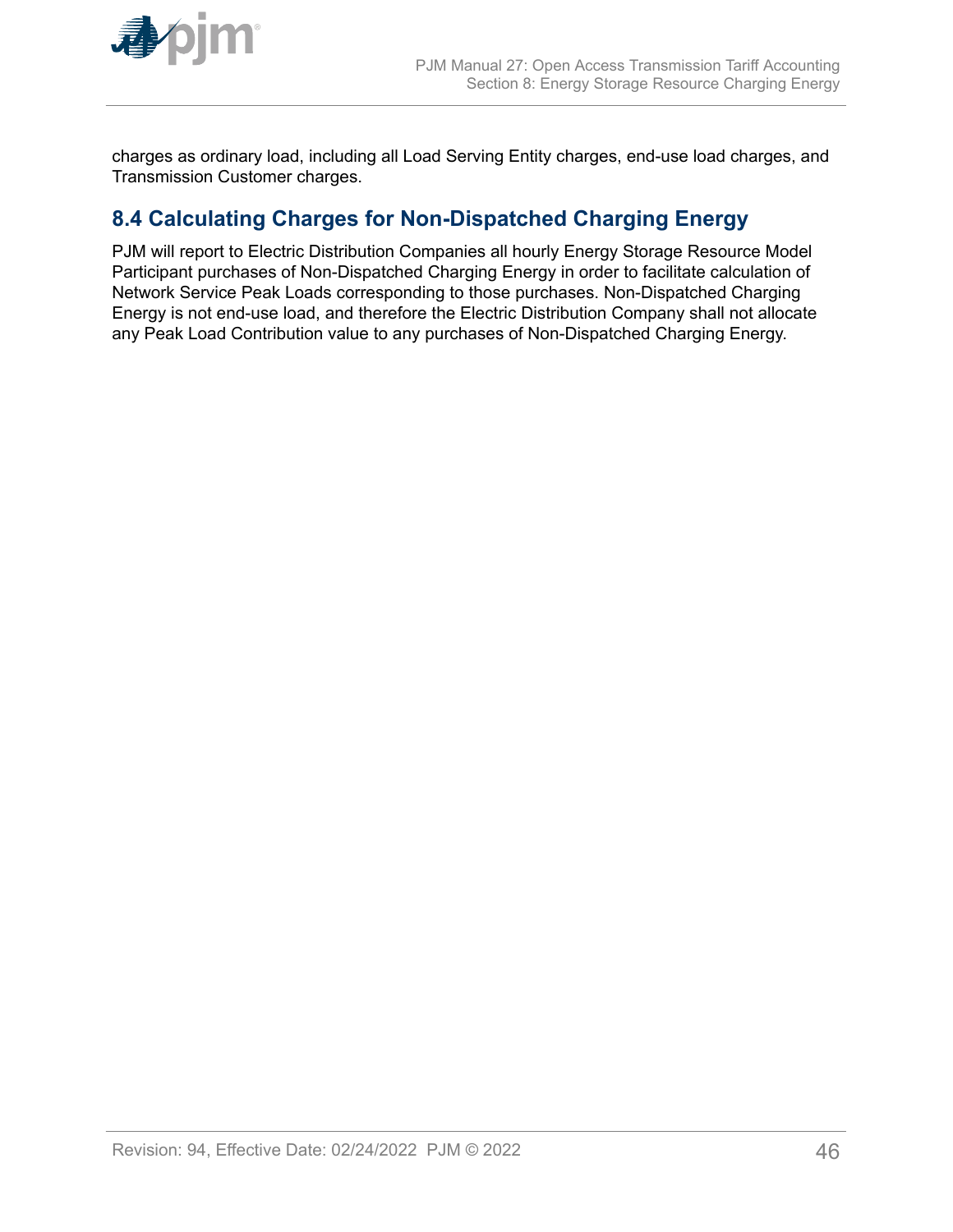<span id="page-46-0"></span>

# **Section 9: Billing**

Welcome to the *Billing* section of the *PJM Manual for Open Access Transmission Tariff Accounting*. In this section, you will find the following information:

• A summary of the billing process for the PJM Open Access Transmission Tariff (see "Billing Process Overview").

# **9.1 Billing Process Overview**

A single billing statement is issued monthly by the PJM to each PJM customer account. The bill details all charges and credits under the PJM Operating Agreement and the PJM Open Access Transmission Tariff for the month, as they apply to that customer account. The billing statement presents a net amount due from or due to the customer. Weekly billing statements are also issued for certain line items. The **[PJM Manual for Billing \(M-29\)](http://www.pjm.com/~/media/documents/manuals/m29.ashx)** describes the billing process in detail.

The PJM Open Access Transmission Tariff related billing statement line items that are described in this manual are as follows:

- PJM Scheduling, System Control and Dispatch Service (charges, and load reconciliation charges)
- TO Scheduling, System Control and Dispatch Service (charges/credits, and load reconciliation charges)
- Reactive Supply and Voltage Control from Generation and Other Sources Service (charges/credits)
- Energy Imbalance Service (charges/credits)
- Network Integration Transmission Service (charges/credits)
- Network Integration Transmission Service Offset (charges/credits)
- Direct Assignment Facilities (charges/credits)
- Other Supporting Facilities (charges/credits)
- Firm Point-to-Point Transmission Service (charges/credits)
- Non-Firm Point-to-Point Transmission Service (charges/credits)
- Black Start Service (charges/credits)
- Expansion Cost Recovery (charges/credits)
- RTO Start-up Cost Recovery (charges/credits)
- Generation Deactivation (charges/credits)
- PJM Settlement, Inc. (charges)
- MMU (charges, and load reconciliation charges)
- FERC (charges, and load reconciliation charges)
- OPSI (charges, and load reconciliation charges)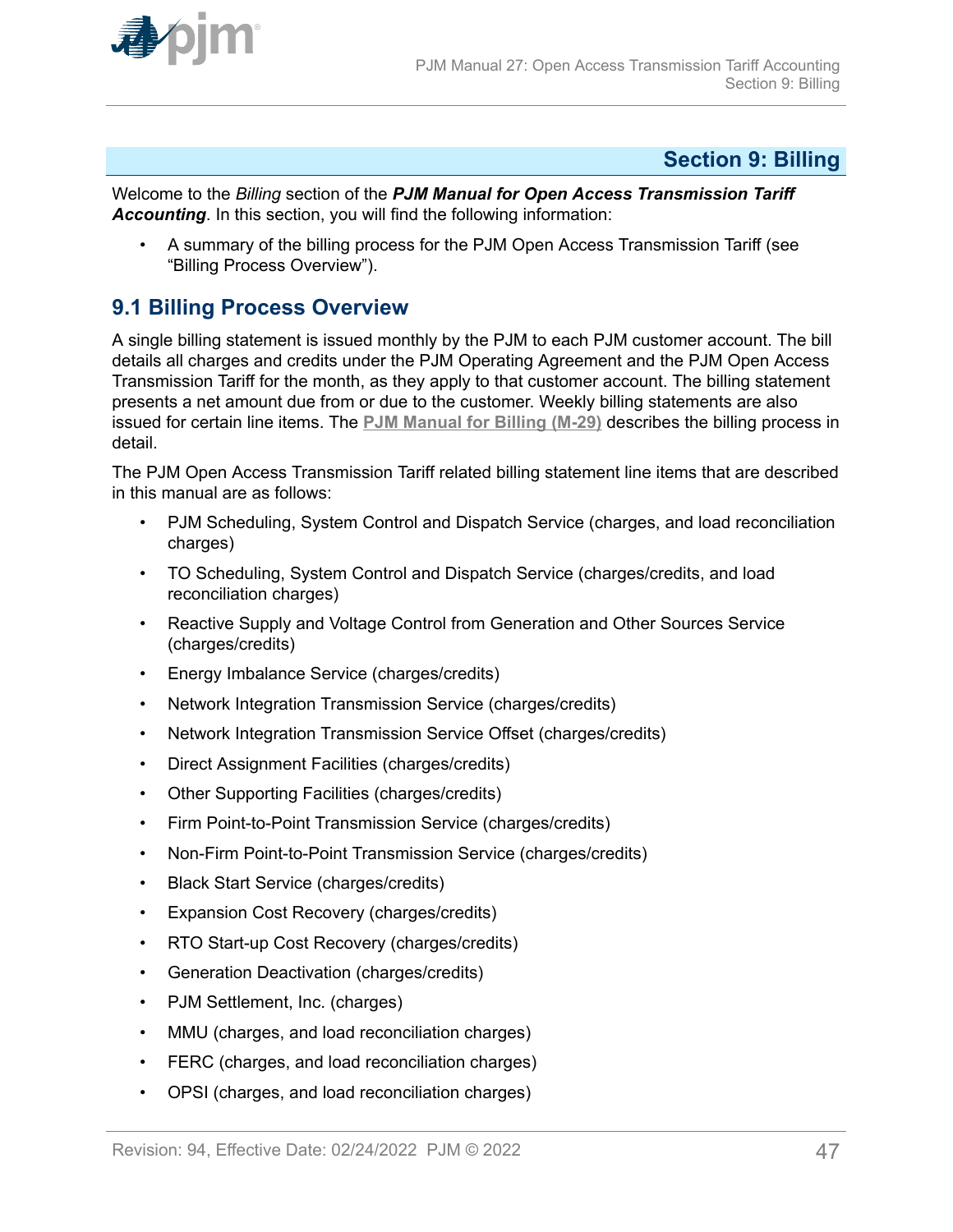

- CAPS (charges, and load reconciliation charges)
- NERC (charges, and load reconciliation charges)
- RFC (charges, and load reconciliation charges)
- RPM Auction (charges/credits)
- Locational Reliability (charges)
- Interruptible Load for Reliability (charges)
- Capacity Transfer Rights (credits)
- Incremental Capacity Transfer Rights (credits)
- Non-Unit Specific Capacity Transaction (charges/credits)
- Generation Resource Rating Test Failure (charges/credits)
- Capacity Resource Deficiency (charges/credits)
- Peak Season Maintenance Compliance Penalty (charges/credits)
- Peak-Hour Period Availability (charges/credits)
- Demand Resource and ILR Compliance Penalty (charges/credits)
- Qualifying Transmission Upgrade Compliance Penalty (charges/credits)
- Load Management Test Failure (charges/credits)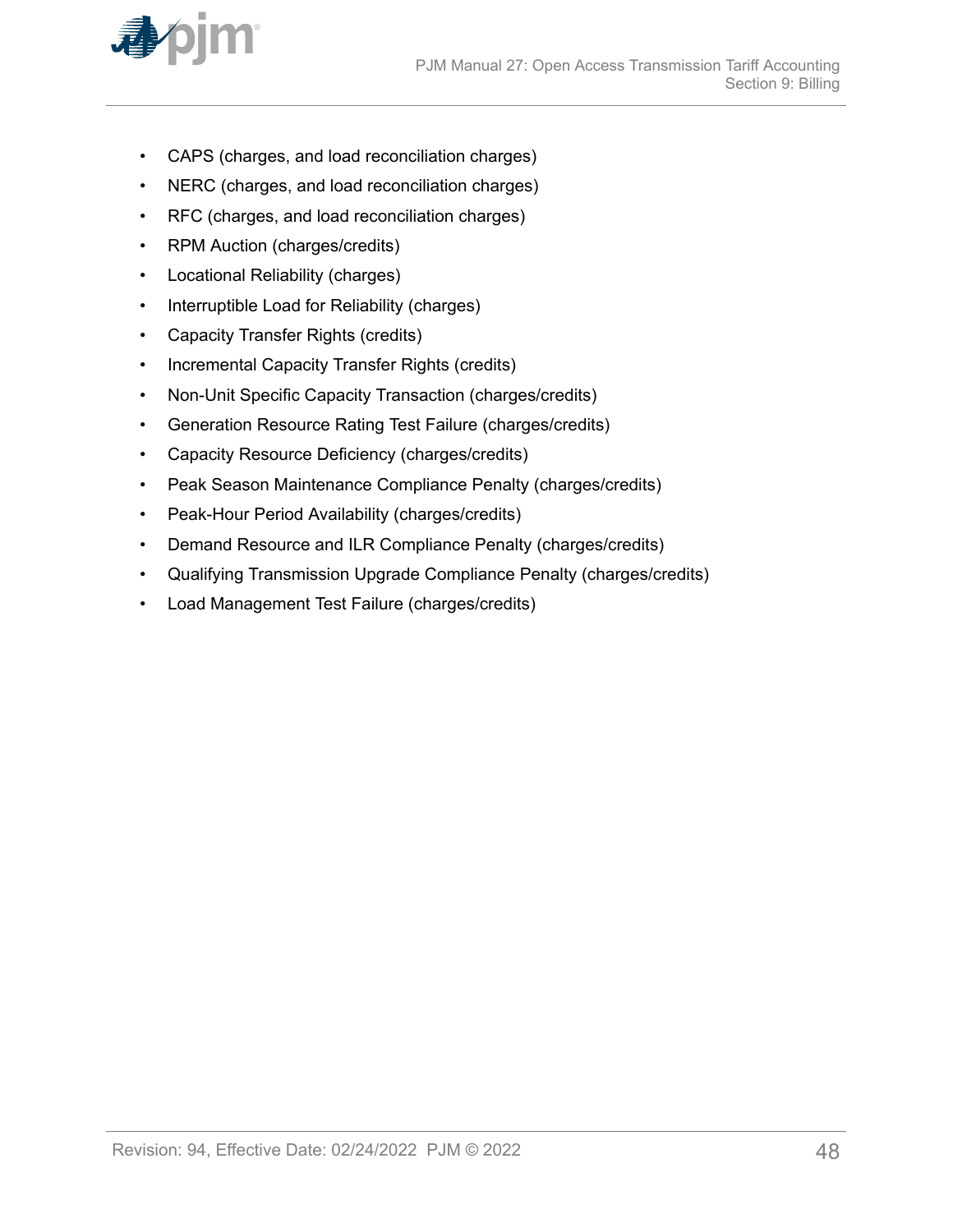<span id="page-48-0"></span>

# **Revision History**

### **Administrative Change: (02/04/2021, Approved by Rebecca Stadelmeyer):**

• Updated manual ownership from Ray Fernandez to Rebecca Stadelmeyer

## **Administrative Change (11/06/2020) Approved by Ray Fernandez):**

• The periodic review was completed and no changes were found to be necessary

### **Revision 93 (08/31/2020):**

- Section 5.2
	- o Added deadline for members to provide updates to PJM for the Network Service Peak Load (NSPL) values
	- o Noted that NSPLs will be published as final on November 15

### **Revision 92 (01/01/2020):**

- Updated Section 6.1.1 to reflect an annual calculation of the demand charge border rates for Firm Point-to-Point Transmission Service
- Added Section 6.2.4 to describe an adjustment to the monthly demand border charge rate for a transmission customer taking firm point-to-point transmission service at the border with a point of delivery at a Merchant Transmission Facility

### **Revision 91 (12/03/2019):**

- Updates for compliance with FERC Order 841, Electric Storage Participation in Markets Operated by RTOs and ISOs, Docket No. RM 16-23-000
	- o Added new Section 8: Energy Storage Resource Charging Energy
		- − Section 8.1: Describe different categories of Energy Storage Resource charging energy
		- − Section 8.2: List billing items that apply to Non-Dispatched Charging Energy
		- − Section 8.3: Description of billing treatment for Load Serving Charging Energy
		- − Section 8.4: Treatment of Network Service Peak Load and Obligation Peak Load/ Peak Load Contribution for Direct Charging Energy

#### **Revision 90 (12/06/2018):**

- Biennial Cover to Cover Review
	- o Section 2.2
		- − Replace "eRPM" with "Capacity Exchange"
	- o Section 5.2
		- − Remove specific TOs as being network customers
		- − Remove ComEd from RTO Startup Recovery Charges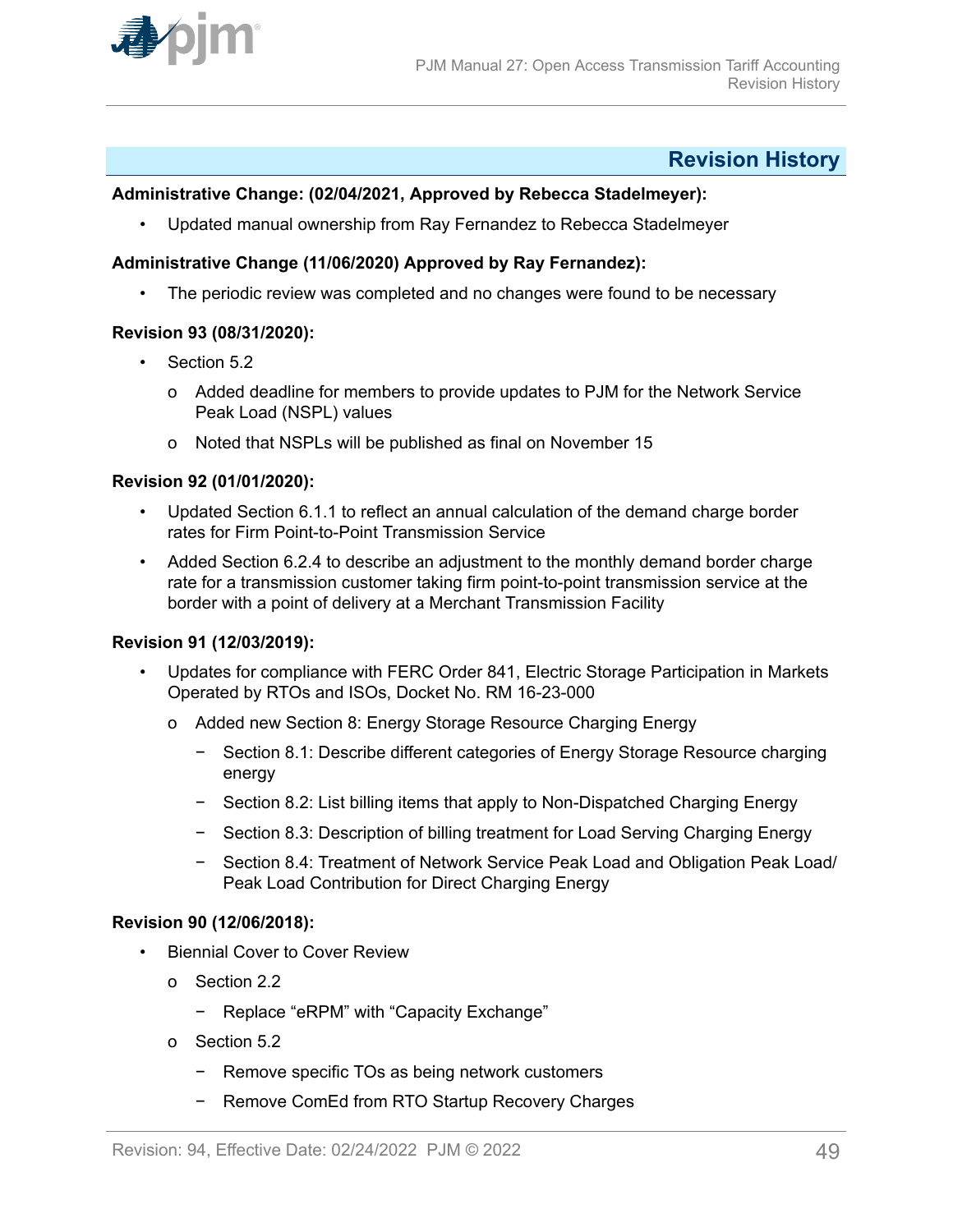

- o Section 5.3
	- − Remove specific TOs as being network customers
- o Section 6.3
	- − Provided clarification on AEP and Dominion point-to-point transmission service credits
- o Section 8
	- − Marked Expansion Cost Recovery Accounting Overview as deleted since these charges and credits are no longer applicable.

#### **Revision 89 (04/01/2018):**

• Updated Section 4 for Five Minute Settlements (FERC Order 825) to replace references to "hourly" with "five minute".

### **Revision 88 (11/16/2017):**

In Section 7, Black Start Service Accounting, added a description of how charges and credits are handled for a new Black Start unit.

#### **Revision 87 (2/1/2017):**

- Section 5.3 Network Integration Transmission Service Credits:
	- o Removed MetEd and Penelec from TO list and added MAIT to reflect new consolidated MAIT TO entity as approved by 1/26/2017 FERC Order (ER17-214-001).

#### **Revision 86 (01/26/2017):**

- Cover to Cover Periodic Review
- Added language in Section 5.2 to allow for Network Service Peak Load values submitted by Electric Distribution Companies to be scaled if the values do not sum to the Annual Network Service Peak Load for the zone.
- Updated Sections 2 and 9 to include language on funding and charges for Consumer Advocates of PJM (CAPS)
- Updated the web link in Section 7 for the Black Start Revenue Requirements posting on pjm.com.
- Removed references to Manual 35 as this manual was retired on November 17, 2016.

#### **Revision 85 (07/15/2015):**

• In Section 5.2, remove a reference to a specific number of days in a year in the equation to calculate a customer's daily demand charge for network transmission service.

#### **Revision 84 (01/01/2015):**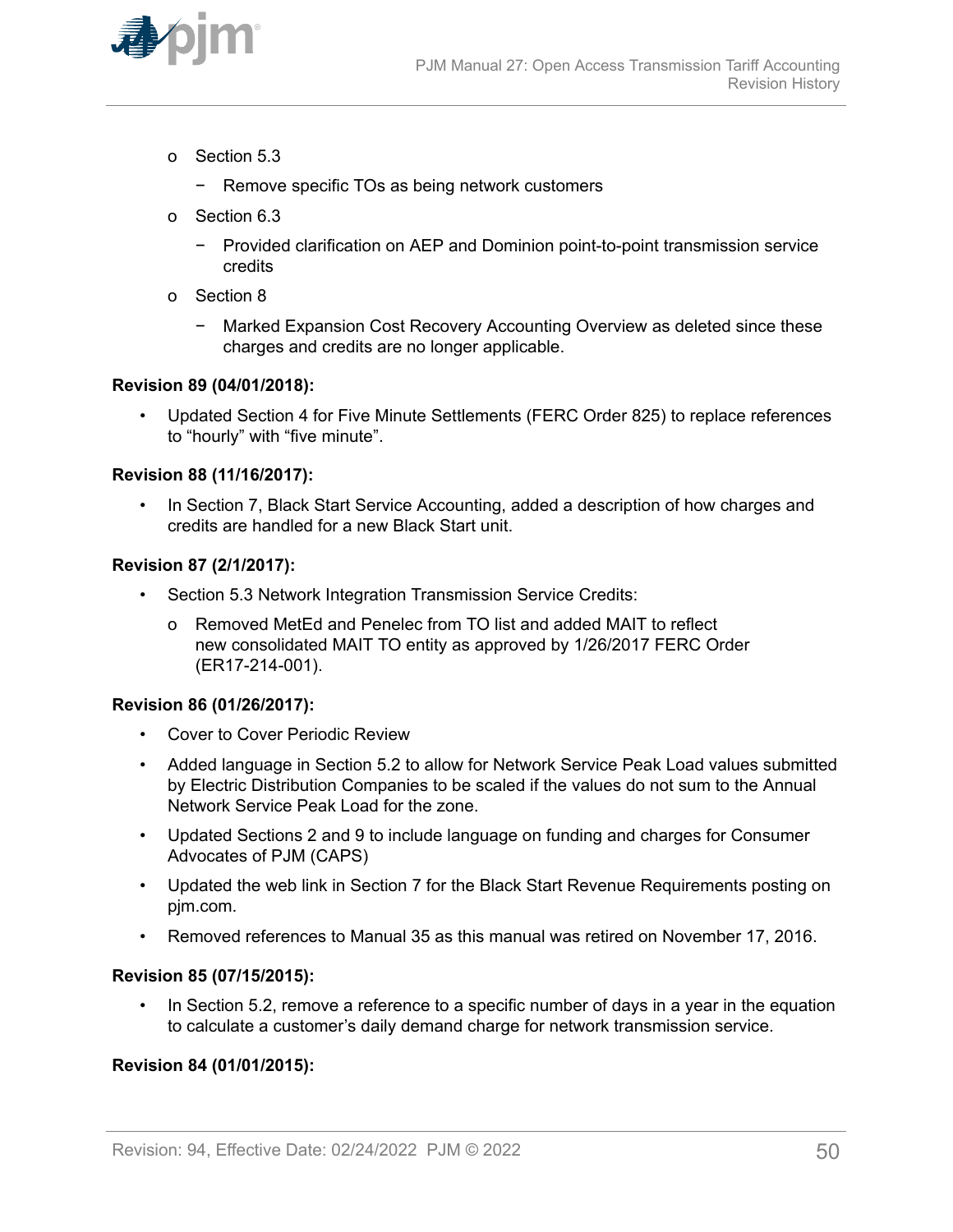

• Remove references to ATSI Low Voltage Network Integration Service Charges. Effective 1/1/2015, ATSI no longer requires dual voltage billing.

### **Revision 83 (01/01/2015):**

• Revise submission timing for peak load contributions in Section 5.2 per Docket ER15-134.

#### **Revision 82 (12/01/2014):**

• Revise applicable Black Start revenue requirements in Section 7 per Docket ER14-2883.

### **Revision 81 (09/09/2013):**

• Conforming changes in Section 7, Black Start Service Accounting, for cost allocations to support the provision of cross-zonal black start support per Docket ER13-1911.

#### **Revision 80 (06/01/2013):**

- Conforming changes in Sections 3, 8, 9, and 11 to incorporate rules for Residual Zone Pricing as approved by FERC in Docket(s) ER13-347. Residual metered load pricing is effective 6/1/2015.
- Changes to incorporate EKPC integration effective 06/01/2013. Section 2.2: Update to Schedule 10 charges, Section 5.3: Added EKPC to list of zones who do not pay themselves for use of their own transmission facilities, Section 8.1 and 8.1.1: Added EKPC to zones exempt from Expansion Cost Recovery Charges

### **Revision 79 (12/01/2012):**

- Black Start Service Charges Changes to Section 7 outlining the allocation of Operating Reserve Credits for the scheduling of units for Black Start service and testing of Black Start units.
- References to the eSchedules application were updated to InSchedule to reflect the recent upgrade and renaming of this PJM application

#### **Revision 78 (05/22/2012)**

• Section 7.2 Black Start Service Credits, updated section to comply with current version of Schedule 6A of the Tariff. The effective date for the language was November 1, 2011. The change was endorsed May 22, 2012.

### **Revision 77 (01/01/2012)**

• Updates to reflect the integration of the DEOK zone

#### **Revision 76 (09/15/2011)**

• Section 4.1 Energy Imbalance Service Accounting Overview: Updated section to comply with current version of Schedule 4 of the Tariff.

### **Revision 75 (06/01/2011)**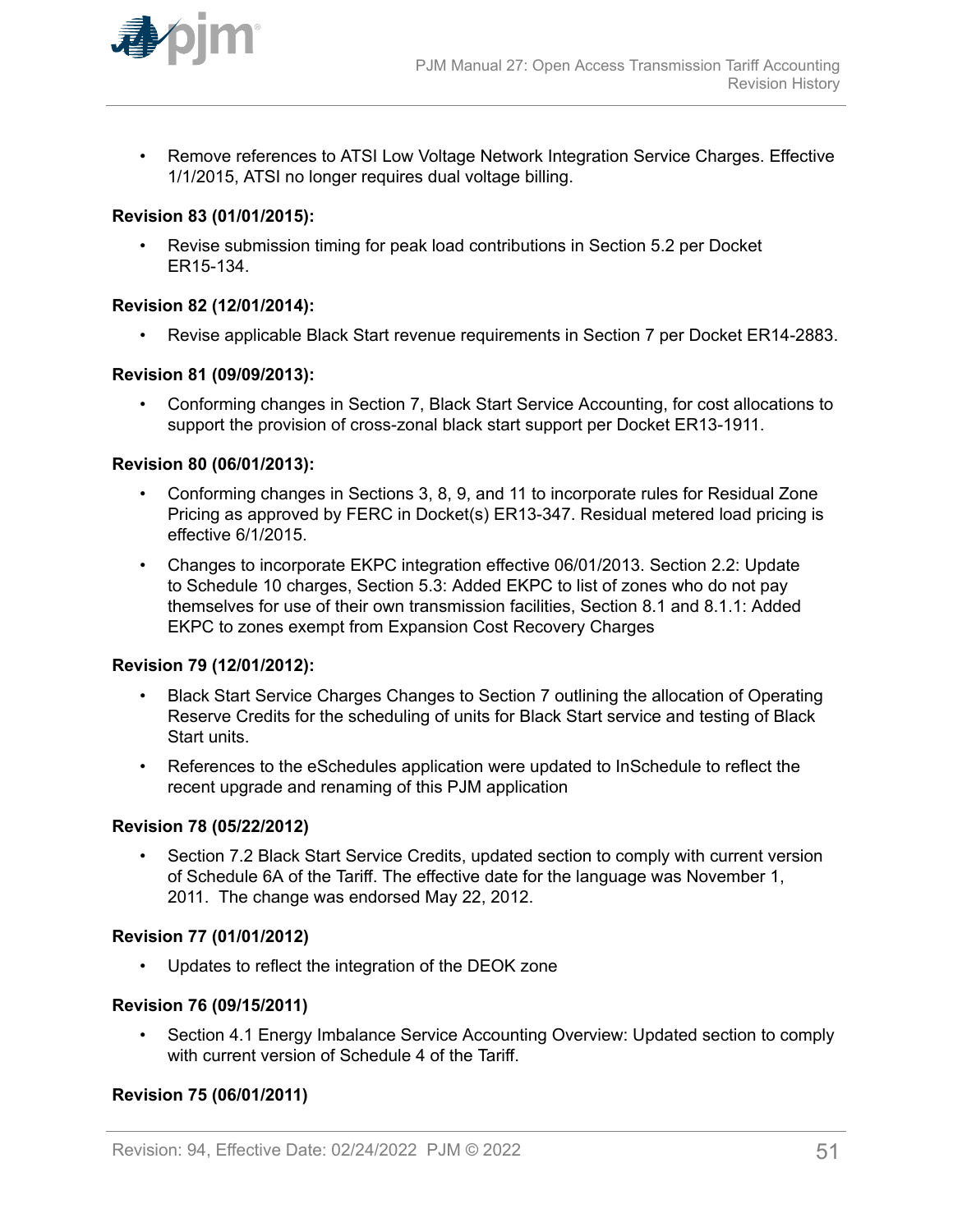

• Updates to reflect the integration of the ATSI zone and creation of PJM Settlement, Inc.

#### **Revision 74 (03/17/2010)**

• Replaced the Expansion Cost Recovery rates with a link to the PJM Guide to Billing on the pjm.com website and added the new RPM billing line items called Load Management Test Failure Charge/Credit.

#### **Revision 73 (06/01/2009)**

• Removed the Network Transmission Service rate/revenue requirement table and the Black Start revenue requirement table to avoid periodic manual updates and instead reference the applicable PJM.com website addresses.

#### **Revision 72 (3/1/2009)**

• Revised transmission revenue requirement and rate for the AEP zone (Exhibit 1).

#### **Revision 71 (1/01/2009)**

- Revised transmission revenue requirements and rates for PSEG and Dominion zones (Exhibit 1).
- Revised black start revenue requirements table (Exhibit 3).
- Clarified how Schedule 9 refunds apply to all quarters of the year (Section 2).
- Added descriptions of several new load reconciliation items recently implemented.

#### **Revision 70 (11/01/2008)**

- Revised transmission revenue requirements and rates for PSEG and PPL (Exhibit 1).
- Revised black start revenue requirements table (Exhibit 3).

#### **Revision 69 (08/01/2008)**

- Revised black start revenue requirements table (Exhibit 3).
- Added description for the collection of Schedule 9-MMU monthly costs to Section 2 that start in August 2008.

#### **Revision 68 (06/01/2008)**

- Revised Dominion network transmission revenue requirements and rates in Exhibit 1 to reflect their formula rate approved by FERC retroactively to 1/1/2008, and added the TrAILCo revenue requirement.
- Revised Network Transmission Service Credits and Firm Point-to-Point Transmission Service Credits sections to reflect the fact that the Dominion zonal share of these credits are further allocated to Dominion's network customers effective 1/1/2008.
- Revised black start revenue requirements table (Exhibit 3).
- Added description for the collection of Schedule 9-6 AC<sup>2</sup> monthly costs to Section 2 that start in June 2008.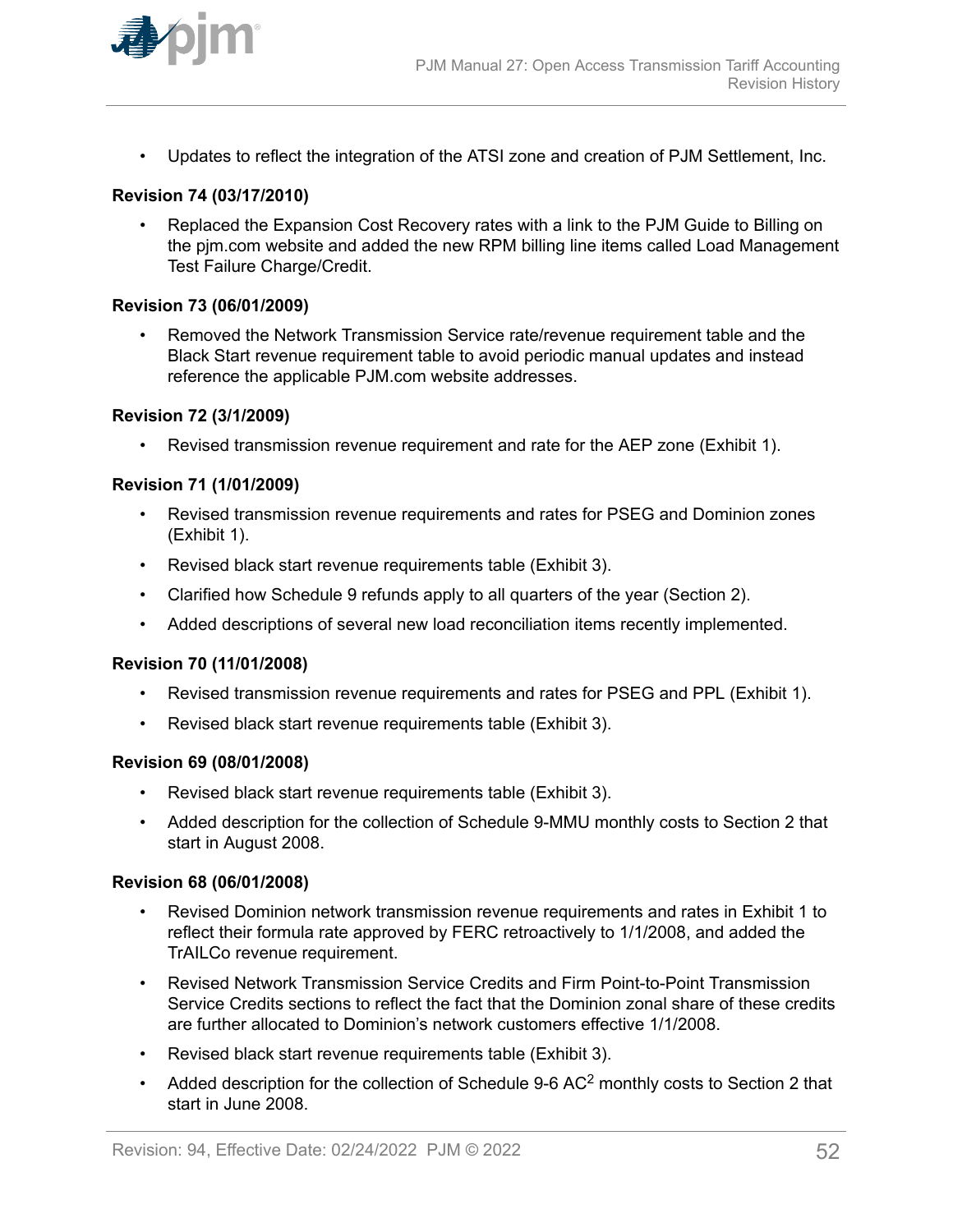

### **Revision 67 (06/01/2008)**

• Revised network transmission revenue requirements and rates table (Exhibit 1) to reflect revised formula rates.

#### **Revision 66 (5/1/2008)**

• Revised black start revenue requirements table (Exhibit 3).

### **Revision 65 (4/1/2008)**

- Revised transmission revenue requirements for ComEd (Exhibit 1).
- Revised black start revenue requirements table (Exhibit 3).

### **Revision 64 (2/1/2008)**

- Removed reactive revenue requirements table (Exhibit 1) per FERC order ER08-339.
- Revised black start revenue requirements table (Exhibit 3).

### **Revision 63 (1/01/2008)**

- Revised black start revenue requirements table (Exhibit 1).
- Added ODEC as a Delmarva zonal transmission owner in Exhibit 2.
- Revised Expansion Cost Recovery Charge rates for 2008.

#### **Revision 62 (1/01/2008)**

- Revised reactive revenue requirements table (Exhibit 1).
- Revised black start revenue requirements table (Exhibit 4).

#### **Revision 61 (9/01/2007)**

- Revised reactive revenue requirements table (Exhibit 1).
- Revised black start revenue requirements table (Exhibit 4).

#### **Revision 60 (07/01/2007)**

- Revisions were made to reflect the implementation of Marginal Losses and for general clean-up.
- Revised reactive revenue requirements table (Exhibit 1).
- Revised black start revenue requirements table (Exhibit 4).
- Revised Section 2 to reflect Schedule 9 refunds

### **Revision 59 (06/01/2007)**

• Revisions moved to revision 60

### **Revision 58 (01/01/2007)**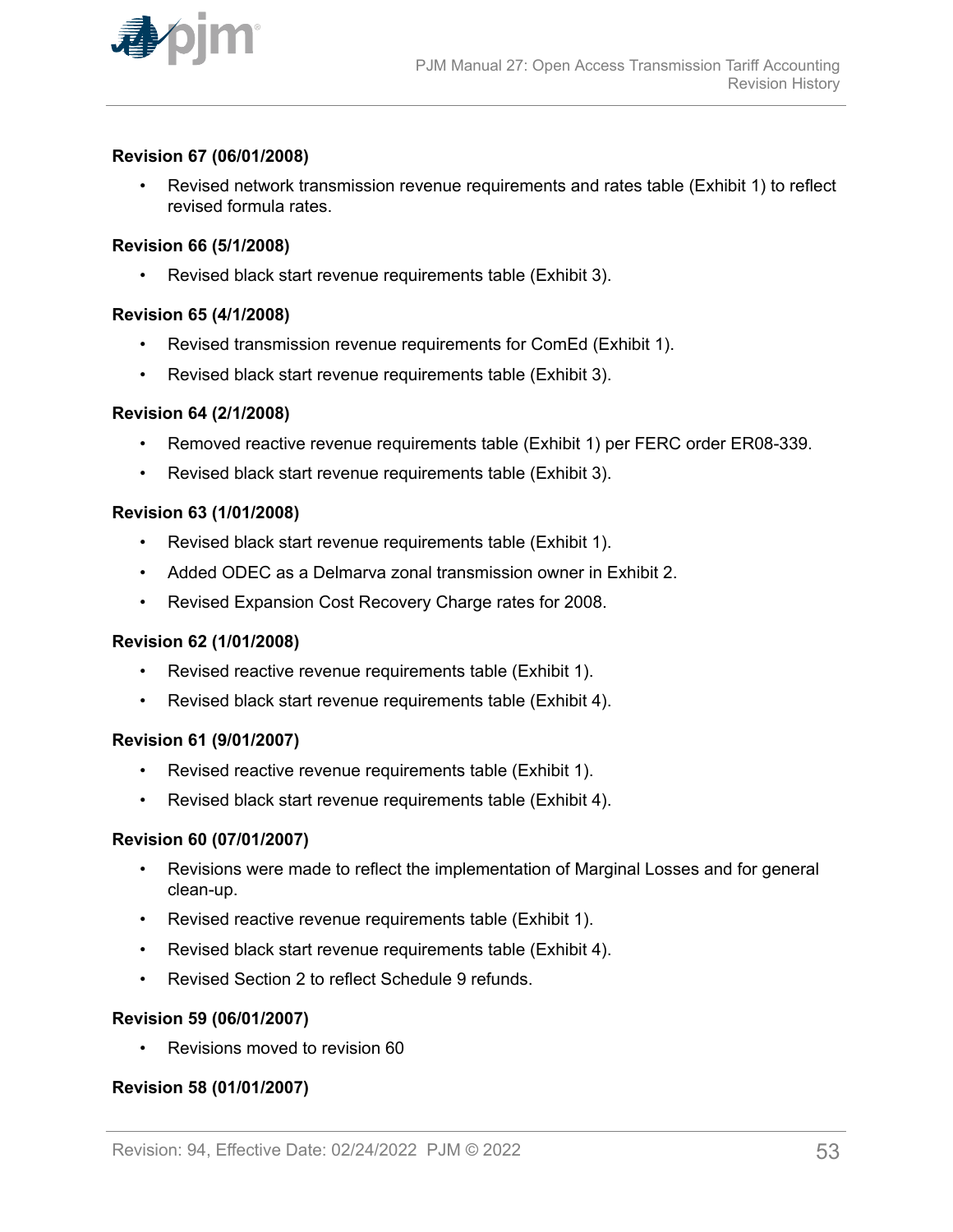

- Revised black start revenue requirements table (Exhibit 4).
- Revised rates in Expansion Cost Recovery Charges (Section 8).
- Revised Duquesne's network service rate and revenue requirement (Exhibit 2).
- Revised Section 2 to include new Schedules 10-NERC and 10 RFC
- Introduction trimmed to eliminate redundant information.
- List of PJM Manuals exhibit removed, with directions given to PJM Web site where all the manuals can be found.
- Revision History permanently moved to the end of the manual

### **Revision 57 (10/01/2006)**

- Revised reactive revenue requirements table (Exhibit 2).
- Revised network transmission revenue requirements table (Exhibit 3).
- Revised black start revenue requirements table (Exhibit 5).

#### **Revision 56 (09/01/2006)**

- Revised reactive revenue requirements table (Exhibit 2).
- Revised black start revenue requirements table (Exhibit 5).

#### **Revision 55 (8/1/06)**

• Revise reactive revenue requirements table (Exhibit 2), revise network transmission revenue requirements table (Exhibit 3), and revise black start revenue requirements table (Exhibit 5).

#### **Revision 54 (6/1/06)**

• Revise reactive revenue requirements table (Exhibit 2), revise network transmission revenue requirements table (Exhibit 3), revise black start revenue requirements table (Exhibit 5), revise PJM Scheduling, System Control and Dispatch Service Accounting section to reflect PJM's stated rate implementation, and revise Expansion Cost Recovery Accounting section to reflect retroactive FERC order.

#### **Revision 53 (4/1/06)**

- Revise network transmission revenue requirements table (Exhibit 3), revise black start revenue requirements table (Exhibit 5), remove SECA references since the original SECA period has terminated (Section 8: Seams Elimination Cost Assignment Accounting), and remove MAAC charge references since this charge has terminated (Section 7: Mid-Atlantic Area Council Charge Accounting). Since Sections 7 and 8 were deleted, Sections 9 through 11 were renumbered accordingly.
- Revisions were made on the following pages: 29, 35, 36 and 40-45.

# **Revision 52 (3/1/06)**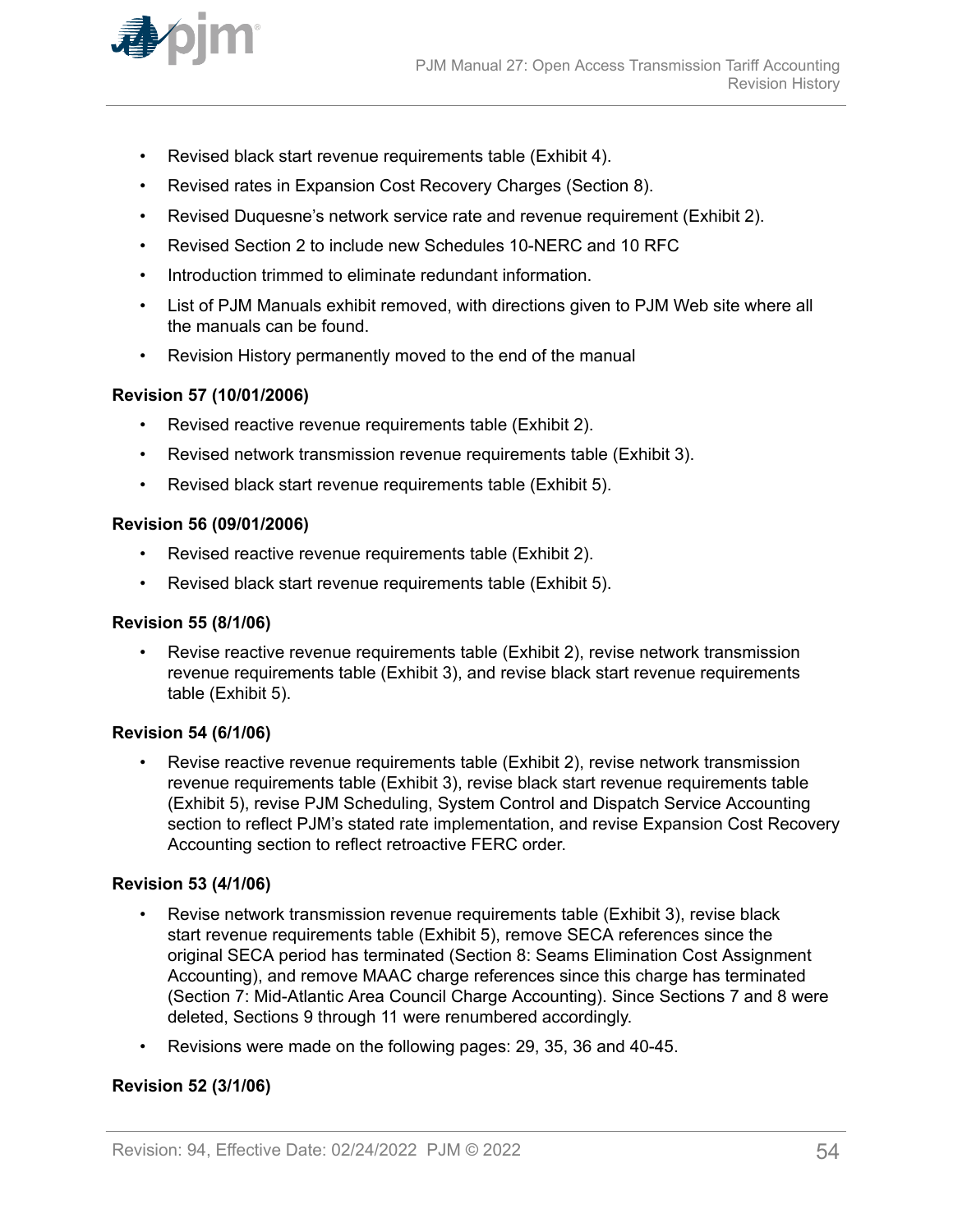

- Revise reactive revenue requirements table.
- Revisions were made on the following page: 23.

#### **Revision 51 (2/1/06)**

- Add new subsection to Network Service Accounting for business rules regarding the changing of settlement area definitions.
- Revisions were made on the following pages: 33 and 34.

#### **Revision 50 (1/1/06)**

- Revise reactive and black start revenue requirements tables.
- Revisions were made on the following pages: 23 and 44.

#### **Revision 49 (1/1/06)**

- Revise reactive and black start revenue requirements tables, add Schedule 9-OPSI billing description, and add new subsection to Network Service Accounting for nodal pricing business rules.
- Revisions were made on the following pages: 16, 19, 23, 30, 32, 33 and 44.

#### **Revision 48 (11/1/05)**

• Revise reactive and black start revenue requirements tables; AEP Network Service rate, revenue requirement, and pass-through credit allocations; and, Schedule 13 (Expansion Cost Recovery) billing description.

#### **Revision 47 (7/1/05)**

• Revise reactive and black start revenue requirements table, revise AECO, BGE, DPL, and PEPCO Network Service rates and revenue requirements, and add Schedule 13 (Expansion Cost Recovery) billing description.

#### **Revision 46 (5/1/05)**

• Revise reactive and black start revenue requirements table, clarify SECA settlements, and make changes to include Dominion.

#### **Revision 45 (2/16/05)**

• Revise reactive revenue requirements table.

#### **Revision 44 (1/1/05)**

• Revise reactive and black start revenue requirements tables.

#### **Revision 43 (1/1/05)**

• Revise reactive and black start revenue requirements tables and the AEP network integration transmission service rate. Add Duquesne's network integration transmission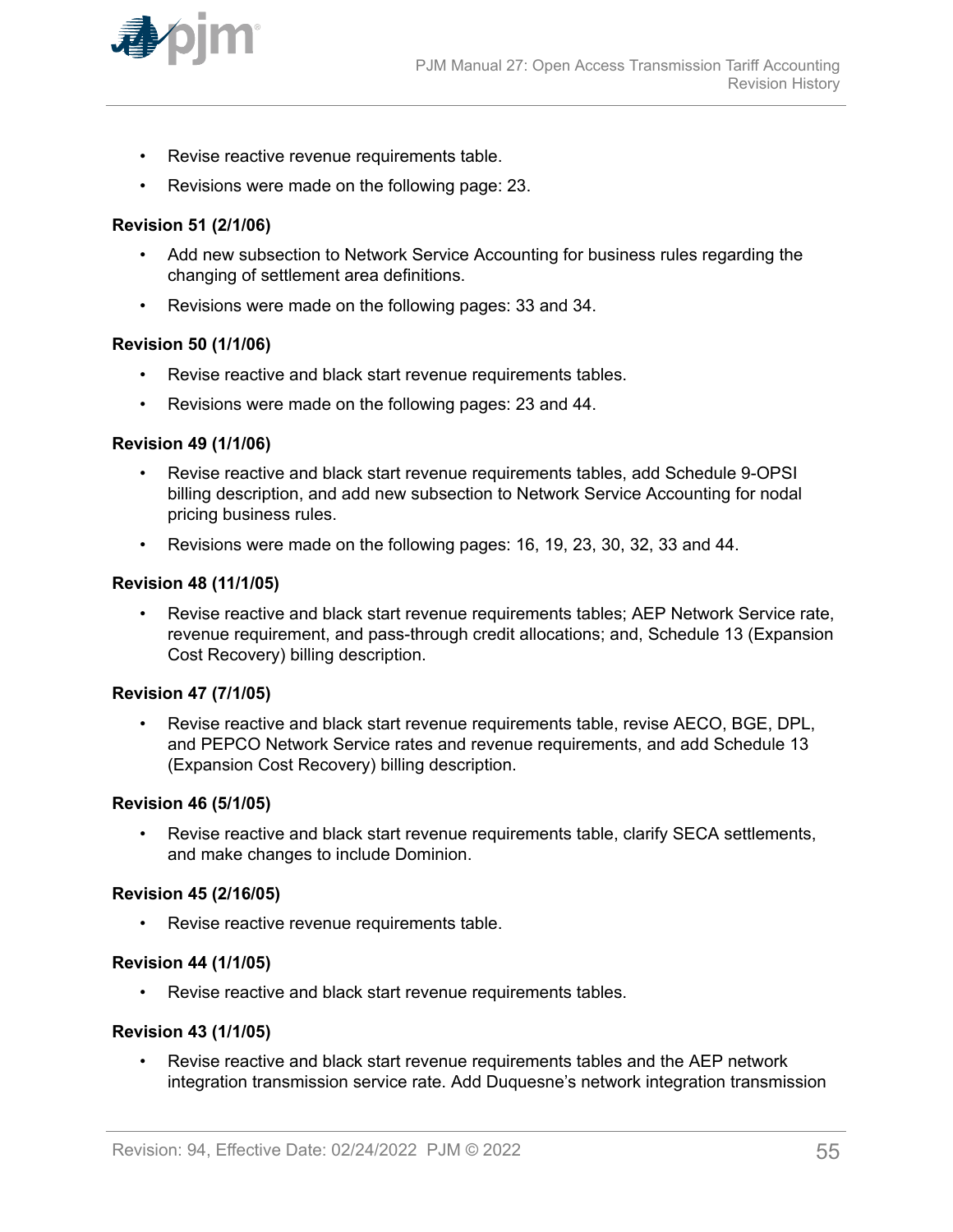

service revenue requirement and rate. Remove AP revenue neutrality and transitional market expansion charge sections.

### **Revision 42 (12/22/04)**

• Revise to reflect FERC Regional Through and Out Rate (RTOR) elimination between PJM and MISO and the new SECA billing.

#### **Revision 41 (11/01/04)**

• Revise reactive and black start revenue requirements tables.

### **Revision 40 (10/01/04)**

- Revise to reflect the AEP/Dayton market integration.
- Updated Exhibit 1: List of PJM Manuals to reflect new manuals

#### **Revision 39 (07/31/04)**

• Revised reactive revenue requirements listed in Exhibit 2 of Section 3: Reactive Supply & Voltage Control from Generation Sources Service Accounting.

#### **Revision 38 (06/30/04)**

• Revised reactive revenue requirements listed in Exhibit 2 of Section 3: Reactive Supply & Voltage Control from Generation Sources Service Accounting.

#### **Revision 37 (06/01/04)**

• Revised annual black start revenue requirements listed in Exhibit 5 of Section 11: Black Start Service Accounting.

#### **Revision 36 (05/01/04)**

- Globally changed all references from "*PJM Control Area*" to "*PJM Region*"
- Revised Section 2: Scheduling, System Control & Dispatch Service Accounting to incorporate the changes to PJM Service Category; Capacity Resource and Obligation Management Service (Schedule 9-5).
- Revised annual reactive revenue requirements listed in Exhibit 2 of Section 3: Reactive Supply & Voltage Control from Generation Sources Service Accounting.
- Revised annual transmission owner revenue requirements listed in Exhibit 3 of Section 5: Network Integration Transmission Service Accounting.
- Revised firm point-to-point transmission service rates listed in Exhibit 4 of Section 6: Point-to-Point Transmission Service Accounting.
- Revised Section 6: Point-to-Point Transmission Service Accounting to incorporate the changes to the Point-to-Point Transmission Service credit allocations.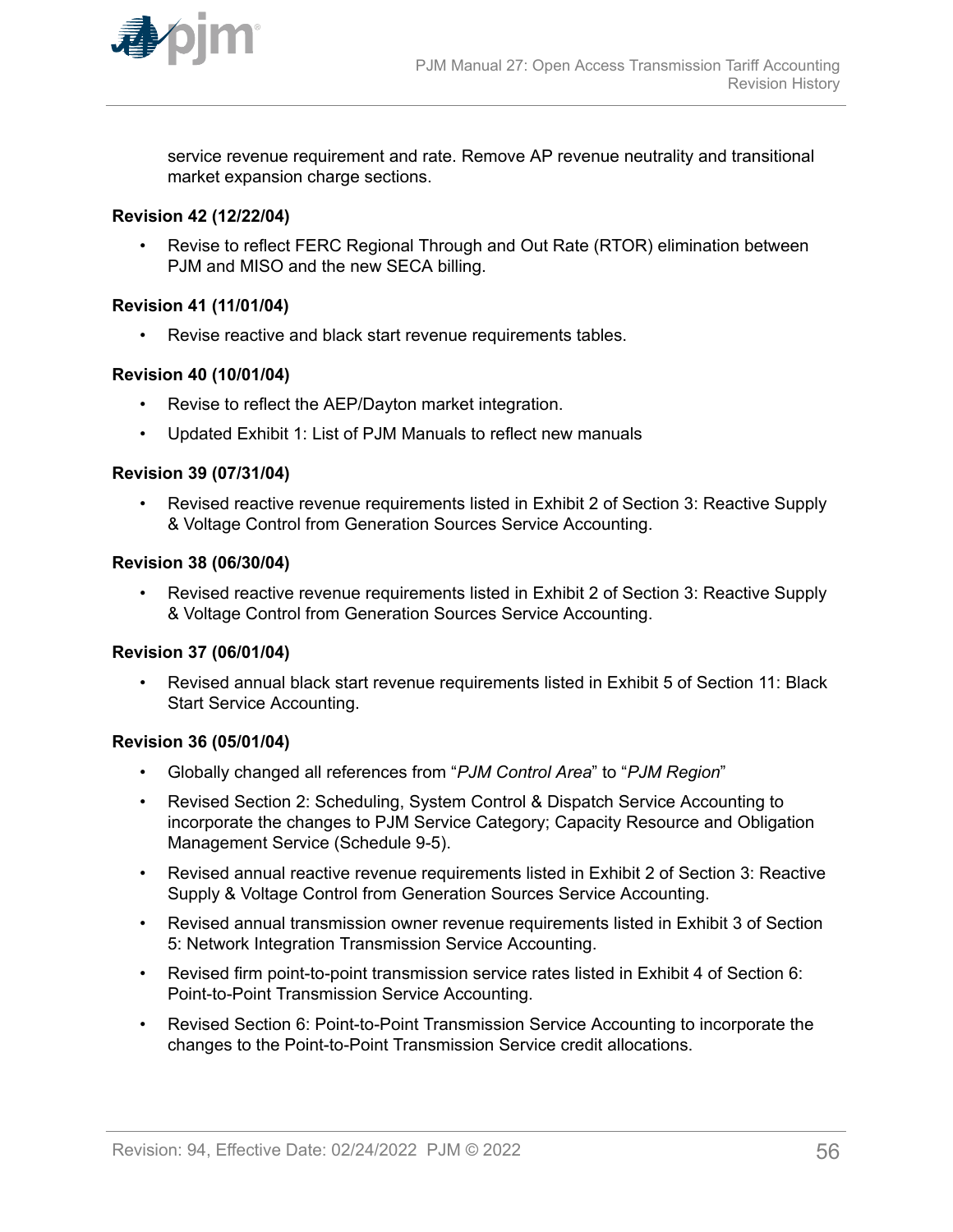

- Revised Section 9: Transitional Market Expansion Accounting to incorporate the change that these charges do not apply to energy either delivered to load or input into the Transmission System in the PJM zone comprised of Commonwealth Edison.
- Added Section 10: Expansion Integration Accounting and re-numbered other sections accordingly.
- Updated PJM List of Manuals to reflect new manuals

### **Revision 35 (05/01/04)**

• Revised Section 2: Scheduling, System Control & Dispatch Service Accounting to incorporate the changes to PJM Service Categories; FTR Administration (Schedule 9-2) and Market Support Services (Schedule 9-3).

### **Revision 34 (04/01/04)**

• Revised annual reactive revenue requirements listed in Exhibit 2 of Section 3: Reactive Supply & Voltage Control from Generation Sources Service Accounting.

# **Revision 33 (01/01/04)**

- Revised annual reactive revenue requirements listed in Exhibit 2 of Section 3: Reactive Supply & Voltage Control from Generation Sources Service Accounting.
- Revised Exhibit 1: List of PJM Manuals to reflect two new eFuel manuals

### **Revision 32 (10/01/03)**

• Revised annual reactive revenue requirements listed in Exhibit 2 of Section 3: Reactive Supply & Voltage Control from Generation Sources Service Accounting.

### **Revision 31 (09/01/03)**

- Revised annual reactive revenue requirements listed in Exhibit 2 of Section 3: Reactive Supply & Voltage Control from Generation Sources Service Accounting.
- Revised annual black start revenue requirements listed in Exhibit 5 of Section 10: Black Start Service Accounting.

### **Revision 30 (07/01/03)**

- Revised annual reactive revenue requirements listed in Exhibit 2 of Section 3: Reactive Supply & Voltage Control from Generation Sources Service Accounting.
- Revised annual black start revenue requirements listed in Exhibit 5 of Section 10: Black Start Service Accounting.

### **Revision 29 (06/01/03)**

• Revised Section 5: Network Integration Transmission Service Accounting to reflect the revised procedures to calculate the Network Customer's daily peak load contribution in accordance with FERC's order requiring the use of Network Service Peak Load (NSPL) contributions based on metered peaks instead of unrestricted peaks (Docket EL02-121).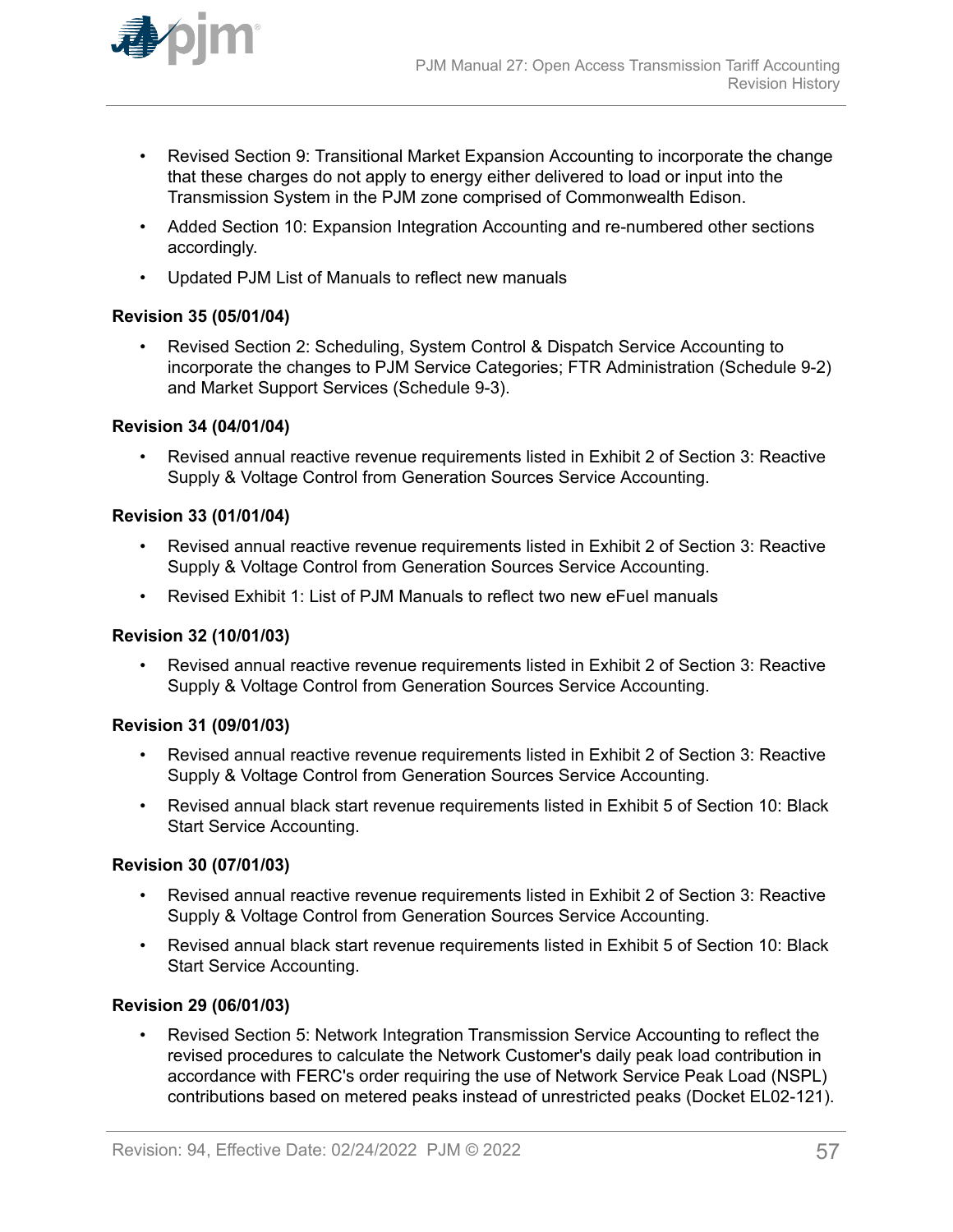

- Changed references to "Fixed Transmission Rights" to "Financial Transmission Rights."
- Schedule 9-5. Revised the sentence "Usage of this service is defined as the sum of the Load-Serving Entity's daily Accounted-For Obligations and Available Capacity Obligations during the month without any reduction for ALM Credit, plus the Capacity Resource Owner's Unforced Capacity and Available Capacity, both measured in MWd" to "Usage of this service is defined as the sum of the Load-Serving Entity's daily Accounted-For Obligations during the month without any reduction for ALM Credit, plus the Capacity Resource Owner's Unforced Capacity, measured in MWd."
- Removed the sentence. "In addition, PJM will charge a one-time sign-on fee of \$5,000 for each new PJM eCapacity account."
- Changed all references from "*PJM Interconnection, L.L.C.*" to "*PJM*."
- Renamed Exhibits I.1 through 10.1 to Exhibit 1 through Exhibit 5.
- Reformatted to new PJM formatting standard.
- Renumbered pages to consecutive numbering.

#### **Revision 28 (04/01/03)**

• Revised annual reactive revenue requirements listed in Exhibit 2 of Section 3: Reactive Supply & Voltage Control from Generation Sources Service Accounting.

# **Revision 27 (04/01/03)**

• Revised annual reactive revenue requirements listed in Exhibit 2 of Section 3: Reactive Supply & Voltage Control from Generation Sources Service Accounting.

#### **Revision 26 (02/01/03)**

• Revised annual reactive revenue requirements listed in Exhibit 2 of Section 3: Reactive Supply & Voltage Control from Generation Sources Service Accounting.

#### **Revision 25 (02/01/03)**

• Revised annual reactive revenue requirements listed in Exhibit 2 of Section 3: Reactive Supply & Voltage Control from Generation Sources Service Accounting.

#### **Revision 24 (01/01/03)**

• Revised annual reactive revenue requirements listed in Exhibit 2 of Section 3: Reactive Supply & Voltage Control from Generation Sources Service Accounting.

#### **Revision 23 (01/01/03)**

• Revised Annual Black Start Revenue Requirements in Exhibit 5 of Section 10: Black Start Service Accounting.

#### **Revision 22 (01/01/03)**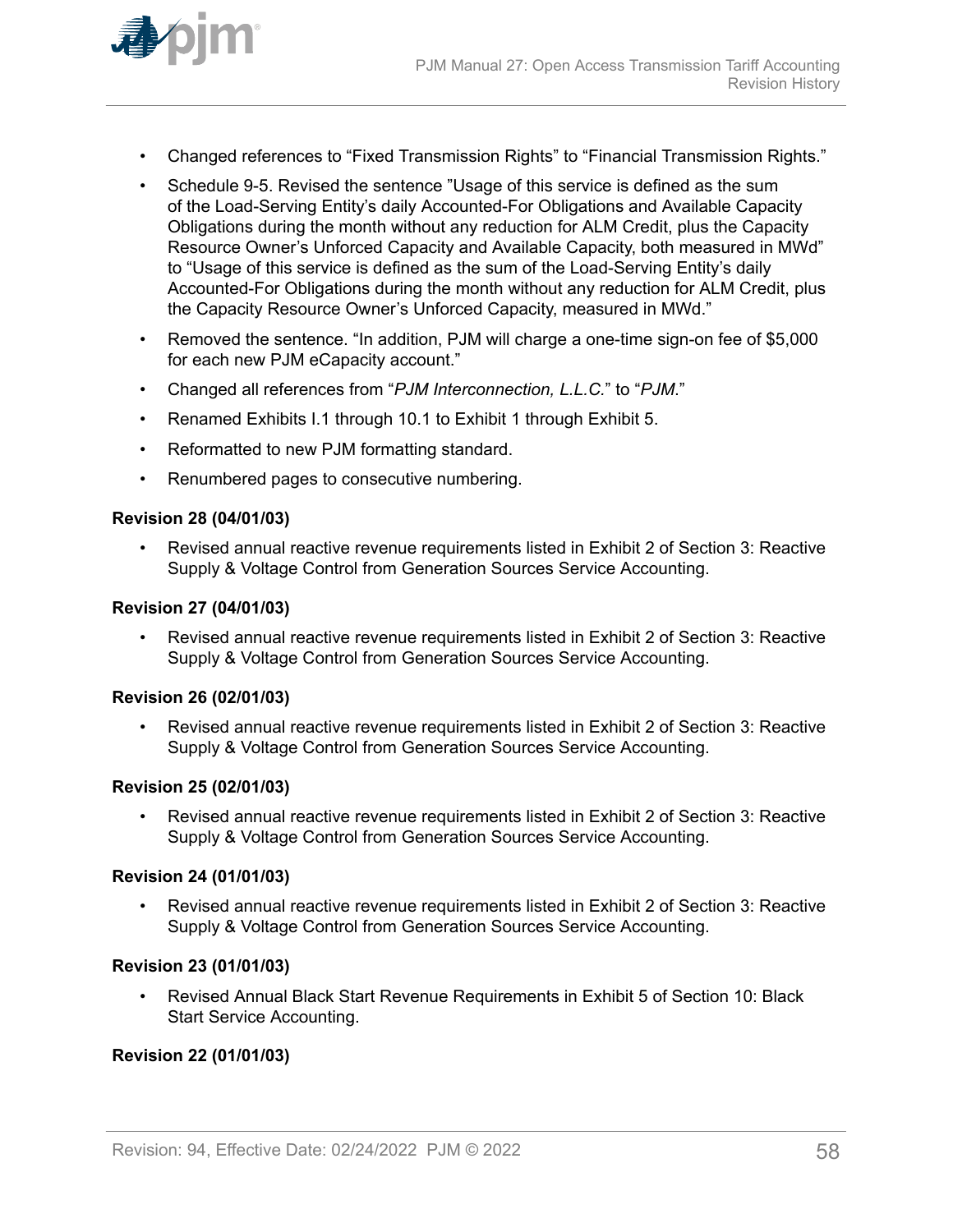

- Revised annual reactive revenue requirements listed in Exhibit 2 of Section 3: Reactive Supply & Voltage Control from Generation Sources Service Accounting. The addition of Commonwealth Chesapeake, L.L.C. was effective 11/01/02.
- Revised Section 2: Scheduling, System Control & Dispatch Service Accounting.

### **Revision 21 (12/01/02)**

• Added new Section 10: Black Start Service Accounting. Re-numbered existing Section 10: Billing as new Section 11.

### **Revision 20 (09/01/02)**

• Revised annual reactive revenue requirements listed in Exhibit 2 of Section 3: Reactive Supply & Voltage Control from Generation Sources Service Accounting.

### **Revision 19 (07/01/02)**

• Revised annual reactive revenue requirements listed in Exhibit 2 of Section 3: Reactive Supply & Voltage Control from Generation Sources Service Accounting.

#### **Revision 18 (04/01/02)**

• Revised to reflect the changes to incorporate the PJM West Region and Rockland Electric Company.

#### **Revision 17 (01/01/02)**

• Revised annual reactive revenue requirements listed in Exhibit 2 of Section 3: Reactive Supply & Voltage Control from Generation Sources Service Accounting.

#### **Revision 16 (10/01/01)**

• Revised annual reactive revenue requirements listed in Exhibit 2 of Section 3: Reactive Supply & Voltage Control from Generation Sources Service Accounting.

### **Revision 15 (09/01/01)**

• Revised annual reactive revenue requirements listed in Exhibit 2 of Section 3: Reactive Supply & Voltage Control from Generation Sources Service Accounting.

#### **Revision 14 (08/01/01)**

• Revised annual reactive revenue requirements listed in Exhibit 2 of Section 3: Reactive Supply & Voltage Control from Generation Sources Service Accounting.

### **Revision 13 (07/23/01)**

• Revised annual reactive revenue requirements listed in Exhibit 2 of Section 3: Reactive Supply & Voltage Control from Generation Sources Service Accounting.

### **Revision 12 (06/01/01)**

• Revised to reflect new Transmission Service and Reactive Rates.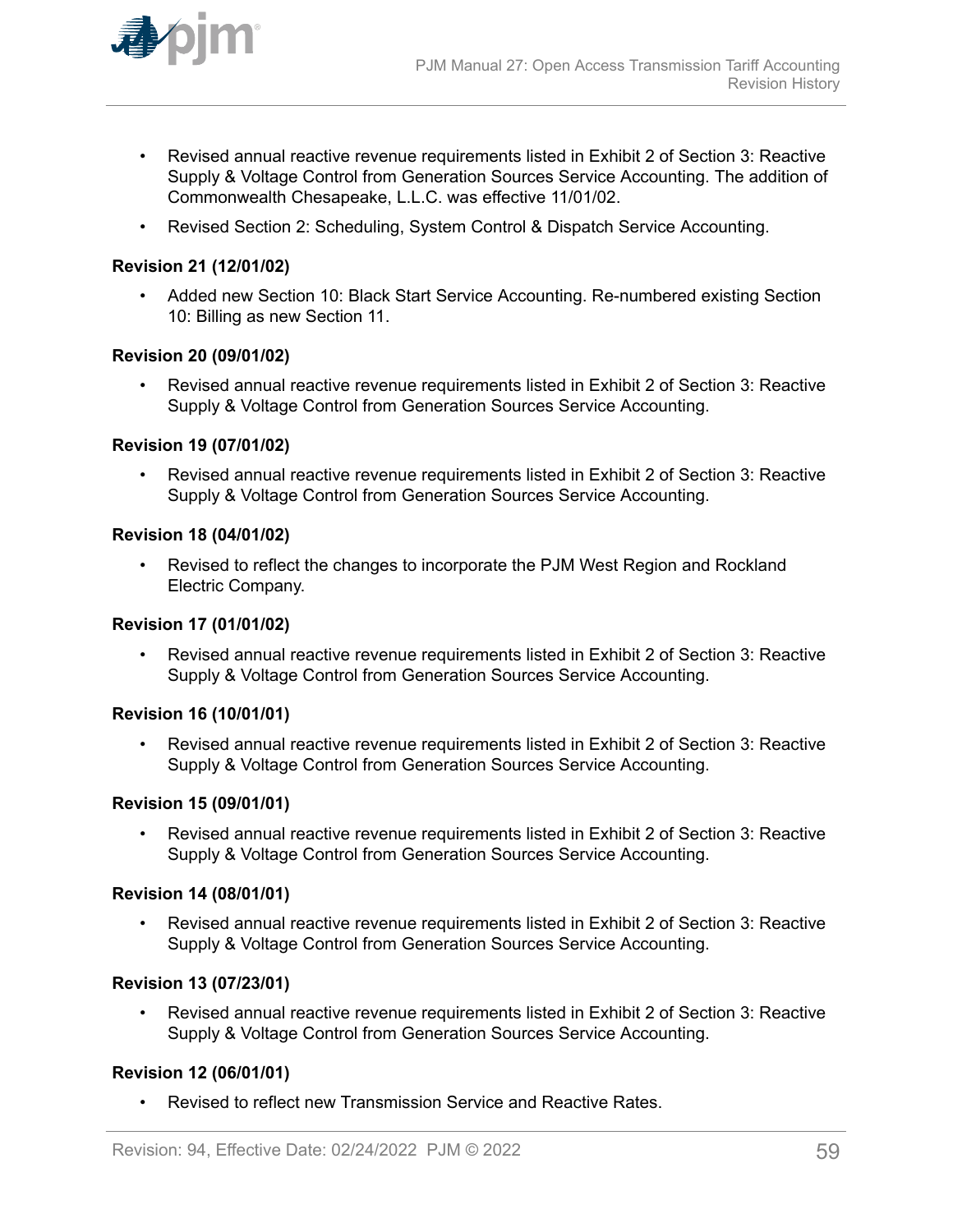

### **Revision 11 (01/01/01)**

- Revised to reflect the new unbundled PJM Scheduling, System Control and Dispatch Service accounting method (Tariff Schedule 9) and the new Mid-Atlantic Area Council Charge billing (Tariff Schedule 10) to be effective 01/01/2001.
- Removed Attachment A: Definitions and Abbreviations. Attachment A is being developed into a 'new' **PJM Manual 35:** *Definitions and Abbreviations*.

#### **Revision 10 (10/01/00)**

• Revised to reflect the new Reactive Supply and Voltage Control from Generation Sources Service (Tariff Schedule 2) accounting method as approved by FERC (Docket No. ER00-3327) to be effective 10/01/2000.

#### **Revision 09 (06/01/00)**

• Sections 5, 6 & 7: Revised to reflect new point-to-point transmission service rates as approved by FERC.

#### **Revision 08 (09/23/99)**

- Section 2: Scheduling, System Control, & Dispatch Service Accounting
- Revised to reflect the new RTO Scheduling, System Control, & Dispatch Service (Schedule 1A) Accounting methodology which was approved by the FERC.

#### **Revision 07 (06/01/99)**

- Section 5: Network Integration Transmission Service Accounting
- Revised 'Exhibit 3: Annual Transmission Revenue Requirements' for AE Zone.
- Section 6: Point-to-Point Transmission Service Accounting Overview
- Revised 'Exhibit 4: Firm Point-to-Point Transmission Service Rates' for AE Zone.
- Revised 'Exhibit 5: Non-Firm Point-to-Point Transmission Service Delivery Rates' for AE Zone.

#### **Revision 06 (04/01/99)**

- Section 2: Scheduling, System Control, & Dispatch Service Accounting
- Added reconciliation billing for PJM and RTO Scheduling, System Control & Dispatch Services charges.

#### **Revision 05 (01/01/99)**

- Section 2: Scheduling, System Control, & Dispatch Service Accounting
- Added calculation of RTO scheduling, system control, and dispatch service credits and charges.
- Section 3: Reactive Supply & Voltage Control Service Accounting
- Modified calculation of Reactive Charges and Rates (Exhibit 2)